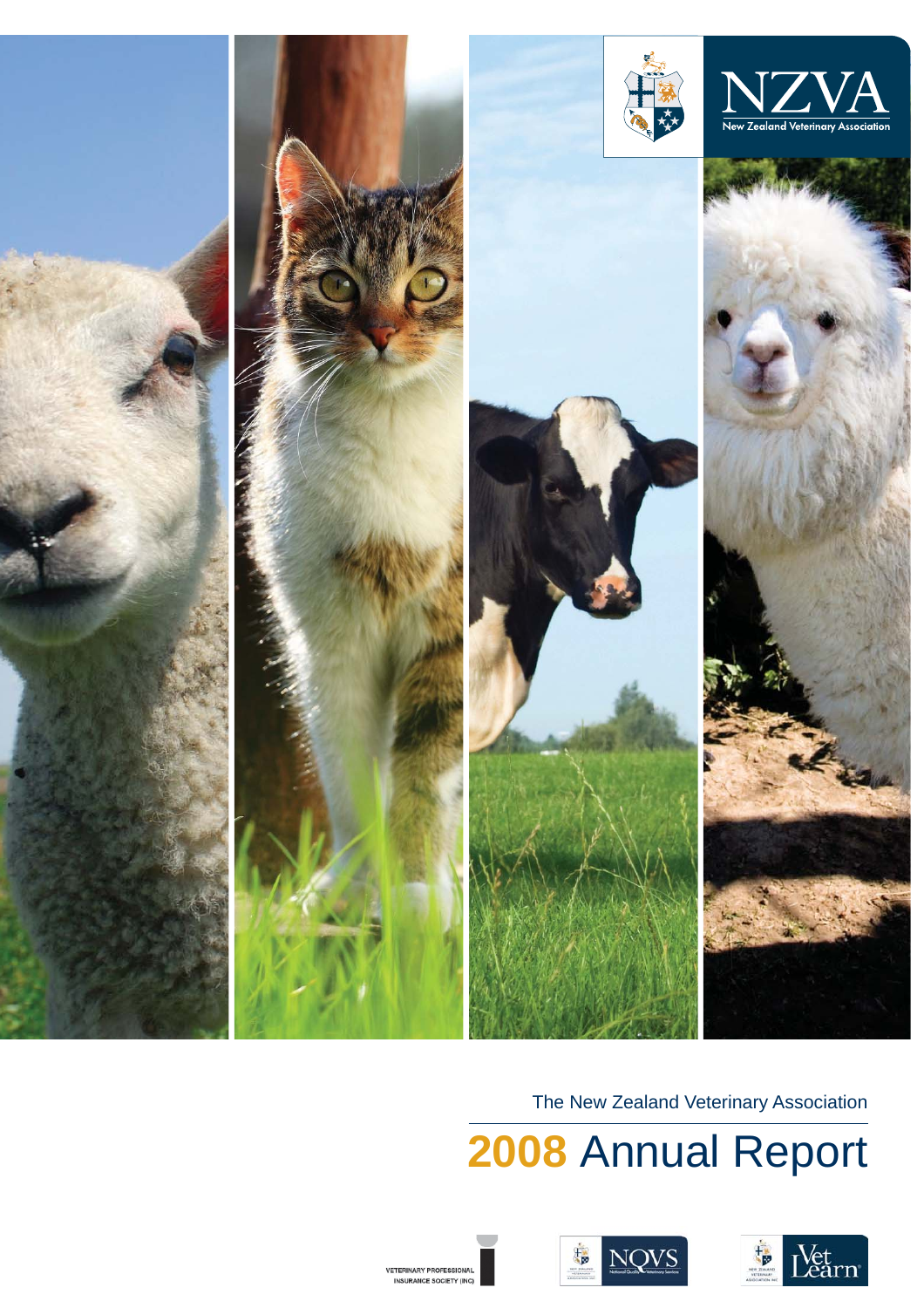# **CONTENTS**

| NZVA reps on other boards, committees and associations  11 |  |
|------------------------------------------------------------|--|
|                                                            |  |
|                                                            |  |
|                                                            |  |
|                                                            |  |
|                                                            |  |
|                                                            |  |
|                                                            |  |
|                                                            |  |
|                                                            |  |
|                                                            |  |
|                                                            |  |
|                                                            |  |
|                                                            |  |
|                                                            |  |
|                                                            |  |
|                                                            |  |
|                                                            |  |
|                                                            |  |
|                                                            |  |
|                                                            |  |
|                                                            |  |
|                                                            |  |
|                                                            |  |
|                                                            |  |
|                                                            |  |
|                                                            |  |
|                                                            |  |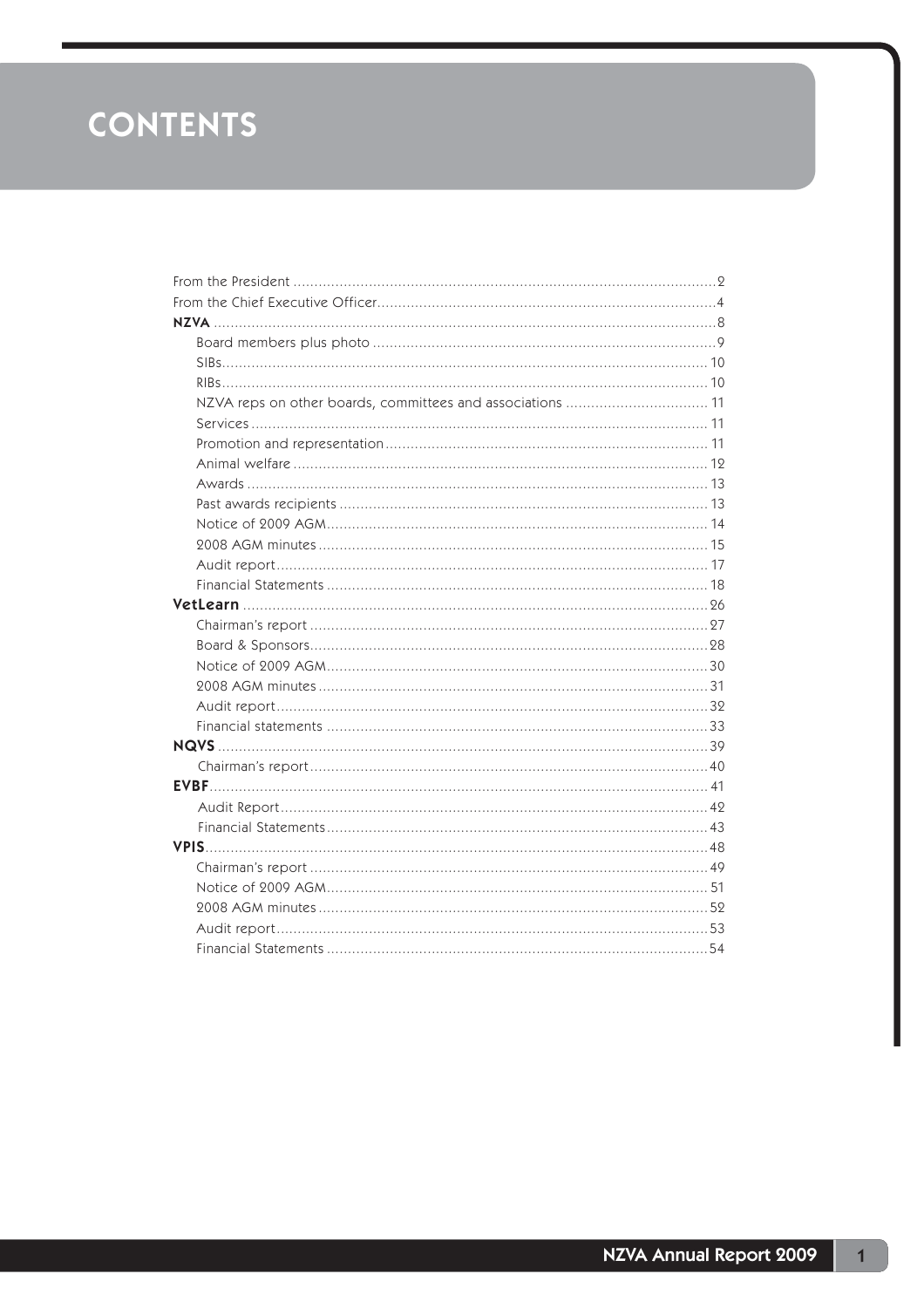# FROM THE PRESIDENT

Like John Maclachlan before me I am constantly amazed by the size and the diversity of the role of President. It is stimulating and challenging, all consuming but extremely rewarding.



While there have been several new initiatives in 2008, in many respects the NZVA has focused first on consolidating the restructuring changes that have been the main priority in 2006 and 2007. I am pleased to say that all the structural changes that were envisaged in 2006 are now in place.

The governance/management structure is now fully operational with the NZVA and VetLearn Board meeting consecutively with the same group of Board members. The February 2009 Board meetings were the first occasion when this has taken place and all Board members believe that this will provide more effective governance and management coordination of our two Incorporated Societies. The Constitutions of VetLearn and NZVA have been reviewed to reflect the restructuring and recommended changes will be put to the members for approval at the AGM on 24 June.

One of the key objectives over the previous year has been to engage more effectively with government on issues facing the veterinary profession. This developed out of the findings of the BERL report into the viability of rural practices. Following many meetings with Ministers, MAF and NZFSA officials, VCNZ and Massey staff the National government announced their voluntary bonding scheme for veterinarians in late February 2009. While NZVA agree that this is no panacea to the shortage of veterinarians in rural areas it is an acknowledgement by the government of the importance of the role of veterinarians in rural New Zealand and the viability of our agriculturally based economy. NZVA is currently working on a broad strategy to identify all the factors involved in rural veterinary shortages with a view to develop a joint action plan with all stakeholders.

## NZVA Board

During the year there have been some significant changes in the make up of the Board as NZVA and Vetlearn have amalgamated. During the 2008/2009 year Mandy Ilston (Nutting), Mark Robson and Ross Woods resigned from the Board during their 3 year term. Pieter Verhoek, Justin Hurst and Stuart Hutchings respectively were appointed to replace Mandy, Mark and Ross for the remainder of their term. Both Mandy and Ross are Past Presidents of the Association and Mark has been the Chair of VetLearn.

All have made a unique and extremely valuable contribution to the Association over the past few years and I would like to thank each of them on behalf of the members and the Board.

## VetLearn Board

Mark Robson has guided the VetLearn Board over the past 2 years and has shown tremendous wisdom and foresight in facilitating the closer working relationship between the two Boards. His passion and enthusiasm for continuing education has been infectious and he leaves large shoes to fill. Fortunately we have been privileged to have Greg McNeil agree to take up the Chair of VetLearn.

## Board Committees

With the governance structure now in place the five committees including Education, Standards, Marketing and Communications, Finance and Risk, and the Veterinary Business Management Group are now all functioning well, each with a clear terms of reference. I would like to thank all members of these committees for their dedication and hard work on behalf of members. In particular I would like to acknowledge the work of Stu Hutchings (Standards), Steve Merchant (Veterinary Business Management) and Greg McNeil (Education) in leading these committees.

# Special Interest and Regional Branches

For most members, the SIBs and the Regional Branches are the link to Association and the profession. NZVA recognises the pivotal role that the branches play in linking all members to the parent body. The Branch Summit is for me the most important event on the Association calendar and is the opportunity for the leaders within the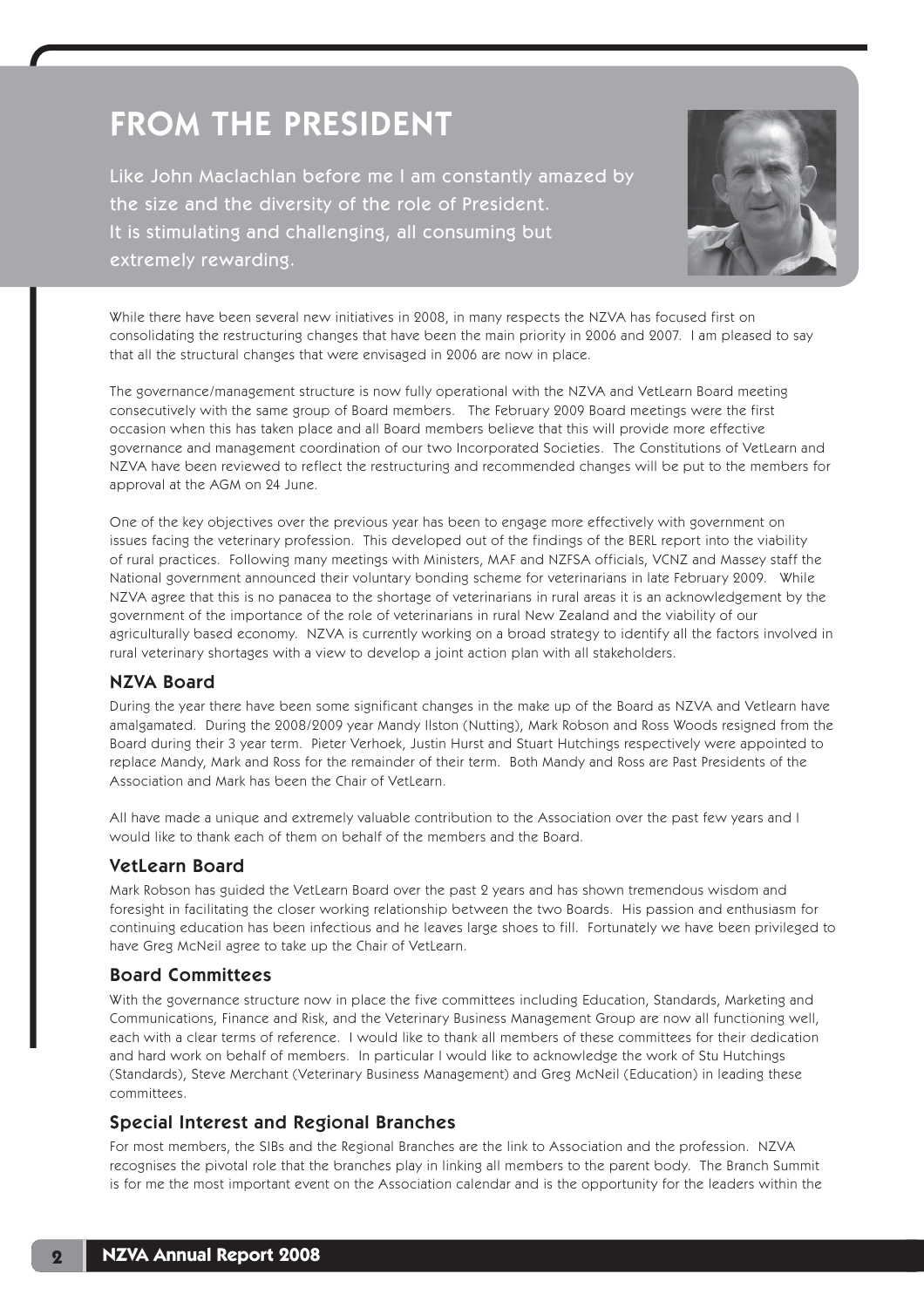Association to get together and develop our shared vision for the future.

The Branch Summit held in August 2008 was the first time that NZVA and VetLearn held a joint summit to consider strategic issues from both an NZVA and VetLearn perspective. I believe this format was extremely successful with SIBs and Regional Branches having a better understanding of each others needs and their relationships with NZVA and VetLearn.

## Vetscript

Vetscript continues to go from strength to strength with another stellar year in 2008. Unfortunately we had to produce a special limited edition of Vetscript this year to acknowledge Liz Sommerville who decided that after 19 years with NZVA it was time for a change. The "Liz Sommerville – This is Your Life" evening held in November was an event to remember. Phil Stewart has taken up of challenge of putting his mark on Vetscript and maintaining the standard that Liz has set.

## VetSpace

The 'family' website finally came to realisation in late 2008 and it looks fantastic. I have even had the AVA CEO making envious comments about what a great communication tool we have. Will, Aaron and Sam are doing a great job in managing our IT services. I would encourage all members to make the best use of VetSpace. It is a wonderful tool for communication and information and keeping up to date. NZVA certainly want to make the most of using VetSpace to communicate with members but that relies on members getting into the habit of hoping online as much as you would opening the daily newspaper.

### Sponsors

On behalf of all members of the Association I would like to thank our sponsors. The partnership that we have with sponsors is extremely important to NZVA and helps to support many of the products and services that we are able to provide for members. 2008 was a very challenging year financially across the economy and it was very heartening that our sponsors continued with their level of support through these challenging economic times.

# NZVA and VetLearn Offices

On behalf of all members and the Board I would like to thank our CEO, Julie Hood and all her team for all their hard work and patience as we have worked through the restructuring. It is easy for the Board to make the decisions about what we want to happen but it is not so easy to make it happen operationally while keeping the day-to-day business functioning.

I would like to thank all the staff in Wellington and

Palmerston North for their resilience and good humour as the new system has bedded in.

### The Future

I have had the opportunity to represent the Association off shore and gain a better understanding of the issues and challenges facing the veterinary profession internationally. The issues we discuss here in New Zealand are very similar to those faced by veterinary associations and the profession around the world.

I believe it is important for us to keep engaging with our colleagues in other parts of the world, to share knowledge and strategies for facing the challenges in a changing world. But more importantly I think is to keep a positive attitude to change and be more focused on the opportunities rather than the threats. Ours is a great profession and the world can be our oyster if we want it to be.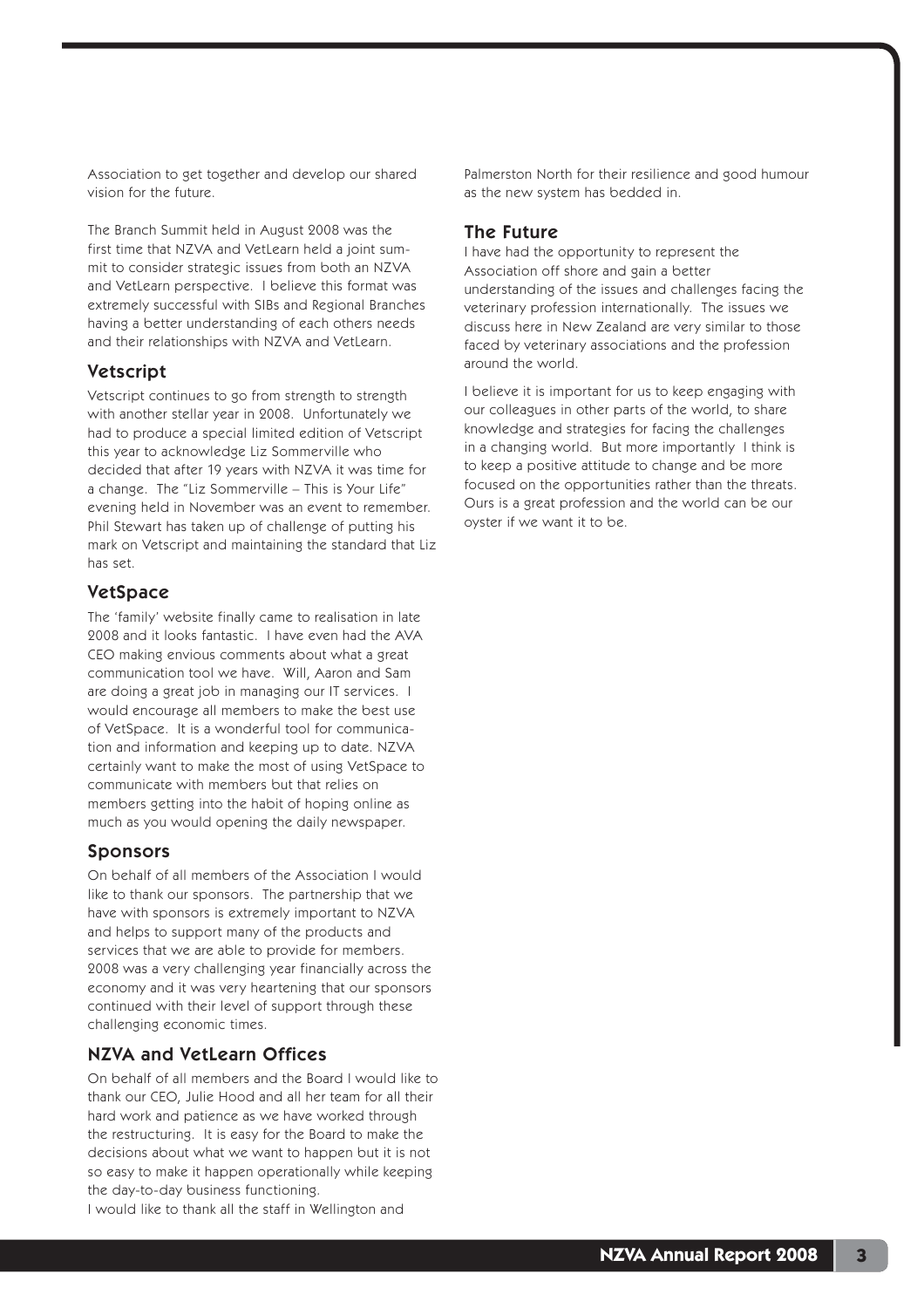# FROM THE CHIEF EXECUTIVE OFFICER The 2007 surveys (Allan Johnston, BERL and Member Survey) continued to guide the activities of the Association during the year, through objectives set by the Board. Staying focused on these while working through significant operational changes was the priority for the management team and staff.



The year ended with objectives met, a new look management structure, a merged NZVA and VetLearn Board and two new board committees to complement the three existing committees.

# Governance

Tangible benefits for the management team emerged this year as the NZVA and VetLearn Board and working committees worked on a set of objectives that were complementary.

## Marketing Committee

- Reviewed and endorsed Marketing and Communications Plans both aimed to deliver timely, accurate and relevant information to members and all other stakeholders. Two critical projects were:
	- 1) Involvement in the 'look and feel' of the planned new website
	- 2) Development of marketing plans for all CPD activities

## Standards Committee

- Reviewed the Code of Professional Conduct through a VCNZ working party
- Led the debate and decision by the membership to endorse compulsory professional development
- Led discussion with members and VCNZ on minimum standards of clinical practice
- Continued to oversee NZVA technical policy development and review

### Veterinary Business Management Committee

- Grew membership by just under 10%
- Ran a 2008 Veterinary Business Management Conference
- Planned and provided a pilot Veterinary Business VetScholar Course
- Investigated options for financial benchmarking
- Continued to publish Vet-Biz as a member benefit

### Finance and Risk Management Committee

Previously the management committee for the NZVA, this committee moved to become a formal Finance and Risk Management Committee for NZVA [and related entities] and VetLearn towards the end of 2008. Its brief includes:

- Monitor financial performance monthly and against budget
- Consider and review financial and accounting policies and procedures to ensure relevance and effective implementation
- Monitor and review capital expenditure
- Monitor and consider non-financial risks and oversee risk management plan development and implementation
- Advise the Boards on matters relating to finance and risk

## Education Committee

This committee was formed in December 2008 to provide strategic guidance to the VetLearn Board, and operational support to the CEO and management team, following the merging of the NZVA and VetLearn Boards. It's brief includes:

- Develop rolling annual plans for the delivery of CPD and related products and services
- Identify and develop educational opportunities and manage stakeholder relationships
- Support the development of effective marketing and communications plans
- Support the achievement of budget
- Advise the Board of progress against operational plans, key variances and relevant trends for the purpose of strategy development over the medium to long term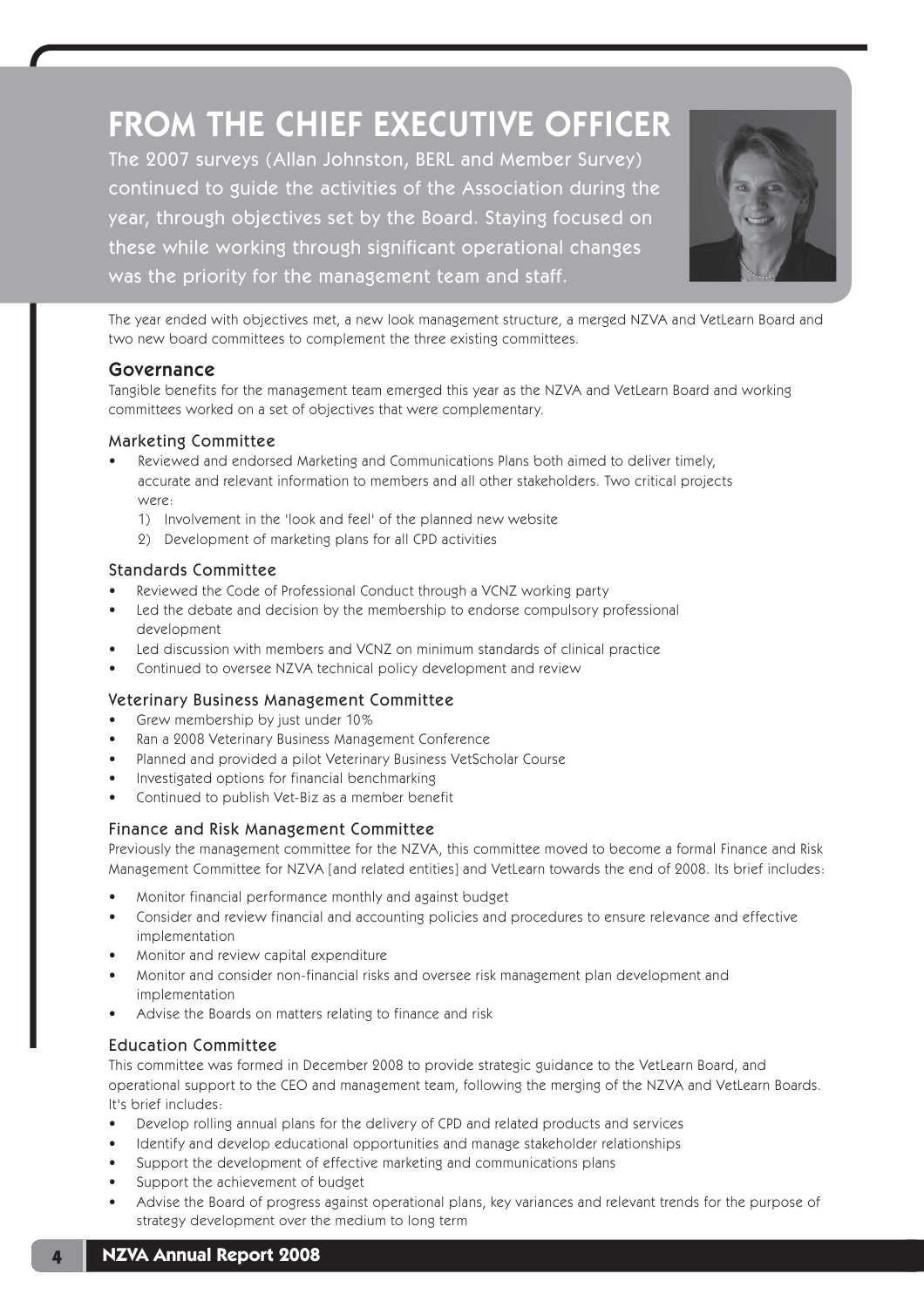# OPERATIONAL CHANGES

## Organisational Process Improvement

Concurrent with the implementation of a new management structure, organisational processes were reviewed and improved across finance, accounting, payroll and server support.

## Human Resources

As is the case at times of change, staff turnover was a factor in 2008. Warren Webber resigned after a decade with VetLearn as CEO and latterly Events Director, to pursue other interests. His contribution during this time was significant and will always be appreciated.

Elizabeth Sommerville completed her 19th year as Vet script Editor at the end of 2008 and headed overseas for new challenges. This was the end of a very successful era in the life of VetScript. Phil Stewart was recruited to replace Liz Sommerville in time for the first edition in 2009.

Two senior administrative staff - Gillian Budge and Lesleigh Olsen resigned, after a combined sixteen years of loyal service to the members of NZVA and the members and customers of VetLearn.

The following new roles were developed as a result of these changes:

- Leanne Fecser joined the VetLearn team as VetLearn Manager in October 2008
- Pete Jolly accepted a new role as CPD Director while retaining his role as NZVJ Editor
- Will Hickson accepted a role as Information Systems Manager based at VetLearn
- Sym Gardiner accepted a role as Office Coordinator / Projects Manager based at the NZVA office
- Jacqui Sadler accepted a part time marketing role for 'the family'

# Additional Projects

Phase two of our information technology project, commenced; phase one being the move to a modern integrated database in 2007. Phase two was complex. It involved three organisations (NZVA, VetLearn and Sydney University Continuing Veterinary Education Foundation) and three external software suppliers, one residing in Australia.

VetLearn took the lead role and the costs for the project were shared equally between NZVA, VetLearn and CVe. By the end of the year the team had delivered a modern website for the NZVA - VetLearn family, as well as a redeveloped platform for VetScholar and SciQuest. These products had also been replicated for CVe. This project delivered on

promises made to members in 2007 and resulted in immediate benefits including the ability by October 2008 to transact electronically.

# Member Services and Support Veterinary Resource Role

One of the important roles within the NZVA office is that of the Veterinary Resource Manager. Wayne Ricketts with the support of Virginia Williams as NZVA Animal Welfare Coordinator continued to respond to the many calls for advice, information and support on a range of technical, personal, legal and human resource issues.

# Business Partners - Member Benefits

Contracts with business partners - Office Max, Westpac and Telecom were revised and enhanced and a programme which will provide specific benefits to the individual member as well as businesses developed towards the latter part of the year.

## Continuing Professional Development (CPD)

In the midst of all this activity VetLearn continued to provide CPD to the profession through conferencing, workshops, and on-line courses, supported by a range of publications (hard copy and electronic) including the New Zealand Veterinary Journal.

SciQuest, VetScholar and this year VetSpace are tangible examples of how profits derived from CPD delivery in prior years AND industry sponsorship, have been reinvested on behalf of the profession. Not all western veterinary associations have what we have.

# Conferencing and workshops

Delegate attendance at conferences this year was disappointing and contributed to the overall loss posted by VetLearn this year. On the back of similar disappointing attendances over previous years serious consideration was given to not running conferences in 2009. However after consultation with members, through the special interest branch executive committees, and with the support of our sponsors, a new 'look and feel' was agreed, programme content was developed and three conferences were planned for 2009.

# VetScholar

A total of ten VetScholar courses (22 modules) were offered during the year and 771 participants registered across these modules. Feedback continued to be positive about the ability to participate in bite-sized learning, on-line and in students' own time.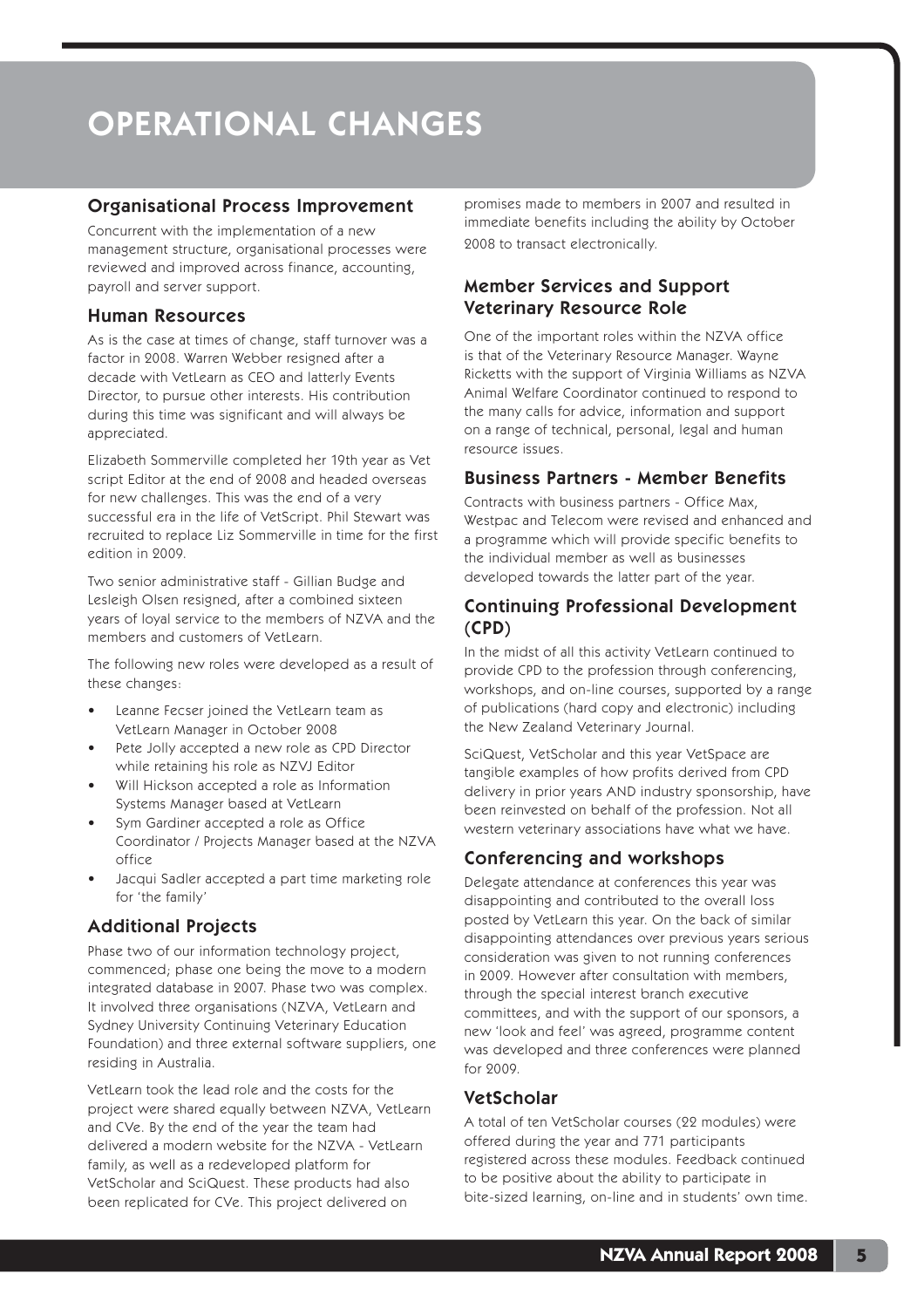It is likely the success of VetScholar, particularly in the companion animal area, has directly impacted on conference attendance. We need to turn our minds to what the right mix of delivery models might look like for the future.

## Publications

Just under 150 publications were made available to the wider veterinary community in New Zealand and internationally through the VetLearn publications division, with the majority of sales revenue coming from 10-15 key publications. In addition work continued on finalising the content for the much awaited Cattle Diseases in Australasia text scheduled for completion mid 2009.

## NZVJ

The NZVJ had another good year, publishing 350 scholarly pages comprising 60 scientific articles, including 8 reviews. The Journal continues to be ranked in the top 15% of veterinary science journals worldwide on citation indices (measures of how often articles in the journal are cited in the peer-reviewed literature globally). The NZVJ continued to attract good submission of high-quality articles, with 110 papers submitted in 2008 compared with an average of 100 over the previous three years.

On the subscription side of the business, the Journal held its own in a highly competitive international market. The small editorial team expanded in 2008 with the addition of Dr Fiona Rhodes appointed as Scientific Editor, who joined Dr Michèle Cooke as Assistant Editor and Dr Peter Jolly as overall Managing Editor. All work part time under the guidance of the Editorial Board. In respect to the latter, membership changed during the year with the resignation of long term Board member Professor Kevin Stafford. Professor Stafford was replaced by Dr Richard Laven.

The complete archive of the NZVJ continues to be made available to members and subscribers (nationally and internationally) via SciQuest, IngentaConnect, and PubMed.

### Sponsorship of VetLearn

The VetLearn Board joins with the NZVA Board and management to formally acknowledge the continued support and commitment (financial and in-kind) from our affiliated sponsor companies. Without this commitment the range of products and services provided by VetLearn would be limited and less affordable.

A list of our affiliated sponsors can be found within this report and also on our website www.vetspace.org.nz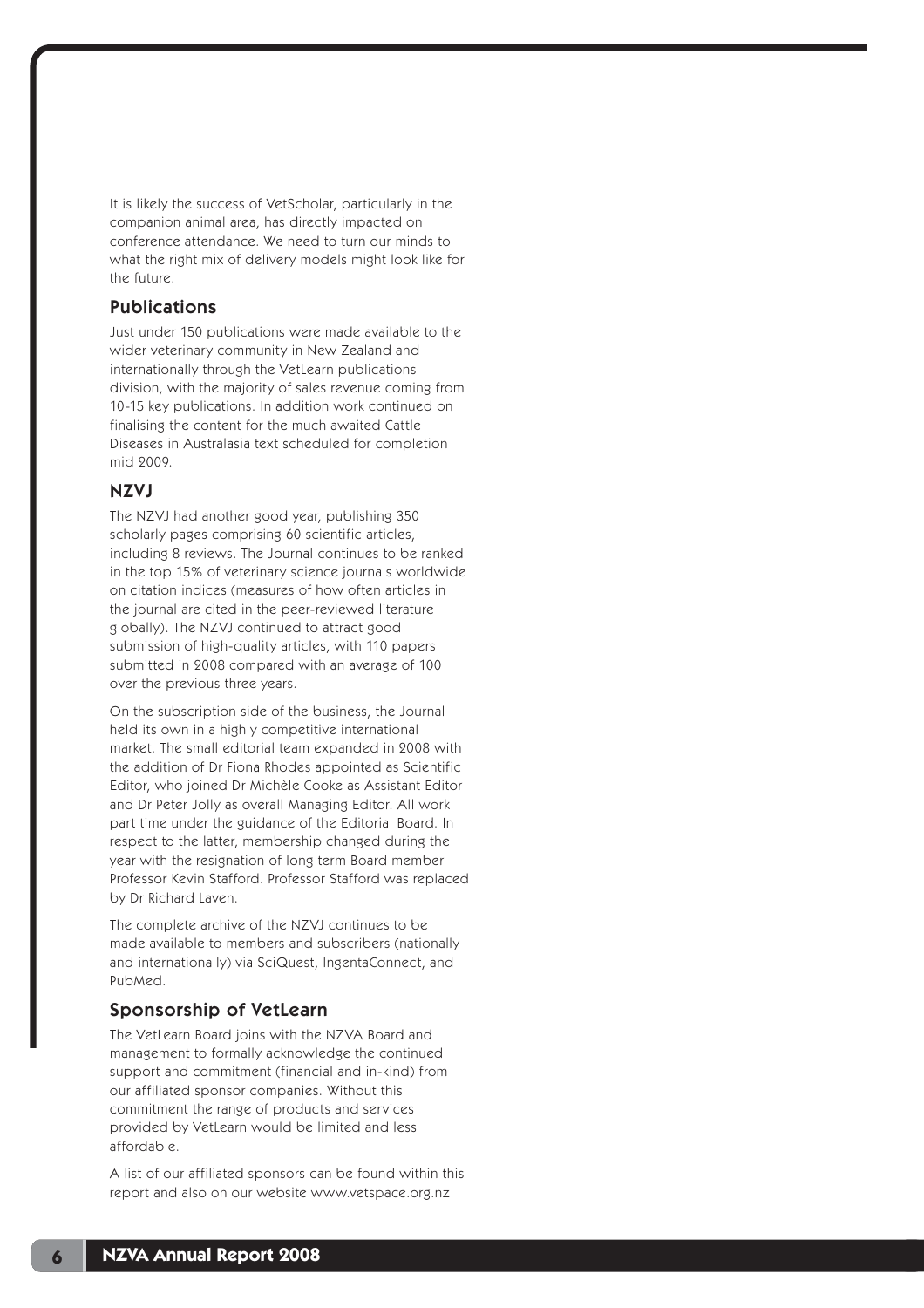# FINANCIAL REPORT

### **NZVA**

This year was the first of a two year plan to bring NZVA back to break-even after investing in modern premises, a modern information and communications network and a governance and organisational restructure that will better serve members over the medium to long term. Identification and realisation of alternative revenue streams, accurate allocation of fixed costs across profit and cost centers, realistic on-charging of services and cost containment where possible are the key drivers through which breakeven can be delivered.

## Financial Performance

A good effort was made to meet budgeted revenues which were up almost 19% on FY 07 (down 2.5% on budget) through adjustments to on-charges for services provided through the Wellington office and also a contribution from subscription increases.

An underestimate of the cost of completing the operational restructure resulted in expenses running over budget by 17.5%. This meant a full year loss of \$186,544 compared to a budgeted loss of \$96,000 and a prior year loss of \$276,379.

A realistic breakeven budget has been prepared for the 2009 financial year.

Cash was required to fund the IT project (\$134,000) which was the only major capital project in 2008.

## Statement of Financial Position

With improved membership renewal processes, the association benefited from an earlier than budgeted injection of cash from October through to December. In addition just over 20% of membership renewals were processed on-line following the launch of our integrated website during the year.

## Consolidation of Accounts

Consolidation of all related NZVA entities (excluding VetLearn) has been completed and we now comply with International Financial Reporting Standards (IFRS) in this regard.

The group loss of \$162,332 is the direct result of the investment in infrastructure by NZVA during the year and the operating profit contributions from other entities (particularly special interest branch profits) which mitigated this loss.

## VetLearn

Revenues were up 10% on 2007 (increased number of VetScholar courses) but down 7.6% on budget mostly the result of low attendance at conferences. Sponsors support continued and contributed 26% of total revenues.

Expenses came in just under budget overall and cash was required to fund the VetLearn share of the web project (\$130,428).

The overall result was a disappointing \$81,133 loss against a modest budget profit of \$10,000 and a loss of \$86,987 in 2007. Financial reserves reduced from \$237,000 to \$86,000 by the end of 2008. Fixed assets at \$386,000 comprised a share in the NZVA premises in Wellington (\$81,000), computers and software (\$178,000) and sundry items (\$27,000).

This is the third such loss in successive years and confirms the current VetLearn model for delivering continuing professional development to the veterinary profession is unsustainable. This year the first steps were taken to identify and quantify at least some of the issues that will need addressing if the profession genuinely wants high quality CPD and related products and services (including on-line education, scientific publishing, electronic fully searchable library databases and other modern web facing services) delivered through its professional association.

In the event the profession does believe the latter is valuable, turning the current financial model around will likely take until the end of 2010.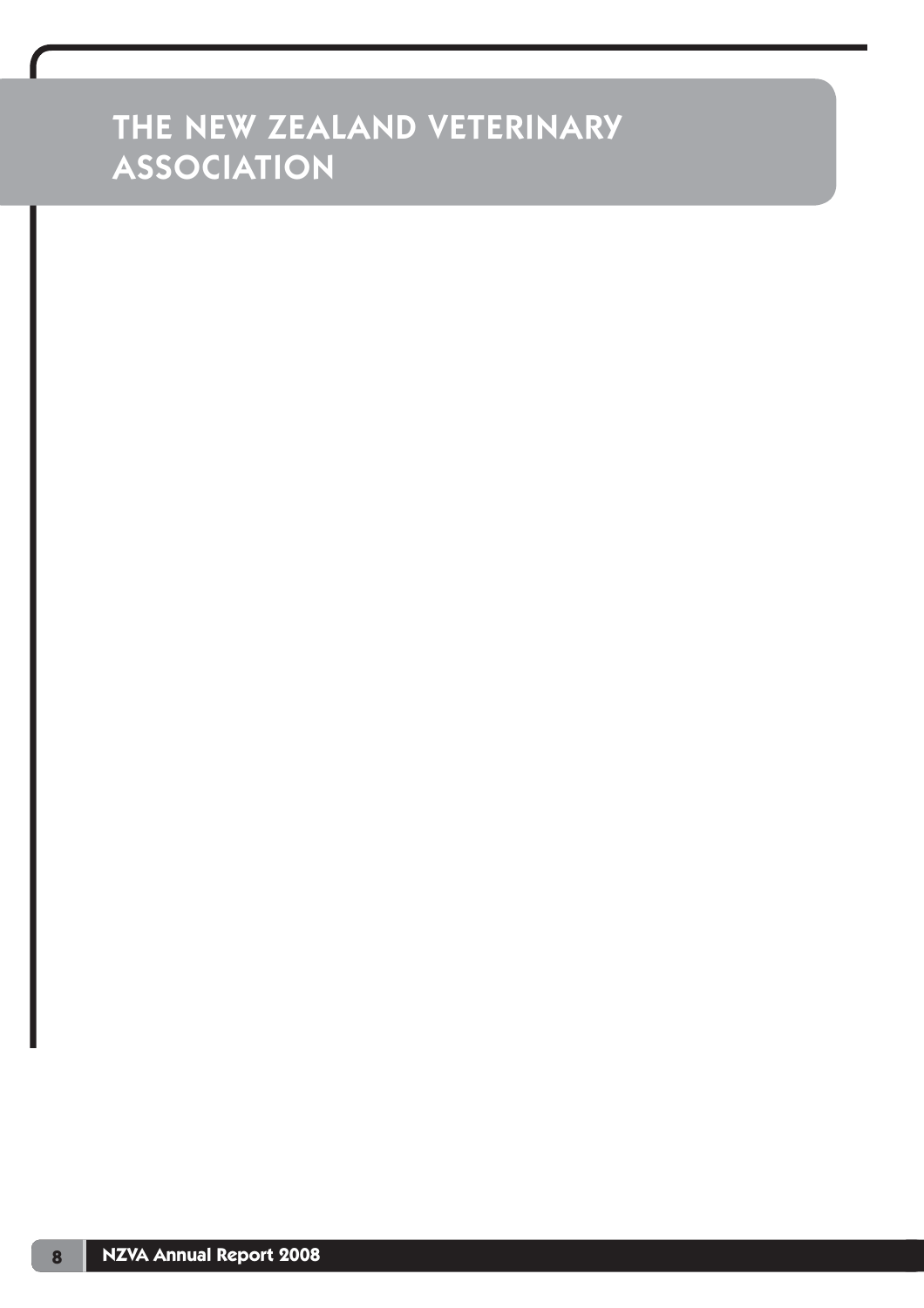

Back: John Maclachlan, Ross Woods, Frazer Allan, Justin Hurst, Gavin Sinclair Front: Pieter Verhoek, Richard Wild, Julie Hood (CEO), Greg McNeil Absent: Steve Merchant

### Board Members

President **Richard Wild** Vice President Steve Merchant Immediate Past President John Maclachlan Members Frazer Allan

 Justin Hurst Greg McNeil Gavin Sinclair Pieter Verhoek Ross Woods

# Board Committees

Finance & Risk Committee Chair: Richard Wild

Marketing and Communications Committee Chair: Richard Wild

Standards Committee Chair: Stuart Hutchings

Veterinary Business Management Committee Chair: Steve Merchant

Education Committee Chair: Greg McNeil

# Vision

That the New Zealand Veterinary Association represents a united veterinary profession, respected and recognised both nationally and internationally.

# Mission

To promote excellence in the veterinary profession through service to and on behalf of members.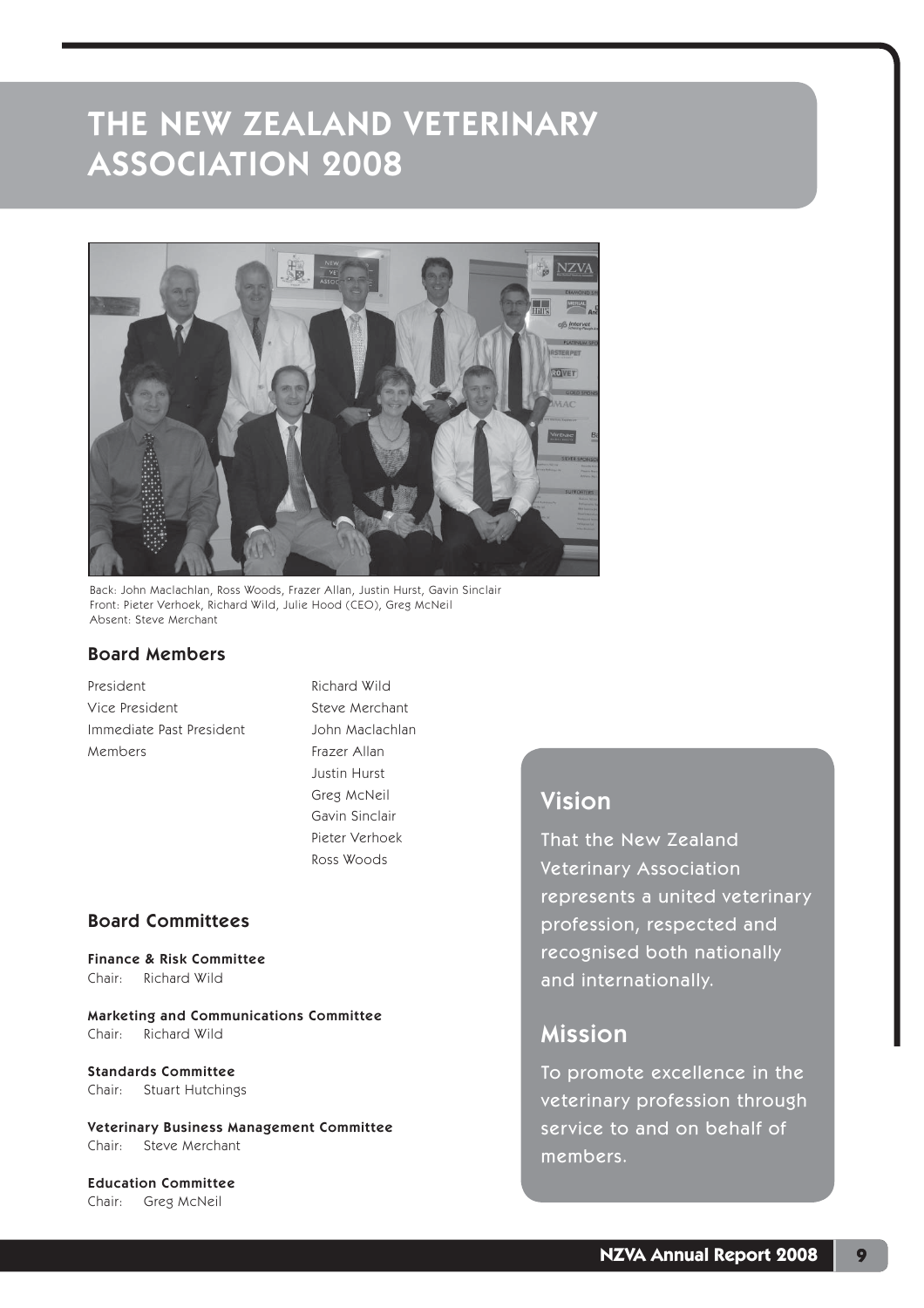## Special Interest Branches

Special Interest Branch activities are managed by elected committees each chaired by a president and supported by a secretary and treasurer. They work hard on behalf of members to ensure the branches are vibrant organisations representing the particular interests of different veterinary sector groups. NZVA members may join as many Special Interest Branches as they wish, by payment of the appropriate branch subscription.

Camelid Branch President: Erik Van Schreven

Companion Animal Society President: Pieter Verhoek

Club Practitioners Branch President: Gregory Stocker

Society of Dairy Cattle Veterinarians President: Richard Tiddy

Deer Branch President: Adrian Campbell

Epidemiology and Animal Health Management President: Matthew Stone

Food Safety, Animal Welfare and Biosecurity Branch President: Trish Pearce

Holistic Veterinary Society President: Jennifer Edmonds

Industry Branch President: Dennis Scott

New Zealand Equine Veterinary Association President: Murray Brightwell

Pig Veterinary Society President: David Lawton

Retired Veterinarians President: Robert Duckworth

Society of Sheep and Beef Cattle Veterinarians President: Richard Bishop

Wildlife Society President: Lindsay McKnight

## Regional Branches

Each NZVA member chooses their regional branch, which is funded proportionally from NZVA subscription income. The branch role is one of collegiality based around educational meetings and social functions organised by the branch committee for the veterinarians in their local area.

Northland President: Joyce Gallaghan

Auckland President: Garry Cozens

Waikato President: Alan Julian

Bay of Plenty President: Trevor Kelly

Hawke's Bay President: Karen Phillips

East Coast: President: John Meban

Taranaki President: Robert O'Connor

Central President: David Barton

Wellington President: David Probert

Marlborough-Nelson President: Callum Irvine

Canterbury President: Hamish Reid

South and Mid Canterbury President: Erik Van Schreven

Otago President: Robert Mills

West Coast President: Mike Westlake

Southland President: Kim Kelly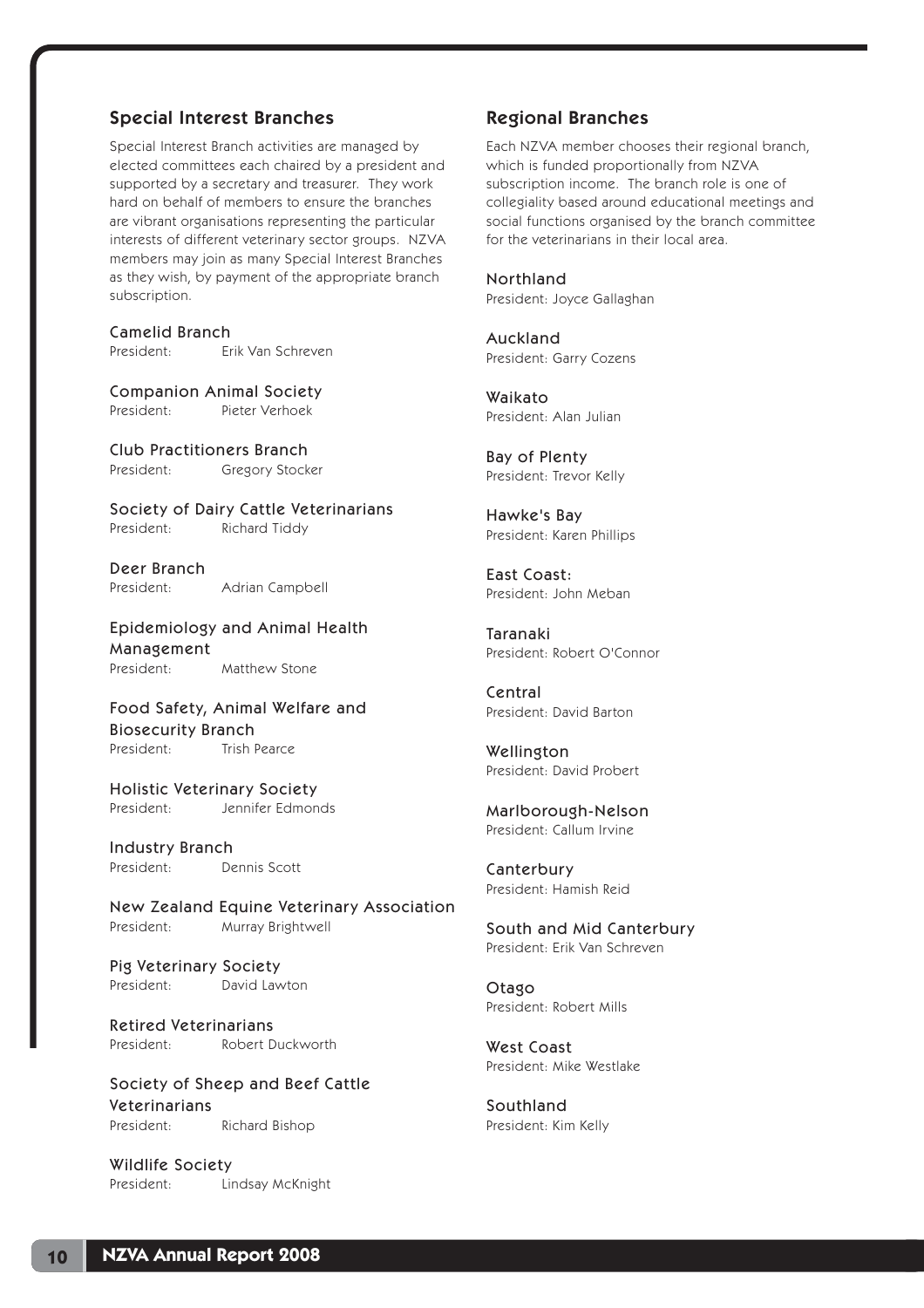## NZVA representatives on other boards, committees and associations

A number of members represent NZVA on a range of committees and other bodies. The voluntary work they do on behalf of all members is greatly appreciated. Not included in this list are the 35 veterinarians who represent NZVA on Animal Ethics Committees around they country. Their names are not published for security reasons.

| <b>ACVM Expert Technical Network</b>                                                         | Gabrielle Deuss                                                                                                                                                                     |
|----------------------------------------------------------------------------------------------|-------------------------------------------------------------------------------------------------------------------------------------------------------------------------------------|
| Advisory Committee on Registration of Veterinary Specialists (ACRVS)                         | Scott McDougall                                                                                                                                                                     |
| Agricultural & Veterinary Medicines Advisory Council                                         | Wayne Ricketts                                                                                                                                                                      |
| Animal Behaviour & Welfare Consultative Committee                                            | Virginia Williams                                                                                                                                                                   |
| Animal Technology and Nursing Board (ANTECH)                                                 | Fiona Richardson (Chair), Vicki Melville                                                                                                                                            |
| Animals in Schools Education Trust (AISET)                                                   | Jan Quay                                                                                                                                                                            |
| Australasian Veterinary Boards Council (AVBC)                                                | <b>Richard Wild</b>                                                                                                                                                                 |
| Australia and New Zealand Council for Care of Animals in Research<br>and Teaching (ANZCCART) | John Schofield                                                                                                                                                                      |
| Barbara Smith Scholarship Trustees                                                           | <b>Heather Simpson</b>                                                                                                                                                              |
| Commonwealth Veterinary Association (CVA)                                                    | Helen Beban                                                                                                                                                                         |
| Companion Animal Health Foundation Trust (CAHF)                                              | Chris Hutchings, Pieter Verhoek                                                                                                                                                     |
| Dairy NZ Animal Welfare Advisory Group                                                       | Peter Davidson                                                                                                                                                                      |
| Donnellan Veterinary Scholarship                                                             | Julie Hood, Peter Warmerdam, Grant Guilford                                                                                                                                         |
| Elizabeth Veterinary Benevolent Fund                                                         | Chris McCaughan (Chair), Nicola King, Julie Hood, Paula Short                                                                                                                       |
| <b>FAIRAd</b>                                                                                | John Moffat, Andrew Grierson                                                                                                                                                        |
| Federation of Asian Veterinary Associations (FAVA)                                           | Jim Edwards                                                                                                                                                                         |
| Joint NZVA/NZKC Inherited Disorders Committee                                                | Gary Cullen, Angela Hartman, Andrew Worth                                                                                                                                           |
| Kaimanawa Horse Working Party                                                                | Nigel Coddington                                                                                                                                                                    |
| Life Sciences Network                                                                        | Murray Gibb                                                                                                                                                                         |
| Ministry of Health, Antibiotic Resistance Advisory Group                                     | Paul Chambers                                                                                                                                                                       |
| National Adverse Events Committee                                                            | Wayne Ricketts                                                                                                                                                                      |
| National Animal Welfare Advisory Committee (NAWAC)                                           | Kathy Phillips                                                                                                                                                                      |
| National Animal Ethics Advisory Committee                                                    | Karen Parton                                                                                                                                                                        |
| National Animal Welfare Emergency Management Group (NAWEM)                                   | Wayne Ricketts                                                                                                                                                                      |
| National Mastitis Advisory Committee                                                         | <b>David Hawkins</b>                                                                                                                                                                |
| National Velvetting Standards Body (NVSB)                                                    | Ian Scott, Andrew Conway                                                                                                                                                            |
| NZ Companion Animal Council (NZCAC)                                                          | Pieter Verhoek                                                                                                                                                                      |
| NZ Equine Health Association                                                                 | Ivan Bridge                                                                                                                                                                         |
| NZFSA Milk Residues Working Group                                                            | Ross Beal                                                                                                                                                                           |
| NZVJ Editorial Board                                                                         | Peter Jolly (Chair), Frazer Allan, Bryce Buddle, Paul Chambers,<br>Elwyn Firth, Neville Grace, Alastair Johnstone, Dave Leathwick,<br>Robert Sanson, Norm Williamson, Richard Laven |
| Royal Society Primary Resources Advisory Committee                                           | Julie Hood                                                                                                                                                                          |
| RSPCA Animals in Science Advisory Committee (AISAC)                                          | Virginia Williams, Wayne Ricketts                                                                                                                                                   |
| VCNZ Code of Professional Conduct Working Group                                              | Stuart Hutchings, Gavin Sinclair                                                                                                                                                    |
| Veterinary Schools Accreditation Advisory Committee (VSAAC)                                  | Tim Parkinson                                                                                                                                                                       |
| World Small Animal Veterinary Association (WSAVA)                                            | Sue Blaikie                                                                                                                                                                         |
| World Veterinary Association (WVA)                                                           | Jim Edwards                                                                                                                                                                         |
| Wormwise Implementation Group (WIG)                                                          | Richard Lee, Wayne Ricketts                                                                                                                                                         |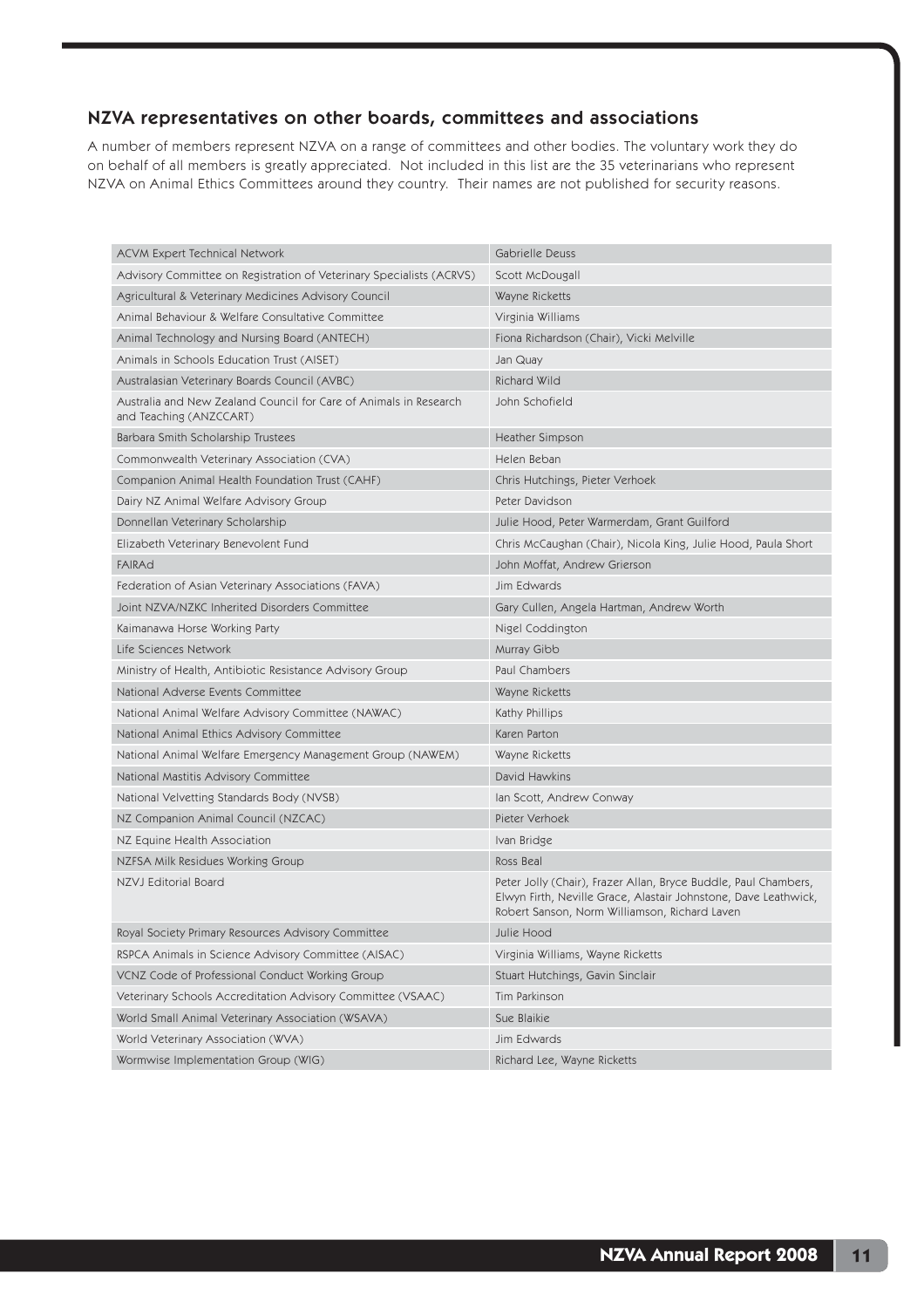# ANIMAL WELFARE

The increasing awareness of the importance of animal welfare to NZVA is reflected in the Association's appointment of a permanent paid Animal Welfare Coordinator. Virginia Williams holds this part-time position, which involves coordinating animal welfare activities within NZVA, developing animal welfare policy, and acting as a source of information on animal welfare matters for the veterinary profession and the wider community.

She is supported by the Animal Welfare Focus Group, which includes veterinarians with particular interests in animal welfare who resent different areas of veterinary activity, as well as members of the Food Safety, Animal Welfare and Biosecurity Special Interest Branch.

Members of the Animal Welfare Focus Group: Virginia Williams (Coordinator), David Bayvel (MAF),Wayne Ricketts (NZVA), Jess Shelgren (dairy cattle), John Schofield (laboratory animals), Pieter Verhoek (companion animals), Selwyn Dobbinson (pigs), Peter Wilson (deer), Trevor Cook (sheep and beef cattle), Charlotte Cantley (horses), Kevin Stafford (animal behaviour), Nita Harding (food safety and biosecurity) and Richard Wild (NZFSA VA).

The Animal Welfare Coordinator also chairs the Animal Behaviour and Welfare Consultative Committee, maintains liaison with MAF's Animal Welfare Directorate and the SPCA, co-ordinates reviews of animal welfare policies and co-ordinates submissions on codes of welfare and relevant discussion papers. During 2008, submissions were made on the following documents:

- MAF Biosecurity proposal to prohibit the sale and use of rodent glueboard traps;
- MAF Biosecurity discussion paper on collecting statistics on the use of animals in research, testing and teaching;
- NAWAC Draft Animal Welfare (Sheep and Beef Cattle) Code of Welfare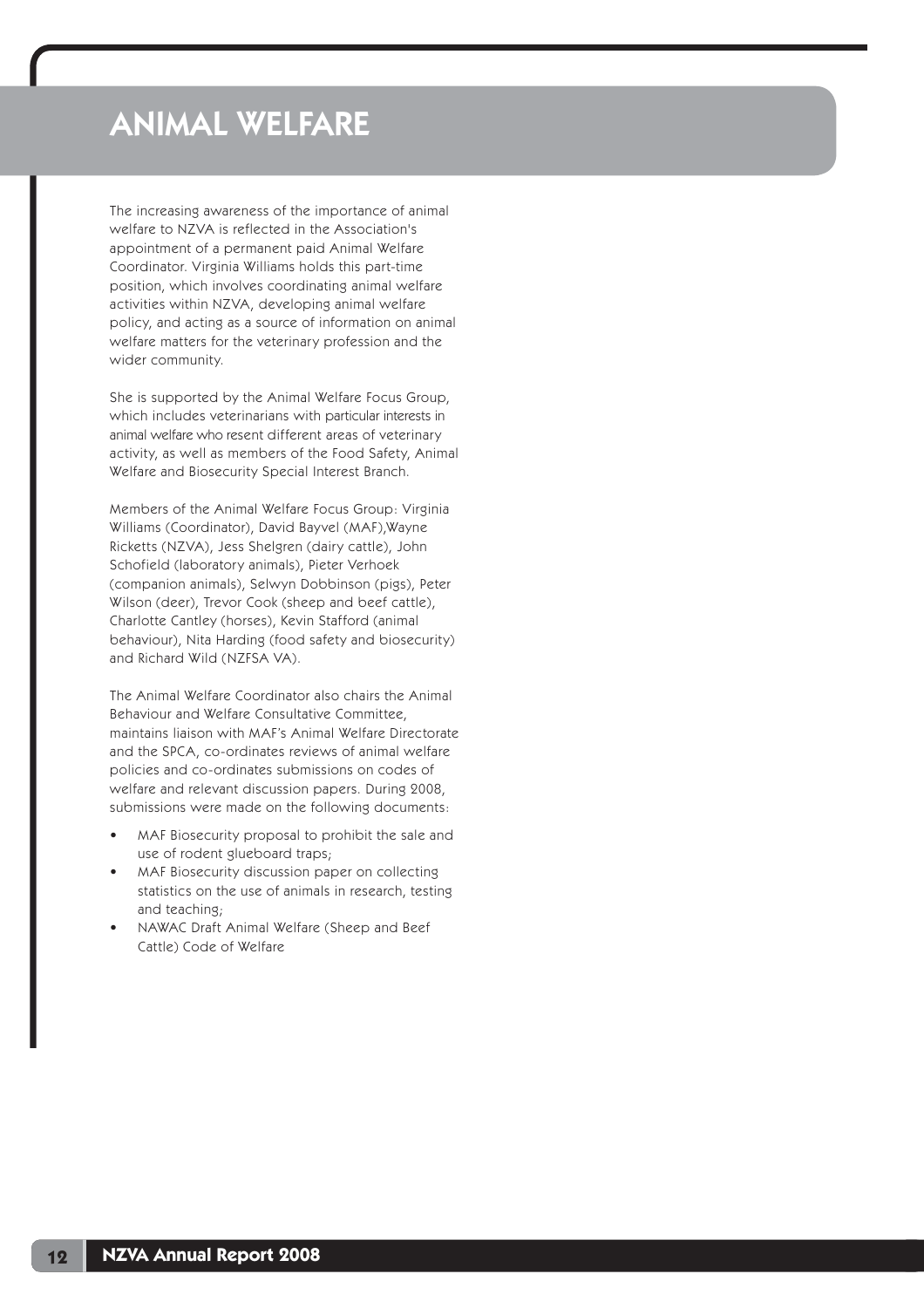# AWARDS

Murray Gibb received the President's Award for his service to the profession and as CEO of NZVA. The NZVA Outstanding Service Award was awarded to Chris Hutchings for his service as a former president, board member and his role in establishing the NZ Companion Animal Register for Microchipping.

# Past award recipients

### President's Award

| 1980 | Val Tarrant, Dominion President, Women's          |
|------|---------------------------------------------------|
|      | Division Federated Farmers                        |
| 1981 | Ken Thomson                                       |
| 1982 | Veterinary Services Council                       |
| 1984 | Professor Bill Manktelow, Chairman, Veterinary    |
|      | Surgeons Board                                    |
| 1986 | Peter Wilson, President, Deer Branch, NZVA        |
| 1987 | Ted Kirk, Chief Examiner, ANTECH                  |
| 1988 | Barbara Smith, past Vice-President, World         |
|      | Veterinary Association                            |
| 1989 | Professor Des Fielden, Dean of Veterinary         |
|      | Faculty                                           |
| 1991 | John Hellstrom, retiring Chief Veterinary Officer |
| 1992 | Craig Irving, practitioner from Palmerston North  |
|      | with special interest in Ophthalmology            |
| 1993 | Don Russell, Director of Operations, MSD Agvet    |
| 1994 | Adrian Campbell, developer of the National        |
|      | Velvetting Scheme                                 |
| 1995 | Wendy Young, Hip and Elbow Dysplasia              |
|      | Convenor                                          |
| 1996 | Marjorie Orr, member of Animal Welfare            |
|      | Advisory Committee to Minister of Agriculture     |
| 1997 | Roger Spiers, Registrar ANTECH Board              |
| 1998 | Bob Duckworth, Chief Executive Officer, NZVA      |
| 1999 | Nigel Coddington, Chair, FCE                      |
| 2000 | Elizabeth Sommerville, Editor, Vetscript          |
| 2001 | John Harrison, Vet, Te Awamutu, outstanding       |
|      | contribution to the NZVA                          |
| 2002 | Professor Tony Charleston, outstanding teaching   |
|      | and service to the profession                     |
| 2003 | Peter Wilson, President, Deer Branch, NZVA        |
| 2004 | Professor David Mellor, Chair, National Animal    |
|      | Welfare Advisory Committee                        |
| 2005 | Emeritus Professor A Neil Bruere                  |
| 2006 | Helen Beban, Convenor, BESTPRACTICE               |
|      | Committee                                         |
| 2007 | <b>Brian Goulden</b>                              |
| 2008 | Murray Gibb, Chief Executive Officer, NZVA        |

## Outstanding Service Award

|                   | .                                  |
|-------------------|------------------------------------|
| 2002              | Susan Morris                       |
| 2002              | Jim Edwards                        |
| 2003              | Stuart Hutchings                   |
| 2004              | Barry McPherson (posthumous award) |
| 2005              | Peter Jolly                        |
| 2006              | Ross Blanks                        |
| 2007              | Hamish Mavor (posthumous award),   |
| 2007              | Jan Bedford                        |
| 2008              | Chris Hutchings                    |
|                   |                                    |
|                   | <b>Honorary Life Members</b>       |
| A Theiler         |                                    |
| C J Reakes        |                                    |
| H A Reid          |                                    |
| C S M Hopkirk     |                                    |
| <b>WT Collins</b> |                                    |
| D Young           |                                    |
| W C Barry         |                                    |
| A Leslie          |                                    |
| J F Filmer        |                                    |

W M Webster A A Blakely L W N Fitch L J James J W McLean A Friis J M Stewart L G Thompson D W Caldwell B S Cooper R J Dun C R Ensor B W Manktelow G J Moon J C Newhook G B Peterson K S Thomson R D Jolly E H Shortridge R H Duckworth C H B Smith R B Marshall L K Whitten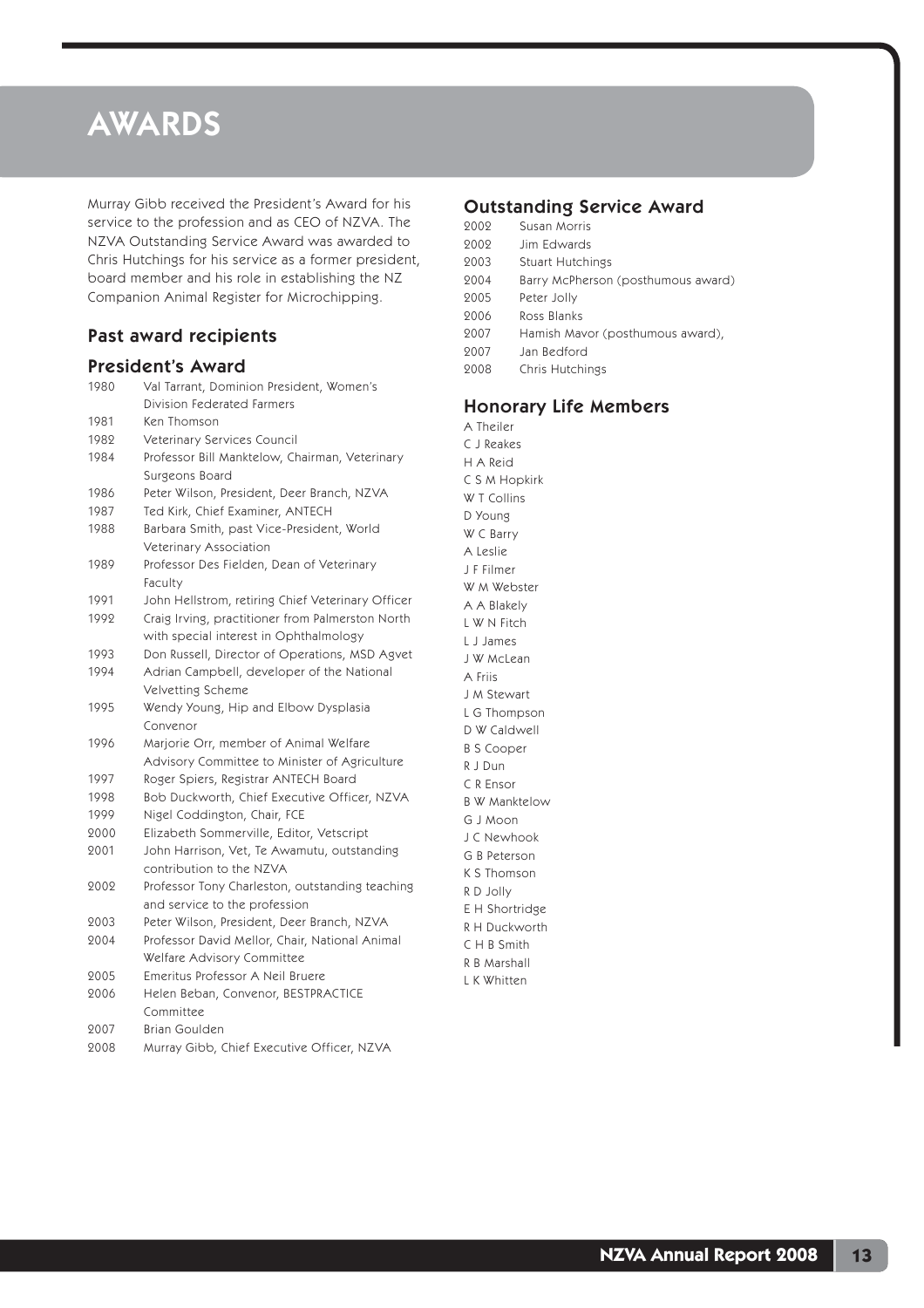# NEW ZEALAND VETERINARY ASSOCIATION Notice of the 2009 Annual General Meeting

Notice is hereby given that the Annual General Meeting of the New Zealand Veterinary Association Incorporated will be held in the Bay Trust Forum, Rotorua Energy Events Centre Wednesday 24 June 2009, commencing at 5.00pm

# Agenda

- 1. Welcome
- 2. Apologies
- 3. Obituaries
- 4. Visitors and kindred societies
- 5. Confirmation of Minutes of the 2008 Annual General Meeting
- 6. Financial report
	- i. Adoption of annual accounts for year ended 31 December 2008
	- ii. Appointment of auditor
	- iii. Establishment of the 2010 subscription
- 7. Election of officers
- 8. Annual reports
- 9. Constitutional changes
- 10. Remits
- 11. General business
- 12. Venue for 2010 Annual General Meeting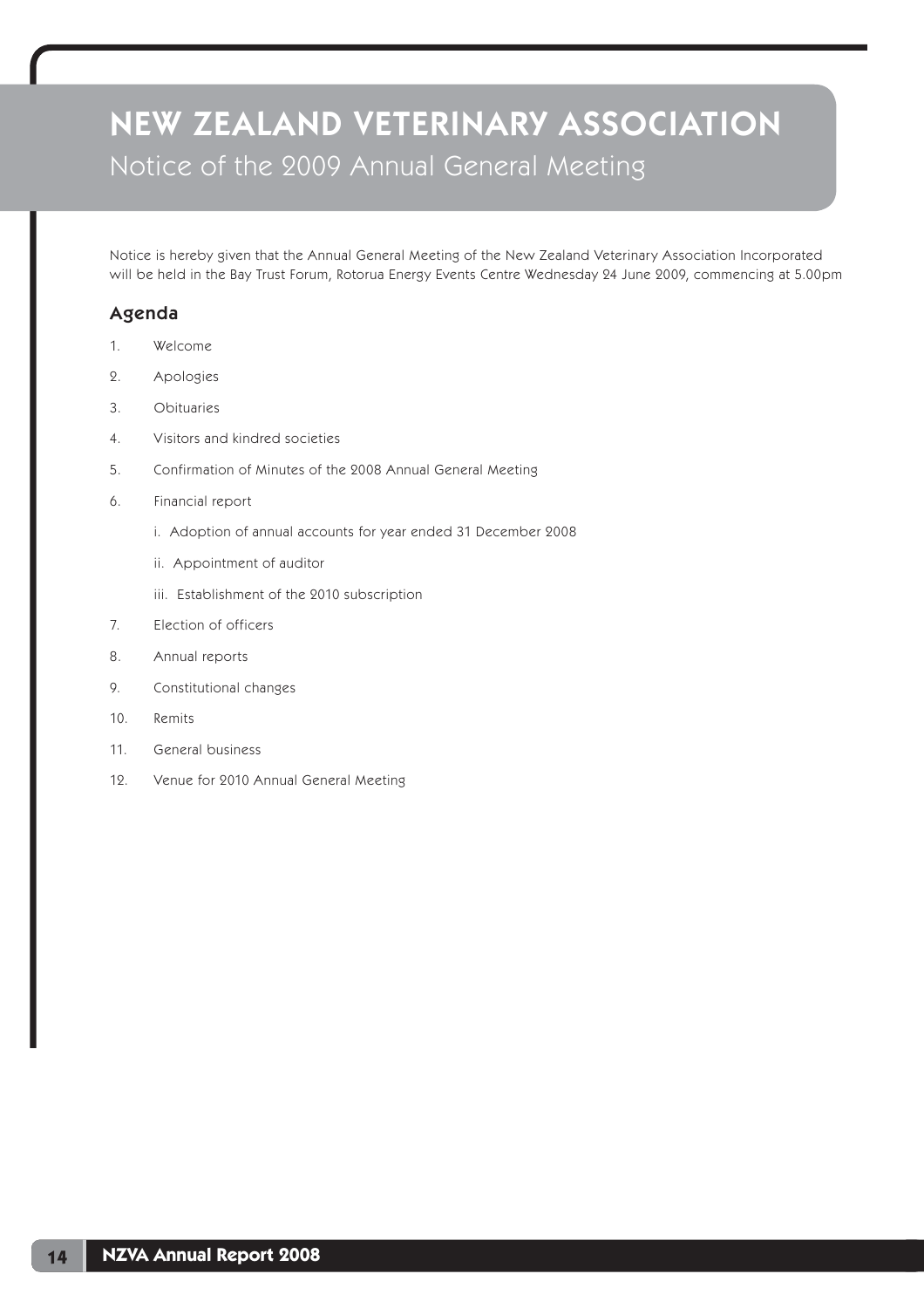# NEW ZEALAND VETERINARY ASSOCIATION Annual General Meeting Minutes 2008

Minutes of the Annual General Meeting of the New Zealand Veterinary Association Incorporated, held in the Wellington Convention Centre, Wellington on Friday 27 June commencing at 2.30 pm

#### Present:

John Maclachlan (President), Richard Wild, Frazer Allan, Mark Robson, Amanda Illston, Gavin Sinclair, Ross Woods, Steve Merchant, Murray Clay, William Brown, Viv Lintott, Lynne Clay, Nicola Shackleton, John Schofield, Maureen Forsyth, Pieter Verhoek, Bruce Nicol, Kathy Woods, Ted Kirk, Barry Greenbrook, Grahame Joyce, Peter Jolly, Brendon Bell, Sandy Cooper, Douglas Cooper, Paul Robinson, Jan Roznawski, Helen Beban, Derek Breton, Helmut Pleiter, Dave Taylor, Phil MacLeod, Jeff Grimmett, Murray Brightwell, Lewis Griffiths, Stuart Hutchings, Kevin Crews, Andrew MacPherson, Ian Walker, Sabina Holle, Wayne Ricketts, Paul Greaves, Hamish Reid, Nigel Kittow, Chris Hutchings, Judith Hickson, Peter Hickson, Jim Edwards, Elizabeth Sommerville

#### Observers/Guests:

Jane Axon, Graham Catt (CEO AVA), Alice Rae, Jacky Hutchings, Nick Blayney (President BVA), Jane Blayney, Mark Lawrie (President AVA), Greg Hammer (President AVMA), Karen Bailey, Cara Dawson, John Elstob, Craig Jeffries, Megan Parker

#### In Attendance:

Julie Hood (CEO, NZVA), Sym Gardiner, Robyn Forrester, Debbie Avison, Pip Climo, Laura Burns

### Welcome

The President, Dr John Maclachlan called the meeting to order and welcomed members, including observers, overseas and invited guests, to the AGM.

### Apologies

Apologies were accepted from Jan Quay, Catherine Smith, Neal Hawes, David North, Ken Kissling, Bruce Vautier, Ros Rothschild, Colin Cameron, Clive Marwick, Ron DeHaven, Henrietta Alderman, Richard Suu-Ire, John Drake, Jost am Rhyn, Ivan Pech and Greg McNeil.

#### **Obituaries**

Members stood in silence as a mark of respect for NZVA members, non-veterinary supporters and non member veterinarians who had passed away during the past year. These included Gerald Rose,

Keith Gudsell, Cameron Purdie, Henry Collett, Geoffrey Sommerville, Basil Moring, Allan Murphy, Peter Gollan, Jack Mills, Glyn Patchett, Gordon Peterson.

## Visitors and Kindred Societies

The President welcomed all visitors and kindred societies, in particular Dr Mark Lawrie (President AVA), Graham Catt (CEO AVA), Dr Nick Blayney (President BVA), Dr Greg Hammer (President AVMA).

## The Outstanding Service Award was presented to Chris Hutchings.

Dr Hutchings replied to his award.

## Confirmation of minutes of the 2007 Annual General Meeting

#### *IT WAS RESOLVED*

"That the minutes of the Annual General Meeting held on Friday 6 July 2007 be accepted as a true and correct record".

S Hutchings/S Cooper CARRIED

### Financial Report

i. Adoption of Annual Accounts for year ended 31 December 2007

#### *IT WAS RESOLVED*

"That the audited financial accounts for the period ended 31 December 2007 be accepted".

J Maclachlan/B Nicol CARRIED

ii. Appointment of Auditor

#### *IT WAS RESOLVED*

"That BDO Spicers be appointed to be the NZVA's auditor for the 2008 financial year".

> F Allen/K Wood CARRIED

iii. Establishment of the 2009 subscription

The President explained that the budgeting process while underway, would not be completed until later in the year.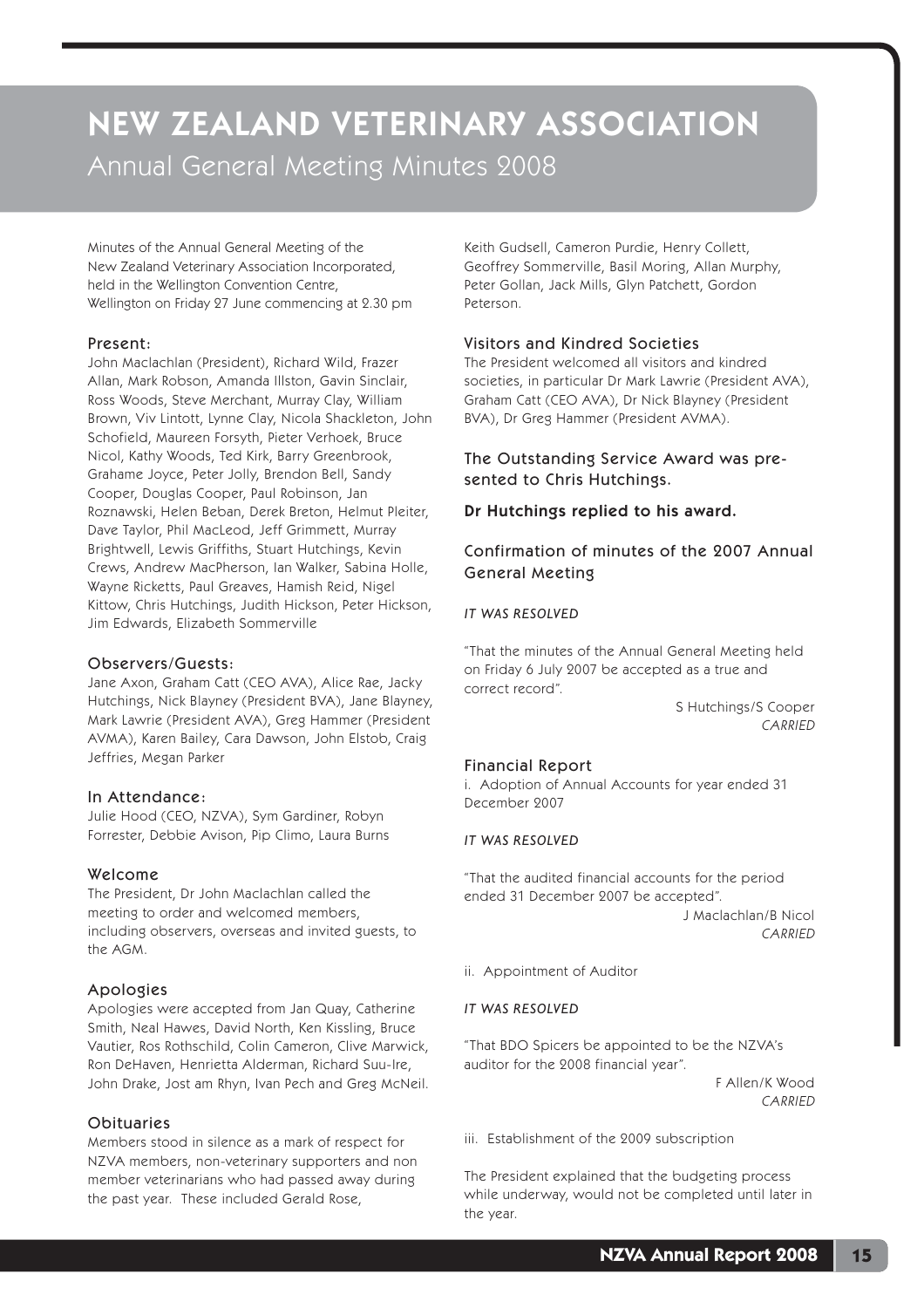K Crews' request that the cost of subscription needs to be carefully monitored was noted.

#### *IT WAS RESOLVED*

"That there be an increase of no greater than \$80.00 in the NZVA subscription for 2009".

> P Verhoek/K Crews **CARRIED**

### Election of Officers

The President informed members that Dr Alan Hunter and Dr Chris Hutchings resigned from the New Zealand Veterinary Association Board in November 2007. Two members of the VetLearn Board were appointed in their place: Dr Mark Robson and Dr Greg McNeil. Dr John Maclachlan and Dr Richard Wild now also sit on the VetLearn Board. This has resulted in improved communication and integration between the two Boards.

Three members of the NZVA Board (Drs Steve Merchant, Mark Robson and Greg McNeil) were at the end of their three-year terms and all stood for re-election. As there were no other nominations all three were re-elected for a further three years.

#### Annual Reports

Dr Maclachlan informed the members that his report was included in the 2007 Annual Report.

#### *IT WAS RESOLVED*

"That the 2007 Annual Report be adopted". J Maclachlan/H Beban **CARRIED** 

Dr Maclachlan thanked the NZVA and VetLearn staff and CEO for their work over the past year.

#### Remits

No remits had been received

#### Amendments to Constitution

There were no amendments to the Constitution.

#### General Business

Dr Sandy Cooper spoke on behalf of Alan Hunter and the Retired Veterinarians Branch.

The Branch believes the annual subscription fee for

retired veterinarians is disproportionate to the benefits they receive – an annual fee of \$50 was wsuggested. The Retired Veterinarians Branch suggested that more retired veterinarians would consider joining the New Zealand Veterinary Association if the subscription fee were lowered.

The President responded, saying this will be taken into consideration during a review of the subscription process later this year.

Dr Bruce Nicol raised concern over current retention rates of veterinarians. He asked that the Board considers forming a sub-committee to address this issue. A large percentage of veterinarians have disappeared from the register five years after graduation.

The President noted that the Board is aware of the problem, as are Massey University and the Minister of Agriculture.

#### Venue for 2009 Annual General Meeting

The President advised that the 2009 Annual General Meeting will beheld in Rotorua on Friday 26 June 2009.

There being no further business, the President thanked everyone for attending and declared the meeting closed at 3.35pm.

President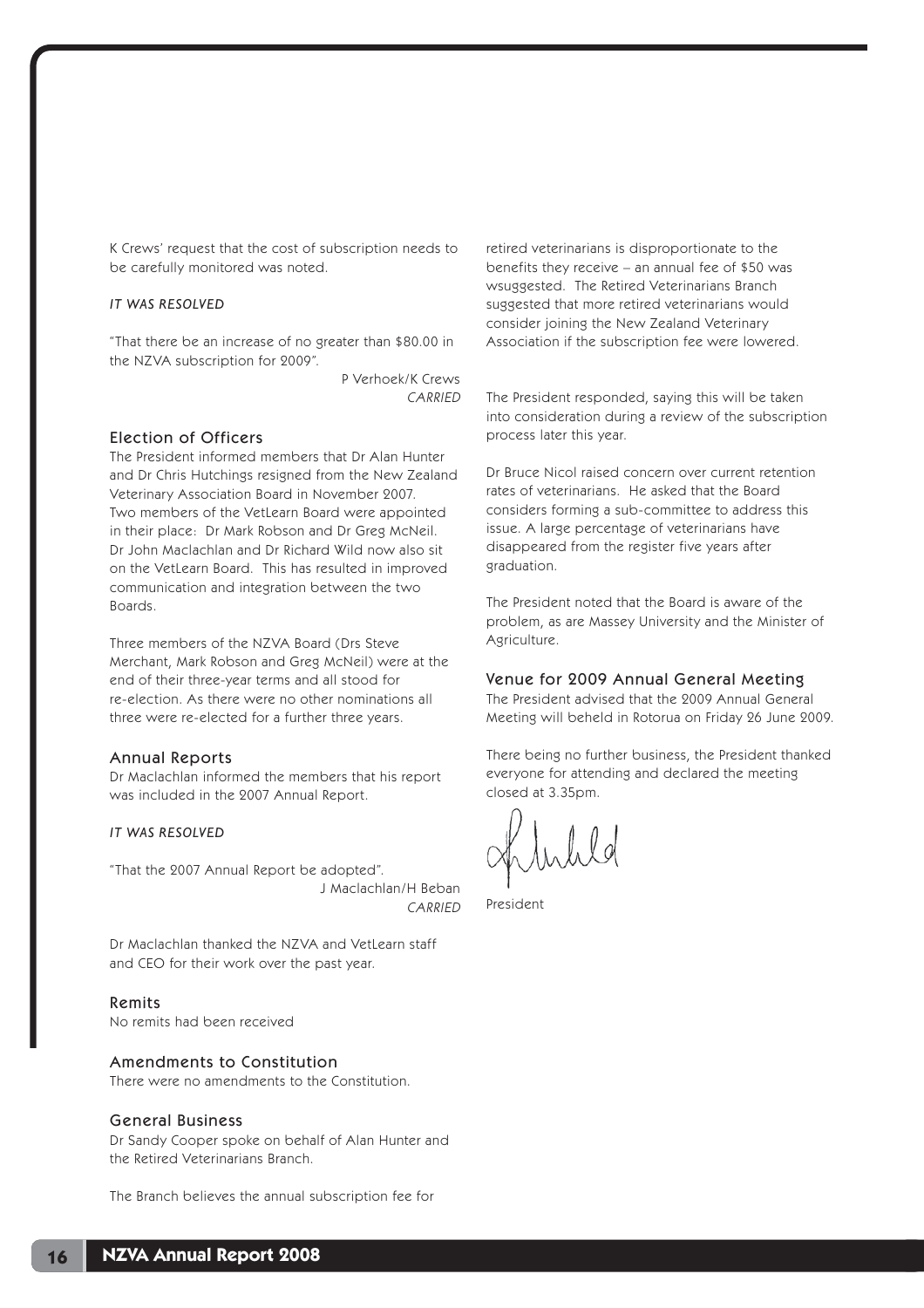Auditor Report For the year ended 31 December 2008

# AUDIT REPORT

To the members of the New Zealand Veterinary Association.

We have audited the attached financial report. The financial report provides information about the past financial performance of the New Zealand Veterinary Association and Group and its financial position as at 31 December 2008. This information is stated in accordance with the accounting policies as attached.

### BOARD MEMBERS RESPONSIBILITIES

The Board Members are responsible for the preparation of a financial report which gives a true and fair view of the financial position of New Zealand Veterinary Association and Group as at 31 December 2008, and of the results of their operations for the year ended 31 December 2008.

## AUDITORS' RESPONSIBILITIES

It is our responsibility to express an independent opinion on the financial report presented by the Board Members and report our opinion to you.

## BASIS OF OPINION

An audit includes examining, on a test basis, evidence relevant to the amounts and disclosures in the financial report. It also includes assessing:

- the significant estimates and judgements made by the Board Members in the preparation of the financial report; and
- whether the accounting policies are appropriate to New Zealand Veterinary Association and Group circumstances, consistently applied and adequately disclosed

We conducted our audit in accordance with New Zealand Auditing Standards except the scope of our work was limited as explained below. We planned and performed our audit so as to obtain all the information and explanations which we considered necessary in order to provide us with sufficient evidence to obtain reasonable assurance that the financial report is free from material misstatements, whether caused by fraud or error. In forming our opinion we also evaluated the overall adequacy of the presentation of information in the financial report.

Other than in our capacity as auditors of the New Zealand veterinary Association, we have no other interest in or relationship with the New Zealand Veterinary Association or its related entities.

#### UNQUALIFIED OPINION

We have obtained all the information and explanations we have required.

#### In our opinion:

- proper accounting records have been kept by the New Zealand Veterinary Association and Group as far as appears from our examination of those records; and
- the attached financial report:
- complies with generally accepted accounting practice in New Zealand;
- gives a true and fair view of the financial position of the New Zealand Veterinary Association as at 31 December 2008, and the results of their operations for the year ended on that date

Our audit was completed on 2 June 2009 and our unqualified opinion is expressed as at that date.

BDO Spices Wellington

BDO Spicers Wellington Chartered Accountants **WELLINGTON**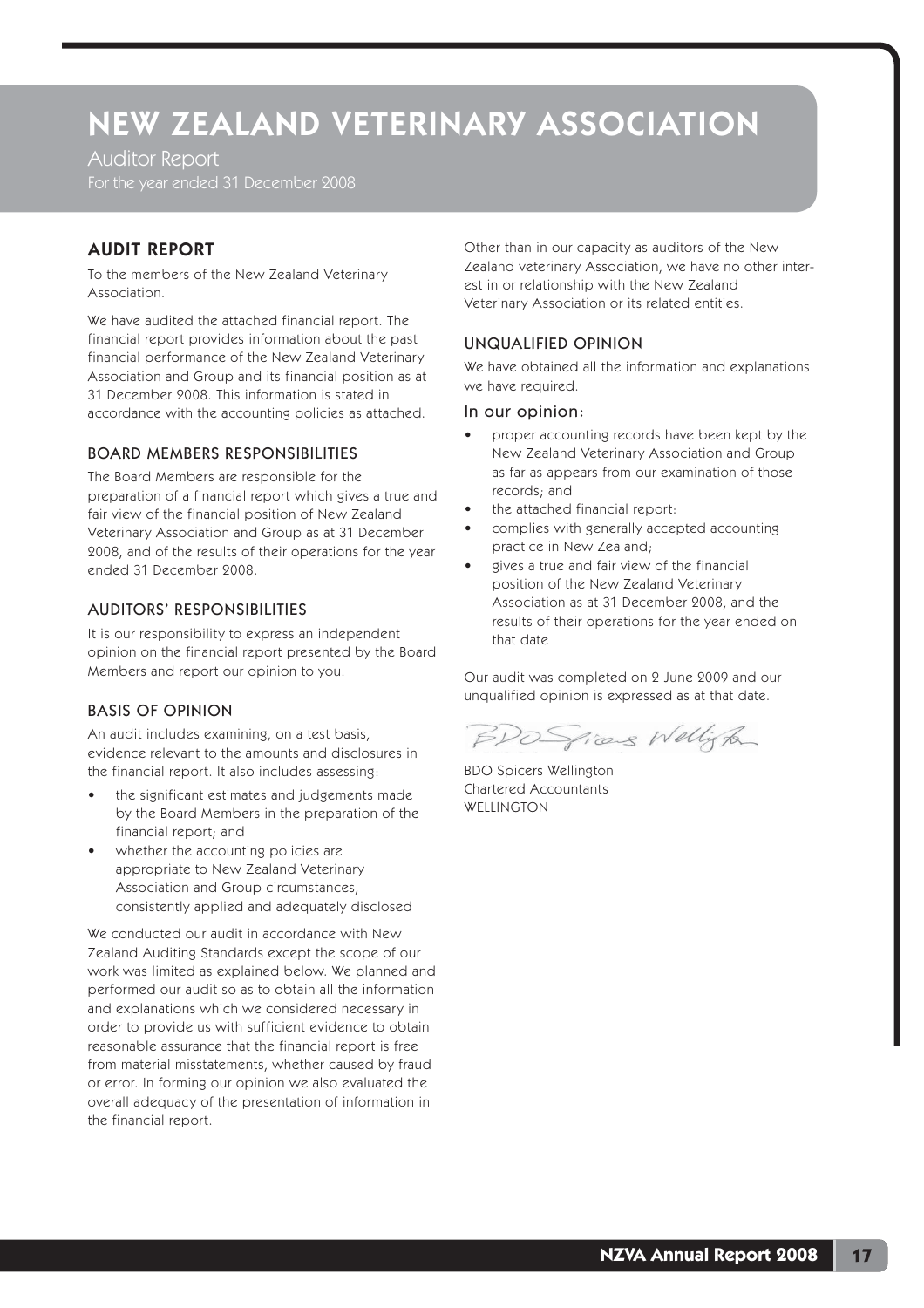Statement of Financial Performance – Consolidated Accounts For the year ended 31 December 2008

| <b>NZVA</b> | <b>GROUP</b> |                                       | <b>NZVA</b>              | <b>GROUP</b> |
|-------------|--------------|---------------------------------------|--------------------------|--------------|
| 2007        | 2007         | <b>INCOME</b>                         | 2008                     | 2008         |
| 125,459     | 127,939      | Administration Fees                   | 495,992                  | 496,322      |
| 385,408     | 580,610      | Advertising                           | 397,004                  | 584,079      |
|             | 2,000        | Clinic Standard Joining Fee           |                          | 2,000        |
|             | 133,444      | Conference Income                     |                          | 121,748      |
|             | (130)        | Consulting                            |                          |              |
|             | 1,000        | Contribution by VCNZ "Vets in Stress" |                          |              |
|             | 10,000       | Contribution Sheep & Beef Cattle      |                          |              |
|             | 16,944       | <b>Contribution SIBS</b>              |                          |              |
|             | 2,600        | Dividends Received                    |                          | 2,430        |
| 4,000       | 24,500       | Donations                             | 2,000                    | 14,600       |
|             | 25,992       | Gain on Sale of Assets                | 5,808                    | 5,808        |
| 53,409      | 136,332      | Interest Received                     | 22,310                   | 134,139      |
| 41,511      | 41,511       | Members Benefits Income               | 46,669                   | 46,669       |
| 941         | 44,606       | Miscellaneous                         | 45,903                   | 93,102       |
| 153,146     | 158,146      | <b>NZVA Contributions</b>             | 132,492                  | 132,492      |
| 45,000      |              | NZVA Subsciptions - Members           | 39,805                   |              |
|             | 18,601       | Registration Fees                     |                          | 24,182       |
|             | 42,341       | Re-registration Fees                  |                          | 34,468       |
| 19,997      |              | Rent                                  | 22,726                   |              |
| 54,028      | 65,128       | Sales                                 | 18,359                   | 29,449       |
|             | 2,007        | SOP Expenses                          | $\overline{\phantom{a}}$ | 2,659        |
| 20,350      | 25,677       | Sponsorship                           | 1,645                    | 23,735       |
|             |              | Standards Development                 |                          | 2,000        |
|             | 31,386       | Expenses Recovered Reim               |                          | 36,328       |
| 1,003,044   | 1,183,960    | Subscriptions                         | 1,033,929                | 1,220,612    |
| 1,906,293   | 2,674,593    | <b>TOTAL INCOME</b>                   | 2,264,642                | 3,006,821    |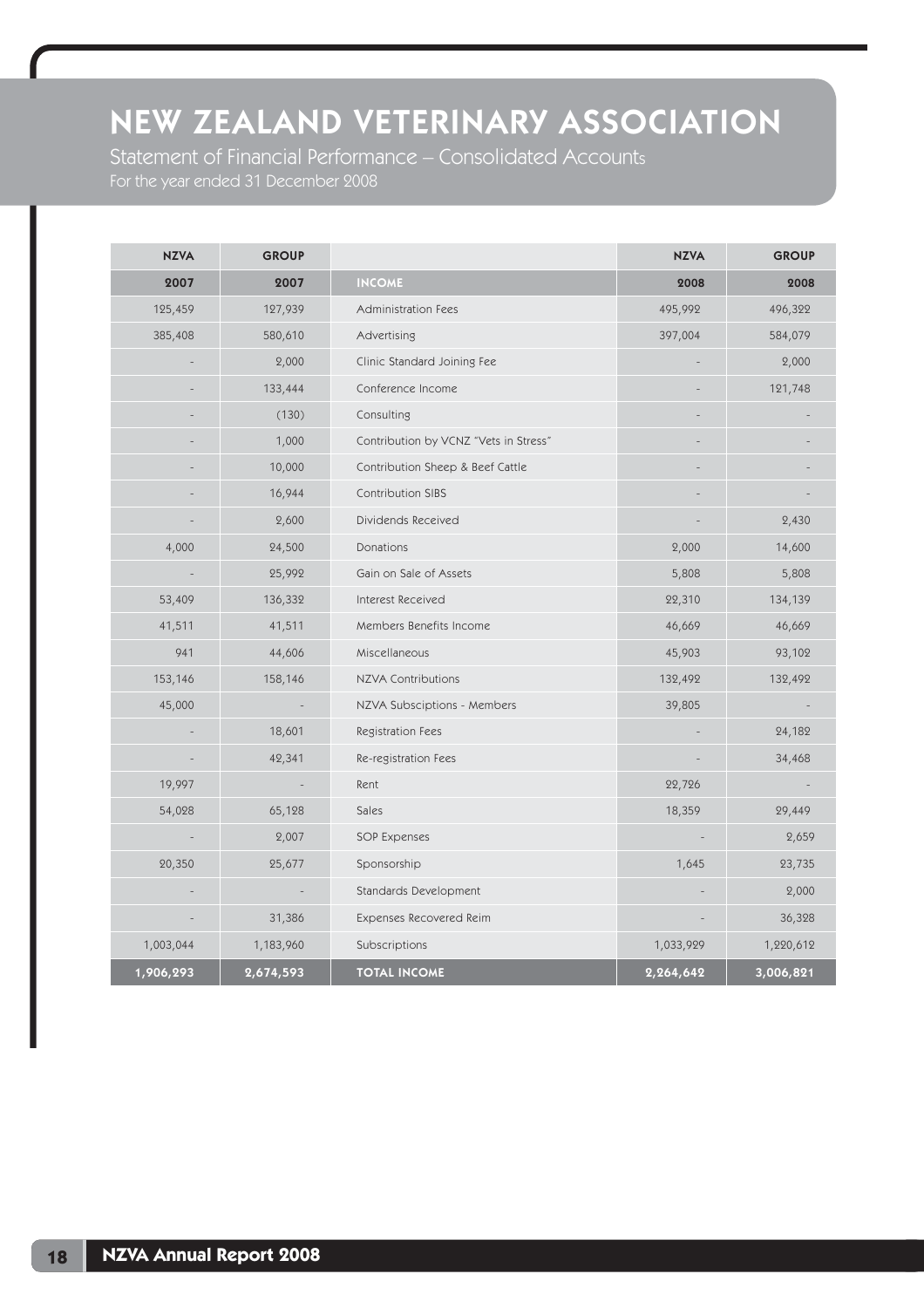| <b>NZVA</b> | <b>GROUP</b> |                                     | <b>NZVA</b> | <b>GROUP</b> |
|-------------|--------------|-------------------------------------|-------------|--------------|
| 2007        | 2007         | <b>LESS EXPENSES</b>                | 2008        | 2008         |
| 48,303      | 49,698       | Accommodation and Meals             | 40,451      | 41,025       |
| 24,025      | 62,136       | Accounting & Audit fee              | 70,154      | 131,953      |
| 51,442      | 3,926        | Administraton Fee - NZVA            | 60,660      | 5,242        |
|             | 1,748        | Assessment Fee - TAO's              |             | 1,507        |
|             | 51,666       | Advertising Commission and Expenses |             | 63,190       |
| 32,503      |              | Attendance Fees                     | 32,187      |              |
| 6,704       | 8,036        | <b>Bank Charges</b>                 | 9,363       | 11,218       |
|             | 4,700        | Clinic Standard Audit               |             | 9,292        |
|             | 1,994        | Clinic Audit Travel                 |             | 2,850        |
|             | 10,511       | Commission                          |             | 8,864        |
| 10,064      | 144,204      | Committee & Meeting Expenses        | 7,850       | 91,776       |
| 30,236      | 81,289       | Conference                          | 46,343      | 133,013      |
| 59,208      | 62,676       | Consultancy Expenses                | 47,438      | 47,438       |
|             | 16,725       | Continuing Education                |             | 18,195       |
|             |              | Contribution SIB's                  |             | 10,000       |
| 10,636      |              | Data Processing & Computer Software | 52,740      |              |
| 154,605     | 159,856      | Depreciation                        | 187,728     | 190,448      |
|             | 2,100        | Directors Liability Insurance       |             | 2,100        |
| 133,418     | 133,418      | <b>Editorial Expenses</b>           | 127,223     | 127,223      |
|             | 119,470      | Grants, Sponserships & Projects     |             | 100,374      |
| 47,038      | 76,230       | Honorarium                          | 42,641      | 75,284       |
| 3,107       | 3,107        | Impairment of Investment            |             | 22,666       |
|             |              | Interest Paid                       |             | 97           |
| 1,871       | 3,134        | Investment Expenses                 | 1,659       | 3,812        |
| 6,039       | 6,039        | Legal Expenses                      | 16,606      | 16,606       |
| 10,485      | 10,485       | Loan Interest                       | 17,170      | 17,170       |
|             |              | Loss on Disposal of Fixed Assets    | 1,730       | 1,730        |
| 34,957      | 34,957       | Marketing Research & Services       | 47,518      | 47,518       |
| 20,457      | 20,457       | Media Releases & Training           | 7,997       | 7,997        |
| 5,690       | 21,385       | Miscellaneous                       | 12,682      | 22,543       |
| 6,014       | 109,040      | Newsletter Expenses                 | 8,018       | 113,682      |
|             | 21,115       | NQVS Manager                        |             | 28,852       |
| 26,942      | 27,167       | NZVA - Administration Recovery      | 75,737      | 75,737       |
| 19,682      | 19,682       | NZVA - Administration Fees SG07     |             |              |
| 28,993      | 28,993       | NZVA - Animal Welfare               | 29,004      | 29,004       |
| 3,333       | 3,333        | NZVA - Antech                       | 15,996      | 15,996       |
| 280         | 280          | NZVA - Audit Round Expenses         |             |              |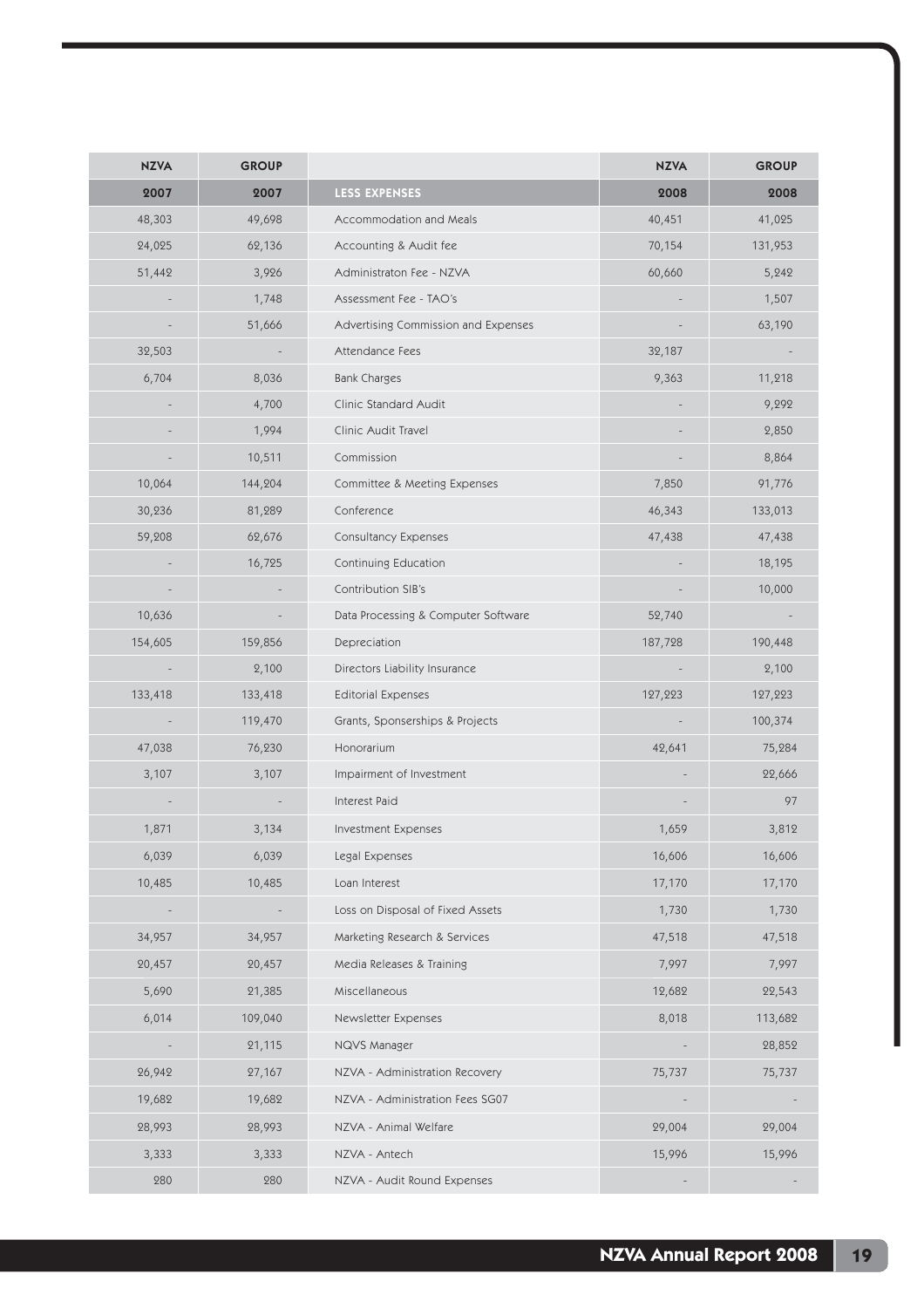# Continued

| <b>NZVA</b> | <b>GROUP</b> |                                     | <b>NZVA</b> | <b>GROUP</b> |
|-------------|--------------|-------------------------------------|-------------|--------------|
| 2007        | 2007         |                                     | 2008        | 2008         |
| 3,235       | 3,235        | NZVA - IVOC Expenses                |             |              |
| 6,450       | 6,450        | NZVA - Leadership Training          | 12,901      | 12,901       |
| 97,298      | 97,298       | NZVA - Marketing                    | 69,996      | 69,996       |
| 106,812     | 106,812      | NZVA - NZVJ                         | 109,209     | 109,209      |
| 20,000      | 20,000       | NZVA - Special Interest Branches    |             |              |
| 20,750      | 20,750       | NZVA - Survey Design, Analysis      | 3,995       | 3,995        |
| 7,500       | 7,500        | NZVA - UAM                          | 7,500       | 7,500        |
| 18,327      | 18,327       | NZVA - VBMG                         | 9,996       | 9,996        |
| 47,143      | 47,143       | NZVA - Vetscript                    | 39,996      | 39,996       |
| 59,002      | 75,489       | Occupancy and Maintenance           | 59,459      | 91,570       |
| 11,152      | 134,959      | Office General Expenses             | 5,670       | 185,211      |
|             | 14,062       | Panel Fees                          |             | 18,010       |
|             | 382          | Panel Travel                        |             | 256          |
| 33,398      |              | Postage                             | 48,337      |              |
| 7,194       |              | Power                               | 8,104       |              |
| 11,097      |              | Photocopying and Paper              | 18,815      |              |
| 14,478      |              | Printing                            | 6,282       |              |
| 143,961     | 158,488      | Publication Expenses                | 149,817     | 150,177      |
|             | 4,848        | Proceedings                         |             | 10,857       |
| 9,293       |              | Rates                               | 11,707      |              |
| 12,694      | 12,694       | Regional Branches                   | 19,079      | 19,079       |
| 222         |              | Retired Vets Conference             |             |              |
|             | 3,500        | SOP Manual Expenses                 |             |              |
| 240         |              | Speakers                            |             |              |
| 14,578      | 16,578       | Sponsorship                         | 3,150       | 3,150        |
|             | 3,132        | Standards Developments              |             |              |
| 608,741     | 629,483      | Staff and Salary Expense            | 725,025     | 744,269      |
| 7,732       | 7,732        | Staff Training                      | 3,645       | 3,645        |
|             | 1,600        | Standards Update                    |             |              |
| 9,577       |              | Stationary & Disposal               | 9,627       |              |
| 9,663       | 10,099       | Subscriptions, Grants and Donations | 12,968      | 13,093       |
| 19,210      | 19,900       | Telephone                           | 30,733      | 32,372       |
| 48,187      | 29,928       | Travel                              | 60,383      | 29,748       |
| 44,594      | 96,503       | Travel - Other                      | 61,566      | 143,154      |
| 13,606      |              | Vets at Work                        | 4,291       |              |
| 506         |              | Website                             | 41          |              |
| 2,182,672   | 2,846,448    | <b>TOTAL EXPENSES</b>               | 2,451,187   | 3,172,584    |
| (276, 379)  | (171, 885)   | NET SURPLUS/(DEFICIT)               | (186, 544)  | (165, 762)   |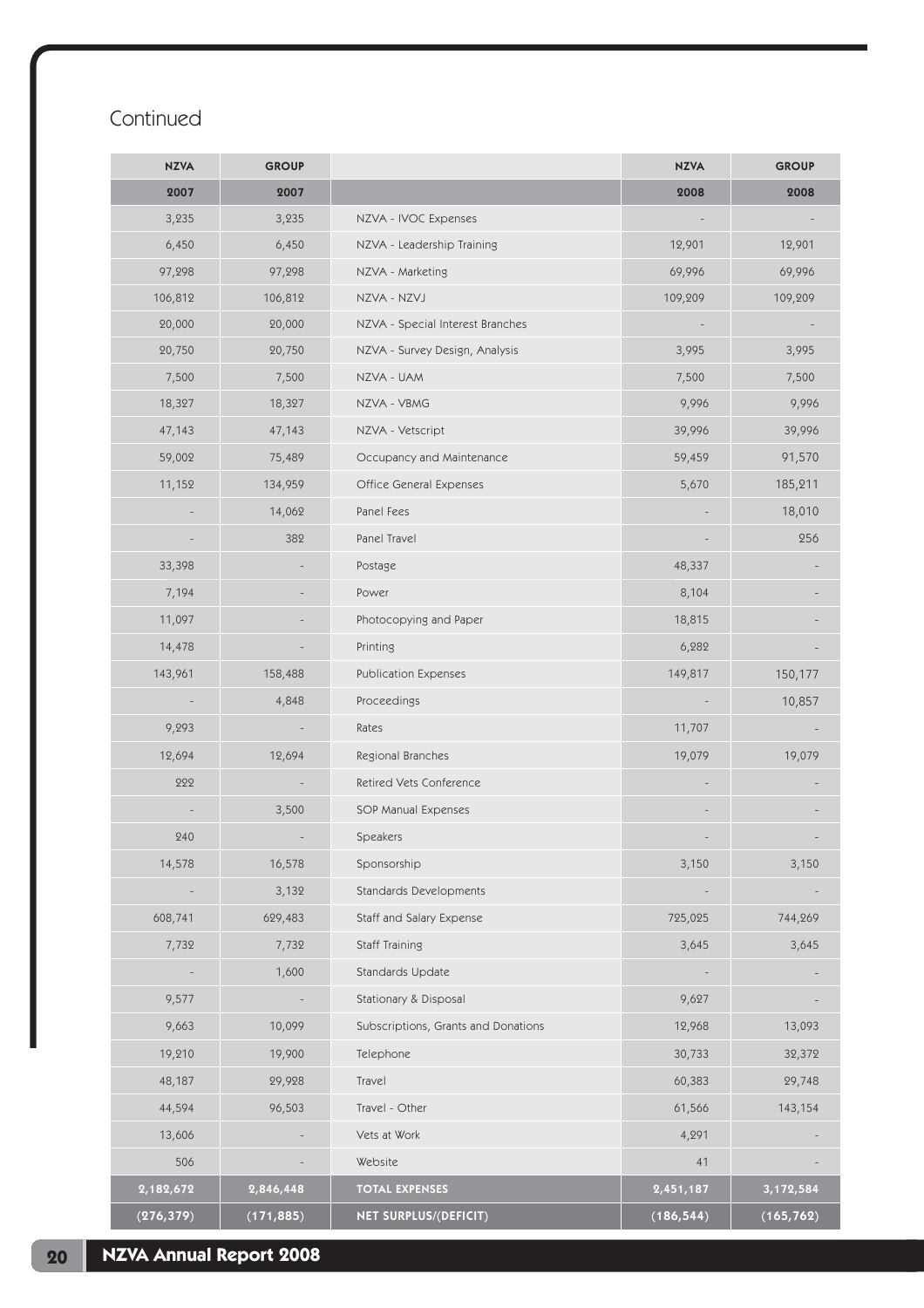Statement of Movements in Equity - Consolidated Accounts For the Year ended 31 December 2008

| <b>NZVA</b>              | <b>GROUP</b>             |                                  | <b>NZVA</b> | <b>GROUP</b> |
|--------------------------|--------------------------|----------------------------------|-------------|--------------|
| 2007                     | 2007                     |                                  | 2008        | 2008         |
|                          |                          | <b>GENERAL FUNDS</b>             |             |              |
| 1,225,510                | 2,675,681                | Balance at the beginning         | 949,131     | 2,503,826    |
| $\overline{\phantom{a}}$ | $\overline{\phantom{a}}$ | Cunningham Memorial              | 115         | 115          |
| $\qquad \qquad$          |                          | Donnellan Veterinary Scholarship | 2,000       | 2,000        |
| (276, 379)               | (171, 855)               | Net Surplus/Deficit              | (186, 544)  | (165, 762)   |
| 949,131                  | 2,503,826                | <b>TOTAL ACCUMULATED FUNDS</b>   | 764,702     | 2,340,179    |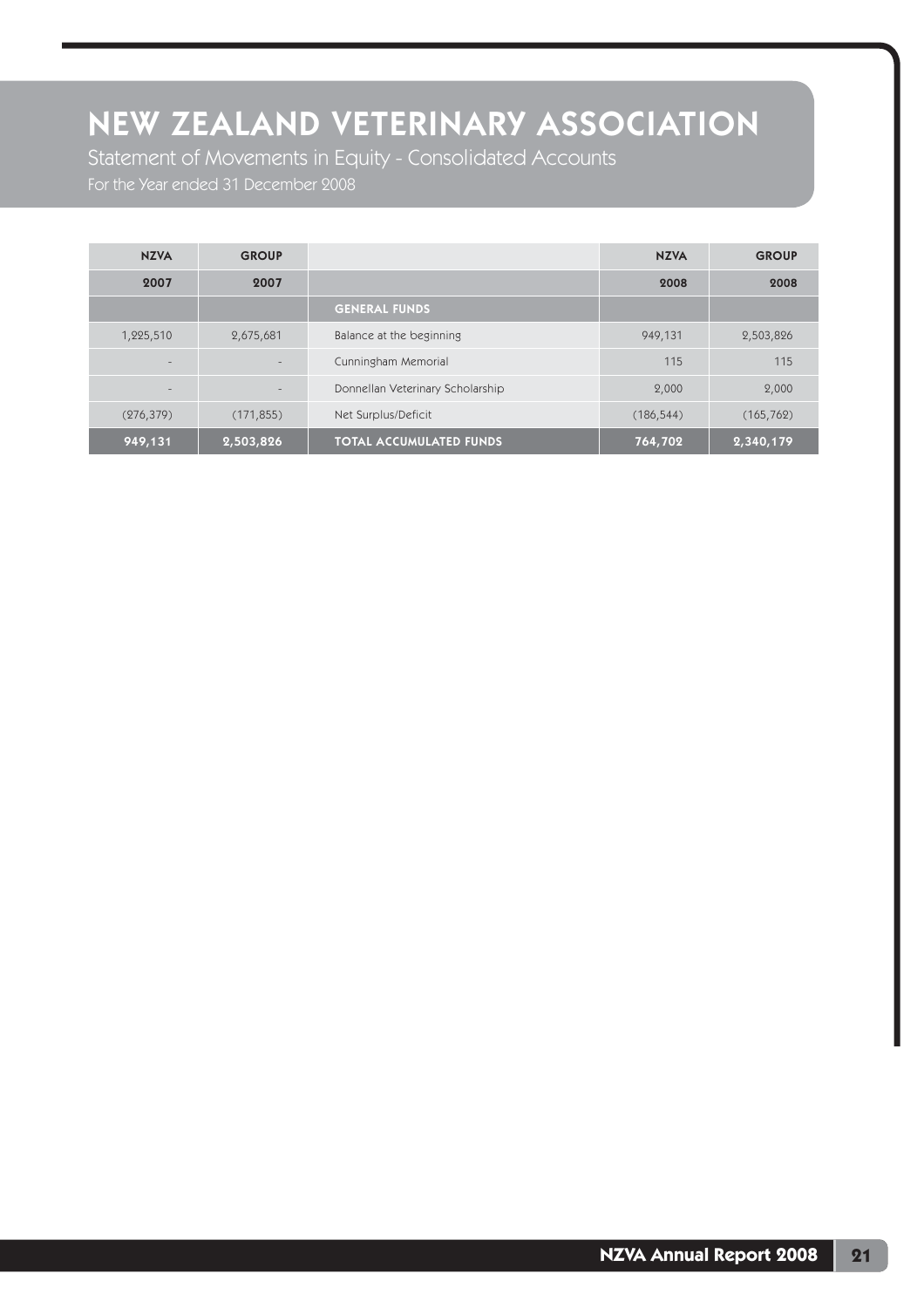Statement of Financial Position - Consolidated Accounts As at 31 December 2008

| <b>NZVA</b>  | <b>GROUP</b> |                                   | <b>NZVA</b> | <b>GROUP</b> |
|--------------|--------------|-----------------------------------|-------------|--------------|
| 2007         | 2007         |                                   | 2008        | 2008         |
|              |              | <b>CURRENT ASSETS</b>             |             |              |
| 130,284      | 300,683      | Accounts Receivable               | 166,875     | 220,887      |
| 261,958      | 590,438      | Cash at Bank                      | 302,990     | 601,525      |
| 6,687        | 11,300       | Interest Accrued                  | 577         | 4,282        |
| 125          | 125          | Petty Cash                        | 17          | 17           |
| 32,258       | 32,258       | Prepayments                       | 35,288      | 35,288       |
| 20,000       | 20,000       | Advance - VetLearn                |             |              |
| 180,508      | 774,992      | Term Deposits                     | 197,313     | 949,784      |
| 631,820      | 1,729,796    |                                   | 703,060     | 1,811,782    |
| 353,954      | 606,286      | <b>INVESTMENTS</b>                | 377,684     | 612,783      |
| 1,042,003    | 1,049,495    | <b>FIXED ASSETS</b>               | 1,014,758   | 1,019,629    |
| 2,027,777    | 3,585,577    | <b>TOTAL ASSETS</b>               | 2,095,502   | 3,444,194    |
|              |              | <b>CURRENT LIABILITIES</b>        |             |              |
| 220,546      | 322,124      | Accounts Payable                  | 197,593     | 327,212      |
| 13,401       | 13,401       | SIB Contribution Carried Forward  | 13,401      | 13,401       |
| 6,607        | 20,890       | <b>GST Liability</b>              | 42,668      | 50,765       |
| 38,557       | 1,043        | Funds Held In Trust               | 45,528      | 1,437        |
| 5,434        | 5,434        | Lease Liability - Current         | 13,560      | 13,560       |
| $\mathbf{0}$ | 15,401       | Income Received in Advance        |             |              |
| 258,035      | 263,218      | Subscriptions Received In Advance | 430,922     | 430,922      |
| 542,580      | 641,510      |                                   | 743,672     | 837,296      |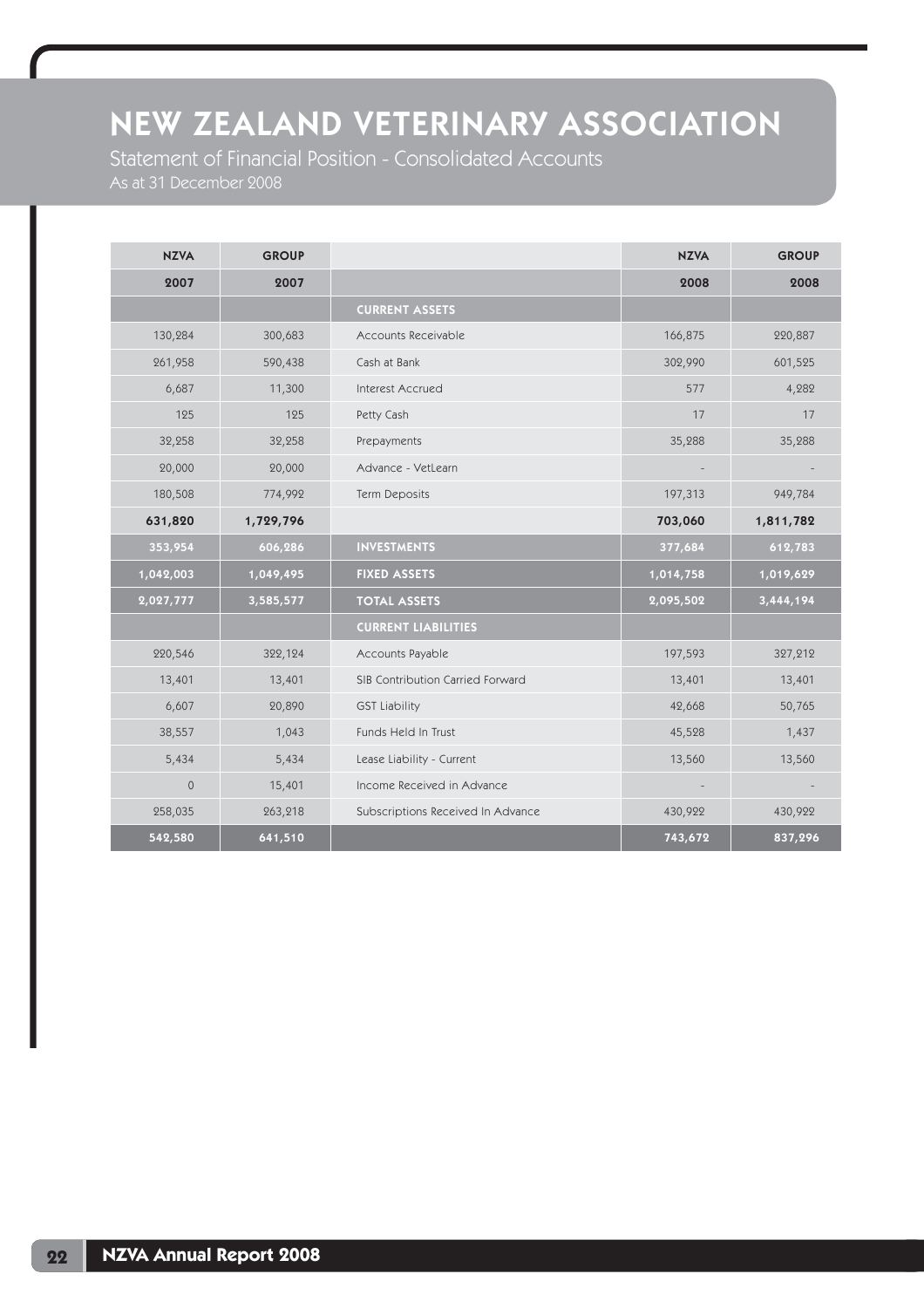| <b>NZVA</b> | <b>GROUP</b> |                                  | <b>NZVA</b>     | <b>GROUP</b> |
|-------------|--------------|----------------------------------|-----------------|--------------|
| 2007        | 2007         |                                  |                 |              |
|             |              | <b>TERM LIABILITIES</b>          |                 |              |
| 115         | 115          | Cunningham Memorial              | $\qquad \qquad$ |              |
| 227,482     | 227,482      | Ian Duncan Memorial Fund         | 235,118         | 235,118      |
| 301,504     | (6, 521)     | Loan from Branch Societies       | 323,595         | 3,185        |
| 4,965       | 17,165       | Lease Liability - Non Current    | 28,416          | 28,416       |
| 2,000       | 2,000        | Donnallen Veterinary Scholarship |                 |              |
| 536,066     | 240,241      |                                  | 587,128         | 266,719      |
| 1,078,646   | 881,751      | <b>TOTAL LIABILITIES</b>         | 1,330,800       | 1,104,015    |
| 949,131     | 2,503,826    | <b>NET ASSETS</b>                | 764,702         | 2,340,179    |
| 949,131     | 2,503,826    | <b>ACCUMULATED FUNDS</b>         | 764,702         | 2,340,179    |

Onlie Staad.

Julie Hood Richard Wild Chief Executive President

ohbulld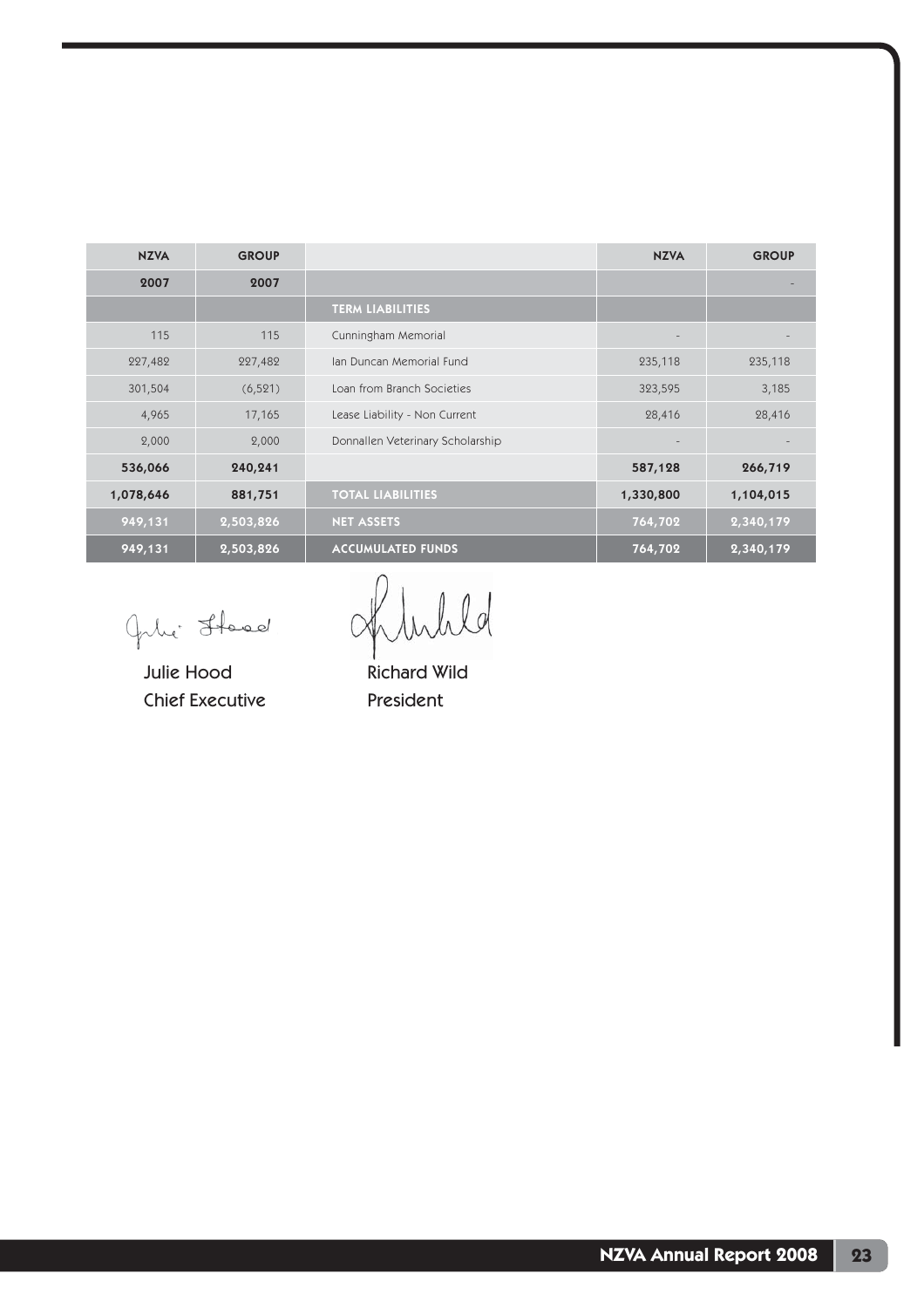Notes forming part of the Annual Report For the Year ended 31 December 2008

# 1 STATEMENT OF ACCOUNTING POLICIES

# (a) ENTITY

 New Zealand Veterinary Association (Inc), is a society incorporated under the Incorporated Societies Act 1908 and is entitled to use Differential reporting exemptions as it is not publicly accountable and does not qualify as large.All Differential reporting exemptions have been applied except that the financial statements have been prepared on a GST exclusive basis.

 These financial statements have been prepared using New Zealand Generally Accepted Accounting Principles.

 The Parent financial statements are for New Zealand Veterinary Association as a separate entity and the consolidated financial statements are for the New Zealand Veterinary Association Group, which includes its Branches and other related entities as disclosed in Note 2.

## (b) MEASUREMENT SYSTEM

The measurement system adopted is standard historical cost accrual accounting.

# (c) PARTICULAR ACCOUNTING POLICIES –

#### Goods & Services Tax

These financial statements have been prepared on a GST exclusive basis.

### Depreciation

 Depreciation has been provided on a diminishing value basis at the maximum rates prescribed by the Inland Revenue Department. The Association consider the rates used allocate as fairly as practicable depreciation to the periods expected to benefit from the use of the assets.

### Accounts Receivable

 All known bad debts have been written off and no further provisions for doubtful debts is considered necessary.

#### Investments

 Investments are valued at cost plus an adjustment on a yield to maturity basis to write off the premium or discount on purchase over the period the investment is held.

#### Income Tax

The New Zealand Veterinary Association is exempt from income tax.

#### Basis of Consolidation

 The consolidated group financial statements include the New Zealand Veteriary Association and its related entities. All significant inter-entity transactions have been eliminated on consolidation. There has been no adjustments for minority interest as the New Zealand Veteriary Association has overriding control over all entities consolidated.

## (d) CHANGES

There have been no changes in accounting policies since the date of the last financial report.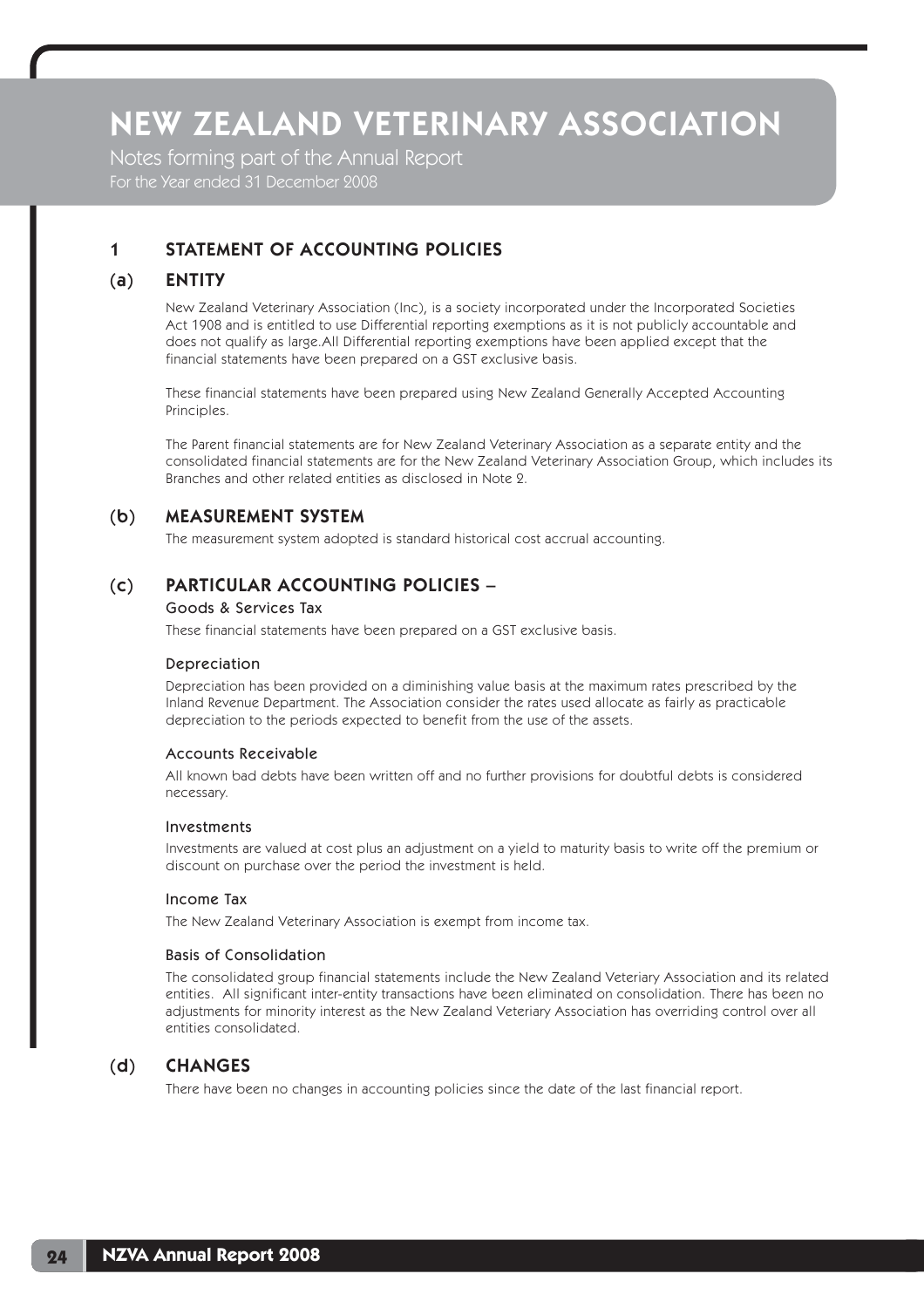## 2 ASSOCIATED ENTITIES

The group financial statements of the New Zealand Veterinary Association include the financial activity of the NZVA and following controlled entities of the New Zealand Veterinary Association:

- NZVA Companion Animal Health Society
- Sheep & Beef Cattle Society
- Deer Branch of the NZVA
- Epidemiology and Animal Health Management Branch of the NZVA
- NZ Equine Veterinary Association
- Industry Branch of the NZVA
- Pig Veterinary Society of the NZVA
- Dairy Cattle Society of the NZVA
- Food Safety & Biosecurity Veterinary Branch of the NZVA
- Wildlife Society of the NZVA
- The Holistic Veterinary Society of the NZVA
- Elizabeth Veterinary Benevolent Fund
- National Quality Veterinary Services
- New Zealand Companion Animal Health Foundation
- Club Practitioners

# 3 FIXED ASSETS

| <b>NZVA</b> | <b>GROUP</b> |                              | <b>NZVA</b> | <b>GROUP</b> |
|-------------|--------------|------------------------------|-------------|--------------|
| 2007        | 2007         |                              | 2008        | 2008         |
|             |              | Premises at Cost             | 424,613     | 424,613      |
|             |              | Accumulated Depreciation     | 18,452      | 18,452       |
| 413,519     | 413,519      | Net Book Value               | 406,161     | 406,161      |
|             |              |                              |             |              |
|             |              | Plant & Equipment at Cost    | 227         | 14,815       |
|             |              | Accumulated Depreciation     | 175         | 11,637       |
| 58          | 4,222        | Net Book Value               | 52          | 3,178        |
|             |              |                              |             |              |
|             |              | Office Equipment at Cost     | 89,321      | 89,321       |
|             |              | Accumulated Depreciation     | 46,996      | 46,996       |
| 25,712      | 25,712       | Net Book Value               | 42,325      | 42,325       |
|             |              |                              |             |              |
|             |              | Furniture & Fittings at Cost | 144,783     | 144,783      |
|             |              | Accumulated Depreciation     | 49,808      | 49,808       |
| 112,806     | 112,806      | Net Book Value               | 94,975      | 94,975       |
|             |              |                              |             |              |
|             |              | Computer Software at Cost    | 113,883     | 127,834      |
|             |              | Accumulated Depreciation     | 96,415      | 108,621      |
| 34,984      | 38,311       | Net Book Value               | 17,468      | 19,213       |
|             |              |                              |             |              |
|             |              | Webphase II Project at Cost  | 109,521     | 109,521      |
|             |              | Accumulated Depreciation     | 8,720       | 8,720        |
|             |              | Net Book Value               | 100,801     | 100,801      |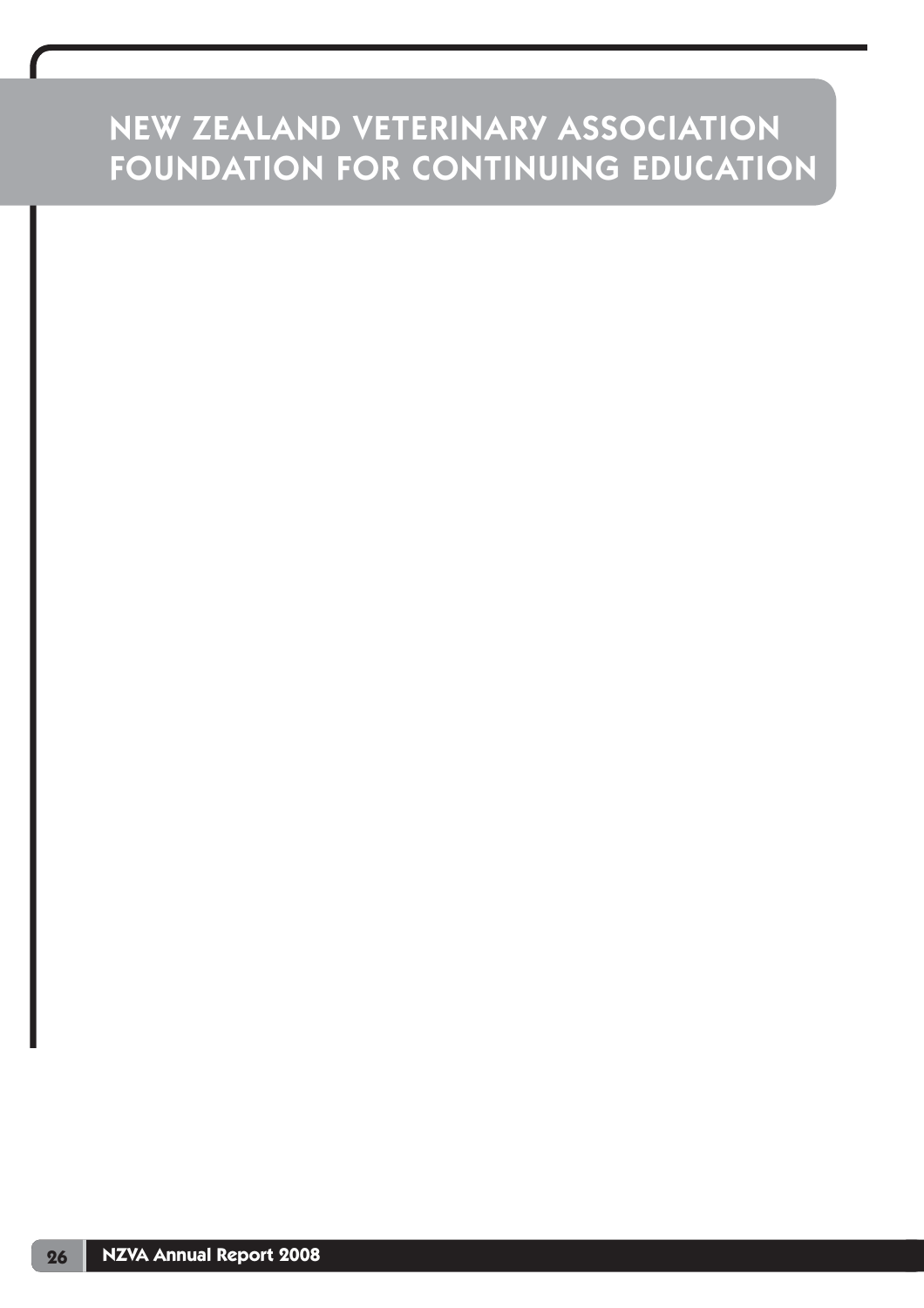I have now been involved with VetLearn for the last 6 years. Over this time how things have evolved. As board members come and go so does a degree of corporate knowledge. This has challenged VetLearn governance in the past and will continue to be an issue in the short term while the new governance structure beds in.

VetLearn is now governed by a board that shares the same members as the NZVA board.

Separating the Chair between VetLearn & NZVA spreads the workload and creates a degree of independence. The new board has the challenge of understanding the very complex environment VetLearn operates in, from selling subscriptions to international institutions (NZVJ), providing contracted services to other professional societies (NZSAP, CVe), education provision (online, short courses, conferencing) & IT skills (Sciquest, Vetscholar etc). VetLearn is a very complex business and has a difficult balancing act in managing the demands and requirements of a wide range of stakeholders such as NZVA, SIBs, sponsors, veterinary businesses and individual vets.

This complex nature of business is one reason why the Board has formed an education sub-committee. This will allow the board to focus solely on governance and the committee to assist VetLearn management in setting and achieving it's annual business goals.

In the formative years, VetLearn generated income predominantly from conferencing, and reserves were built (especially due to hosting major international conferencing) and invested back into the profession. Hundreds of thousands of dollars have been invested in such resources as SciQuest, VetScholar and VetSpace. These resources are the envy of many of our sister organisations and one day may return some financial reward to VetLearn.

Today the product offering is much more diverse especially with the evolution of such products as VetScholar. Conferencing has become more difficult to operate in financial terms due to increasing venue costs and unreliable attendance. The "VetLearn customer" now has many educational products to

choose from. VetLearn and the NZVA family must evolve if the entire professional network is to remain financially viable. There has been significant reviews and new suggested models around SIB funding and conferencing design. The profession needs to work together to design the appropriate future model that will allow the profession to continually invest in education and knowledge. There needs to be enough HR and financial resource for all of the "family" (VetLearn / NZVA / SIBs / regional branches ....) to deliver services and products that are valued by members.

Budgeting and financial viability remain challenging especially when so much of VetLearn profit relies on the fickle attendance at conference. Significant effort & progress has been made by management in accounting for each event / product so we are able to critically analyse the viability and breakeven point after all administration overheads have been allocated.

VetLearn and appropriate SIBs continue to bid for international conferences. In the pipeline is the 2010 IDF Mastitis conference, if managed well and good attendance these create great opportunity for the profession to accumulate funds for future investment in education.

A big thank you and acknowledgement must go to the significant financial support sponsors give to VetLearn and the profession. These sponsors also create an atmosphere at events that provides a motivating environment to be educated. Without this support, product delivery would be limited or cost of professional education significantly increased.

2008 saw the "retirement" of VetLearn director Warren Webber. Warren's long term commitment to VetLearn and the profession is acknowledged and appreciated.

The staff at VetLearn (with support from the NZVA office) continue to work tirelessly on providing innovative educational products to the veterinary consumer. Their roles are diverse in many ways and there is significant workload pressures that happen around conferencing yet they continue to deliver year after year – thank you all on behalf of the VetLearn Board.

Finally to Julie Hood, Pete Jolly and Leanne Fecser a big thank you for your effort in 2008 and setting up what is hopefully a successful 2009 for VetLearn.

Meg M'Nu

Greg McNeil VetLearn Chair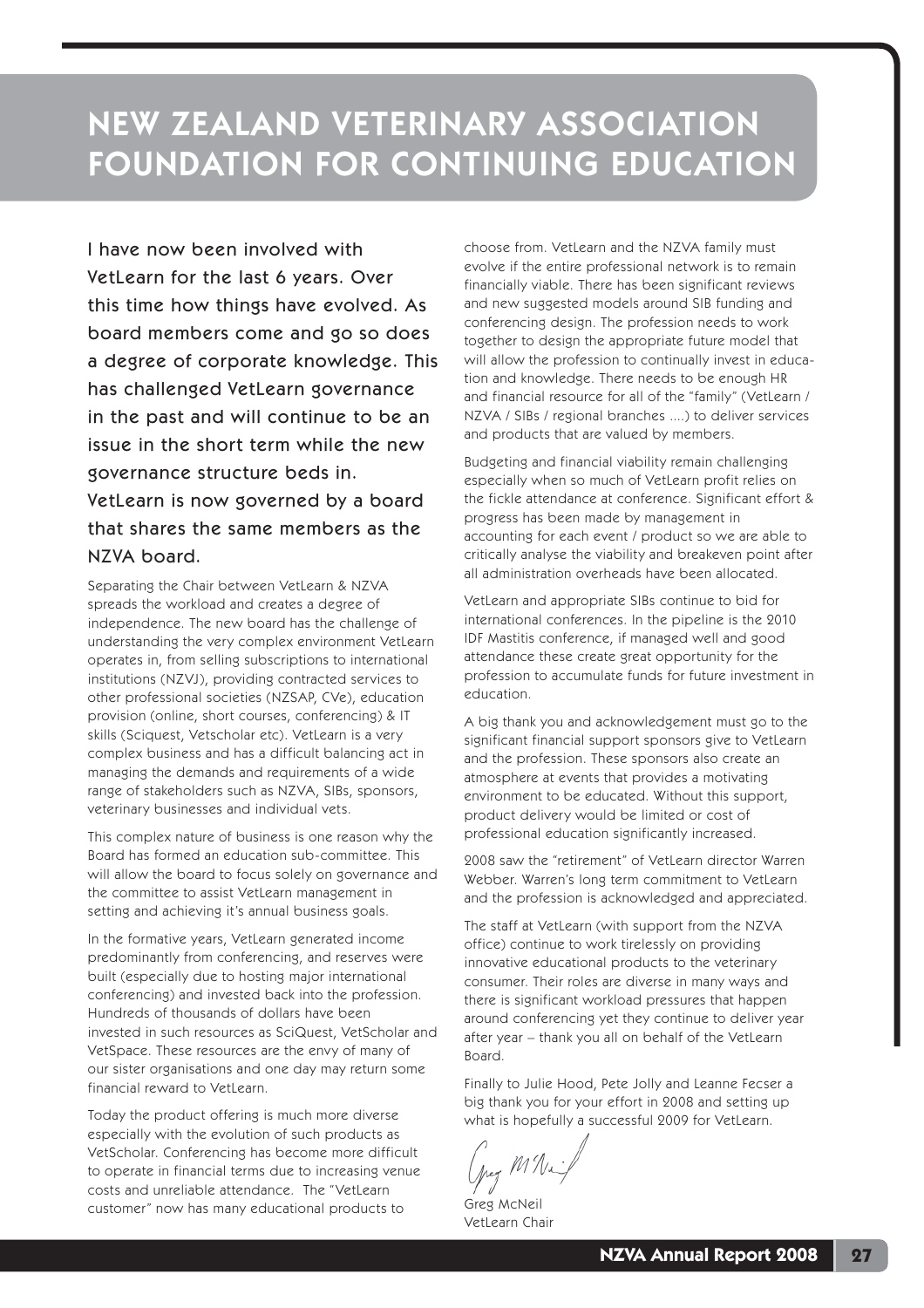# FOUNDATION FOR CONTINUING EDUCATION TRADING AS VETLEARN 2008

# BOARD

Greg McNeil (Chair post Aug) Mark Robson (Chair to Aug) John Maclachlan Justin Hurst Pieter Verhoek Richard Wild

## SPONSORS 2008

## DIAMOND



Hill's Pet Nutrition NZ Ltd

**Schering-Plough Animal Health** 

Intervet Schering-Plough Coopers Animal Health (Schering-Plough Coopers)



Merial Ancare New Zealand Ltd



Pfizer Animal Health

PLATINUM



Masterpet/Iams

MEDICAL<br>Assurance<br>Society

Medical Assurance Society

We make it easy

**PROVER** 

Provet NZ Pty Ltd

GOLD



Bayer New Zealand Ltd

Bomac Laboratories Ltd

**BOMAC** 



Fort Dodge NZ Ltd Virbac New Zealand Ltd



Norbrook New Zealand Ltd

SVS Veterinary Supplies Ltd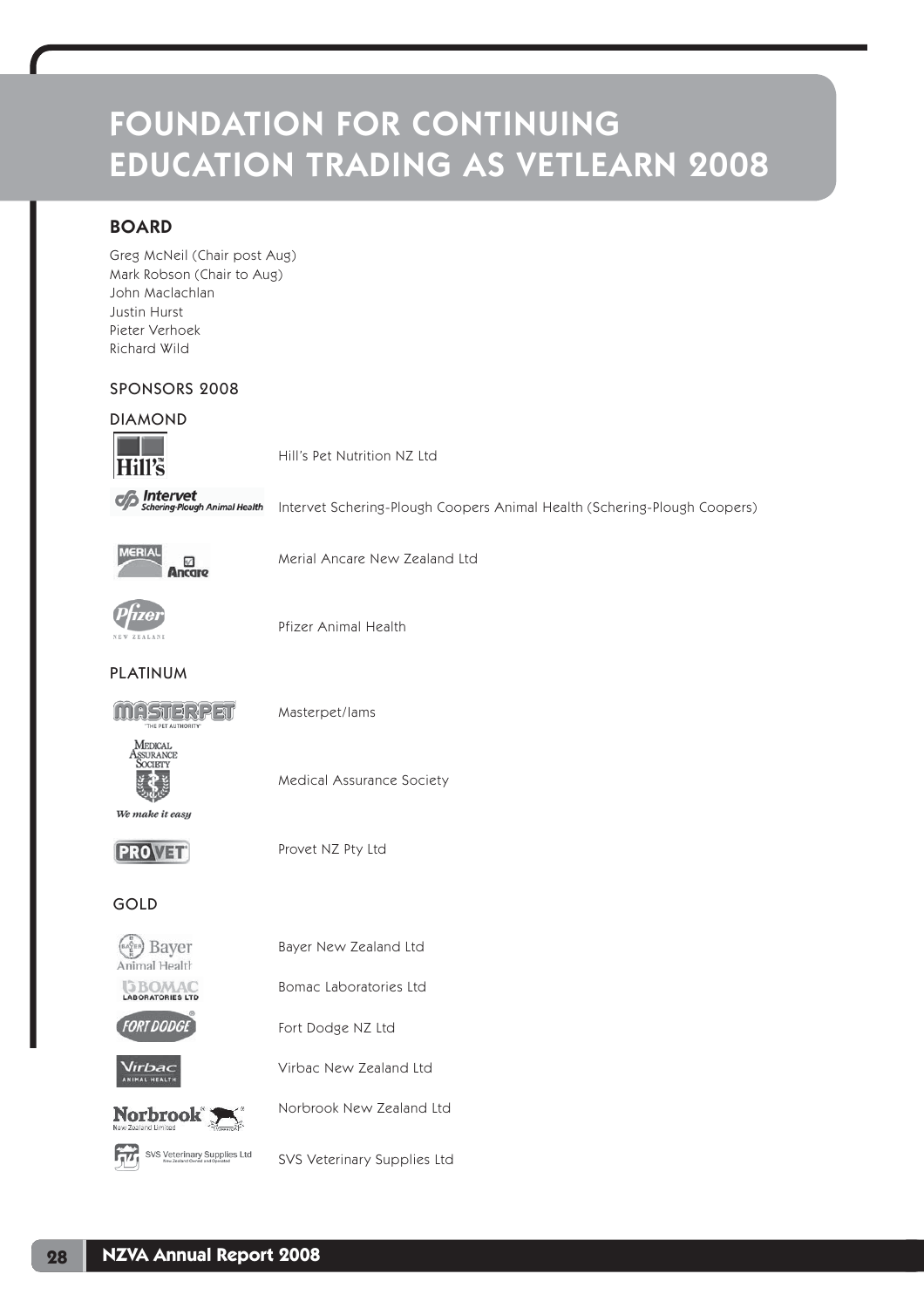## SILVER



Gribbles Veterinary Pathology

Novartis Animal Health

Phoenix Pharm

RxWorks

Jurox New Zealand Ltd

Boehringer Boehringer Ingelheim (NZ) Ltd

SUPPORTERS

(∭) <sup>Boenringe</sup><br>¶∭) Ingelheim



 $rac{ETI}{1}$ IDEXX LABORATORIES







**TEXPRESS** 

BCF Ultrasound Australasia Pty Ltd

Ethical Agents Ltd

IDEXX Laboratories

Medical Plus Australia Pty Ltd

Peta Enterprises Ltd

REM Systems Ltd

Shoof International Ltd

Stockguard Animal Health

Vet Express Ltd

Wiley - Blackwell

Mars New Zealand

Radiographic Supplies Ltd

Radincon NZ Ltd

DLC Australia

Ausrichter Pty Ltd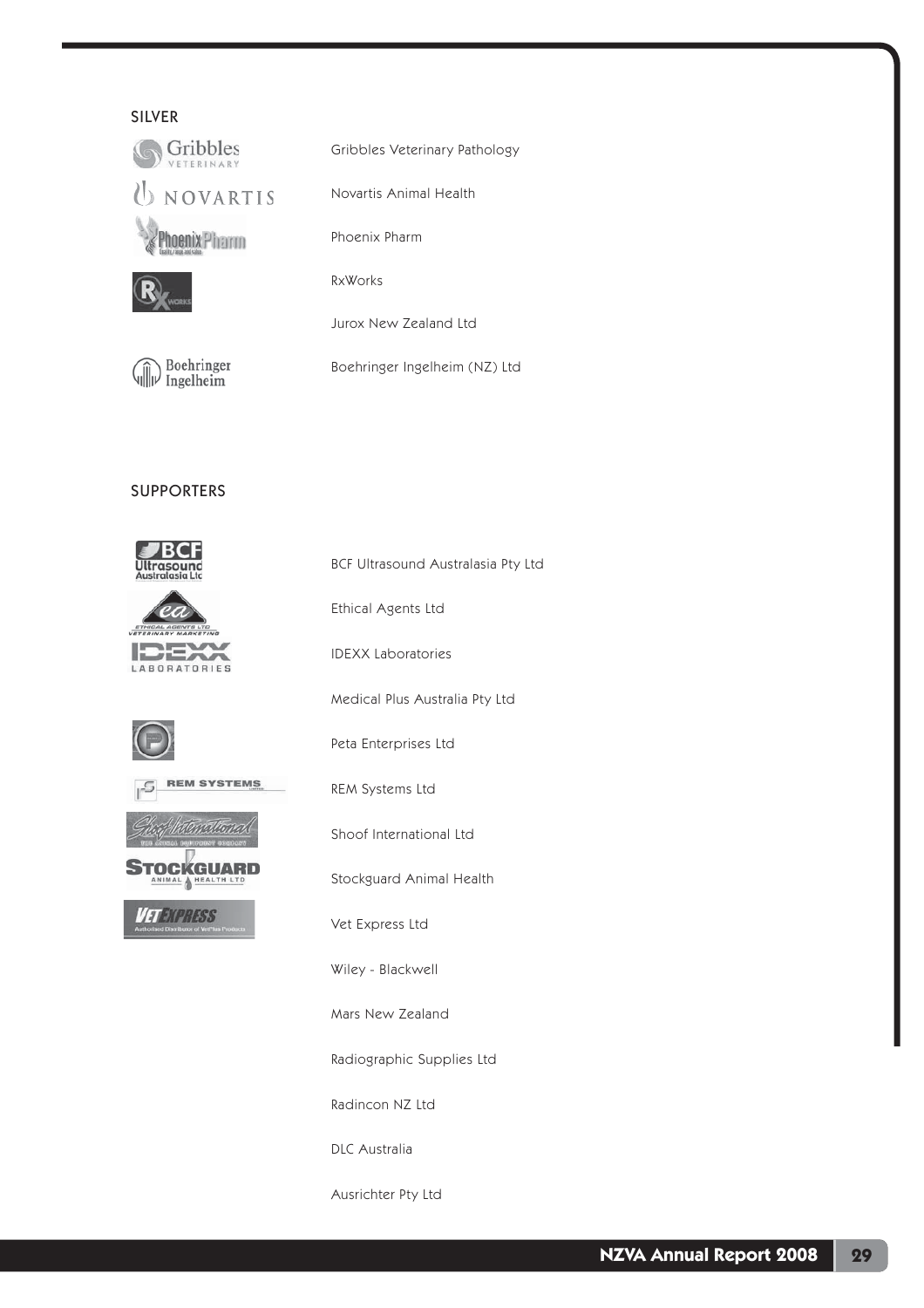# Notice of the 2009 Annual General Meeting

Notice is hereby given of the Annual General Meeting of the New Zealand Veterinary Association Foundation for Continuing Education (VetLearn) to be held in the Bay Trust Forum, Rotorua Energy Events Centre Wednesday 24 June 2009, commencing at 5.30pm

## Agenda

- 1. Welcome
- 2. Apologies
- 3. Confirmation of Minutes of the Annual General Meeting 2008
- 4. Chairman's report
- 5. Adoption of annual accounts
- 6. Alteration to the Rules of the Foundation
- 7. General business
- 8. Venue for 2010 Annual General Meeting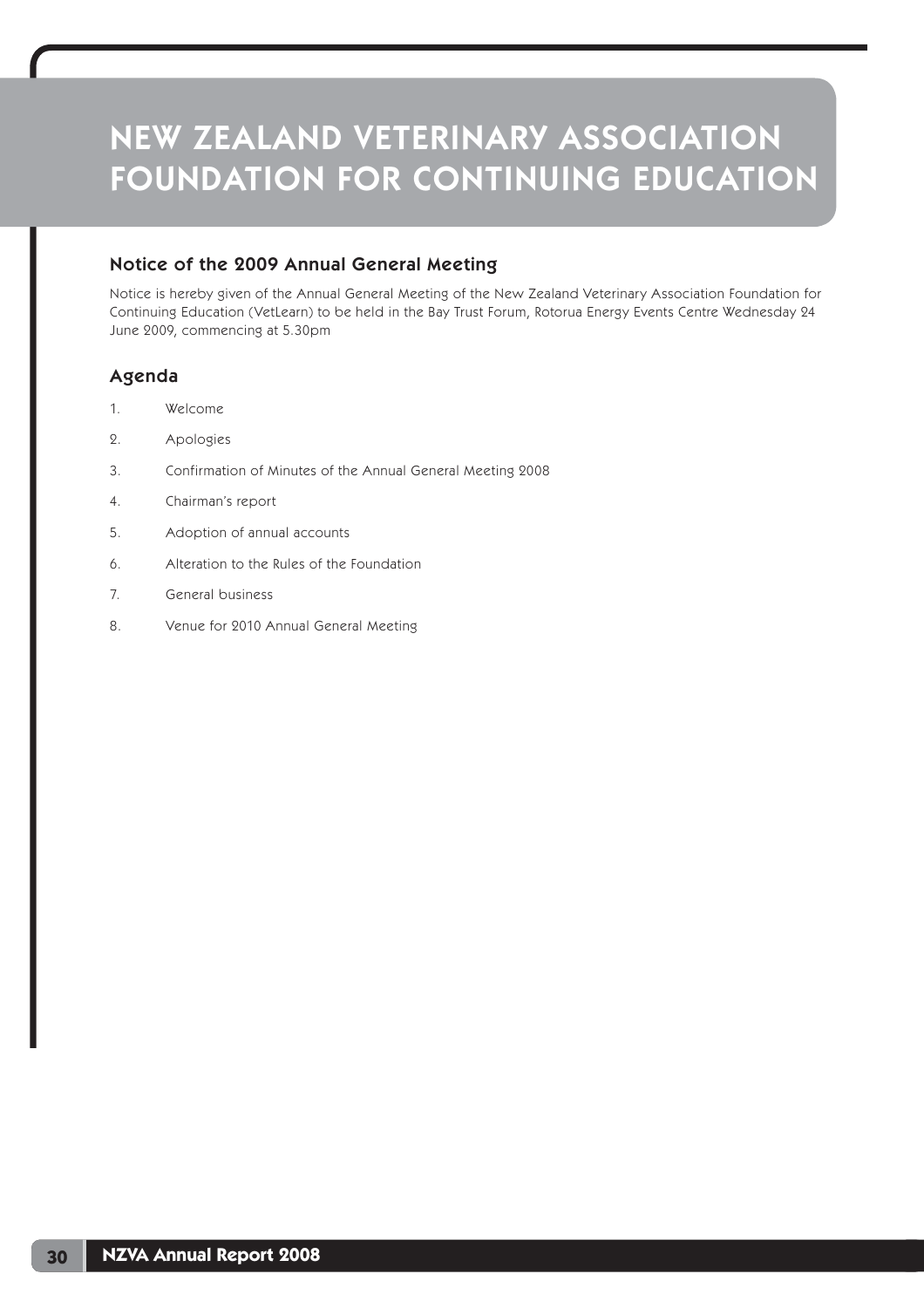Annual General Meetings Minutes 2008

MINUTES OF THE ANNUAL GENERAL MEETING OF THE NEW ZEALAND VETERINARY ASSOCIATION FOUNDATION FOR CONTINUING EDUCATION HELD IN THE ILLOT THEATER, WELLINGTON TOWN HALL ON FRIDAY, 27 JULY 2008 AT 3.40 P.M.

Present: Mark Robson (Chairperson) Julie Hood (CEO) Peter Jolly Bruce Nicol Wayne Ricketts Judith Hickson Peter Hickson Gavin Sinclair Kathy Woods Ted Kirk Hamish Reid Nigel Kittow Phil McLeod Richard Wild John Maclachlan Ross Wood Jeff Grimmett Jane Axon Sabina Holle Brendon Bell Carla Dawson Lewis Griffiths Sandy Cooper Doug Cooper Pip Climo (Minutes)

Apologies: Greg McNeil Frazer Allan Mandy Illston

## Confirmation of Previous Minutes:

#### *It was RESOLVED:*

"That the Minutes of the Annual General Meeting held on Friday, 6 July 2007 be adopted as a true and correct record."

> G Sinclair/R Woods Carried

#### Chairperson's Report:

 The chairperson's report was tabled at the meeting. Mark thanked the prior chairperson for his help and support during the changeover.

#### *It was RESOLVED:*

"That the Chairperson's report be adopted."

G Sinclair/R Wild Carried

#### Annual Accounts:

COE Julie Hood spoke to the financial statements. She explained that a comprehensive audit had been undertaken due to staff changes and the implementation of a new database and accounting

system. The qualified auditors report found that certain aspects and procedures needed to be changed, and most of the recommendations have already been implemented. Limitations in time available likely played a role in the outcome of VetLearn's audit. Processes are in place to ensure that the accounts are consolidated by years end. The auditors will report to the next AGM meeting.

#### *It was RESOLVED:*

"That BBO Spices be appointed as the auditors for the next financial year."

 M Robson/Jeff Grimett **Carried** Carried

#### *It was RESOLVED:*

"That the Foundation accounts for the period ending 31 December 2007 be adopted as a true and correct record."

> F Allan/R Wild Carried

#### General Business:

Julie Hood thanked the VetLearn staff for all their hard work, and acknowledged that the distance between VetLearn and the NZVA office is at times challenging. She gave particular thanks to Warren Webber and Peter Jolly for their patience and understanding.

Mark Robson congratulated the VetLearn team for winning the 2007 Open Source Software Award. He also thanked Warren Webber for his contribution to the VetLearn/NZVA family, acknowledging that this was to be Warren's last year with VetLearn.

Venue for the next Annual General Meeting: The Chairperson reported that the Annual General Meeting would be held in Rotorua in June 2008.

The Chairperson declared the meeting closed at 4.00 p.m.

Canter Polozzio

Chairperson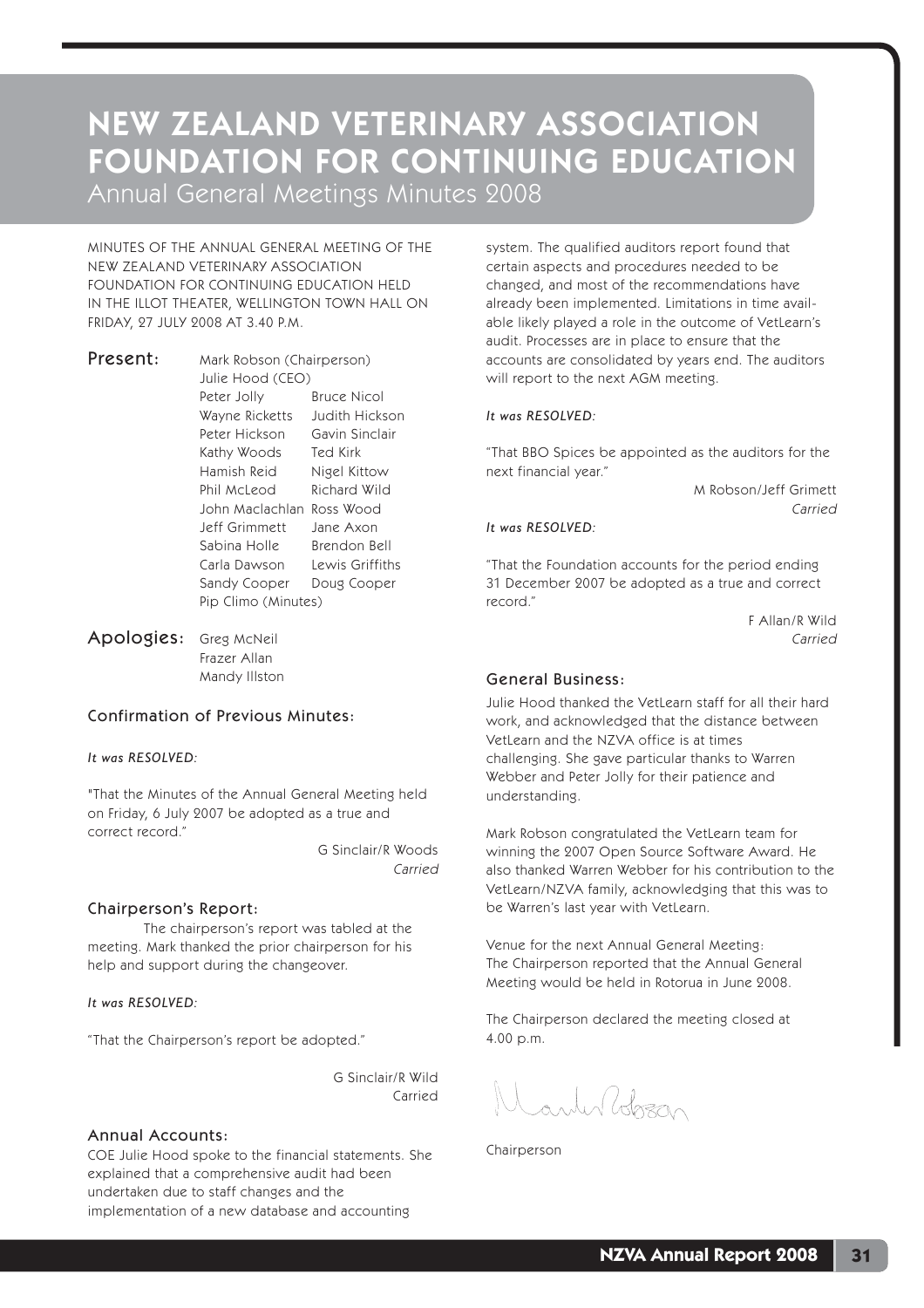Auditor Report

For the year ended 30 September 2008

To the members the Foundation for Continuing Education of the NZVA (VetLearn).

We have audited the attached financial report. The financial report provides information about the past financial performance of VetLearn and its financial position as at 31 December 2008. This information is stated in accordance with the accounting policies as attached.

## BOARD MEMBERS RESPONSIBILITIES

The Board Members are responsible for the preparation of a financial report which gives a true and fair view of the financial position of VetLearn as at 31 December 2008, and of the results of their operations for the year ended 31 December 2008.

## AUDITORS' RESPONSIBILITIES

It is our responsibility to express an independent opinion on the financial report presented by the Board Members and report our opinion to you.

# BASIS OF OPINION

An audit includes examining, on a test basis, evidence relevant to the amounts and disclosures in the financial report. It also includes assessing:

- the significant estimates and judgements made by the Board Members in the preparation of the financial report; and
- whether the accounting policies are appropriate to VetLearn circumstances, consistently applied and adequately disclosed.

We conducted our audit in accordance with New Zealand Auditing Standards except the scope of our work was limited as explained below. We planned and performed our audit so as to obtain all the information and explanations which we considered necessary in order to provide us with sufficient evidence to obtain reasonable assurance that the financial report is free from material misstatements, whether caused by fraud or error. In forming our opinion we also evaluated the overall adequacy of the presentation of information in the financial report.

Other than in our capacity as auditors of the VetLearn, we have no other interest in or relationship with the VetLearn or its related entities.

### UNQUALIFIED OPINION

We have obtained all the information and explanations we have required.

### In our opinion:

- proper accounting records have been kept by the VetLearn as far as appears from our examination of those records; and
- the attached financial report:
- complies with generally accepted accounting practice in New Zealand;
- gives a true and fair view of the financial postion of VetLearn as at 31 December 2008, and the results of their operations for the year ended on that date.

Our audit was completed on 2 June 2009 and our unqualified opinion is expressed as at that date.

BDO Spicens Welligton

BDO Spicers Wellington Chartered Accountants **WELLINGTON**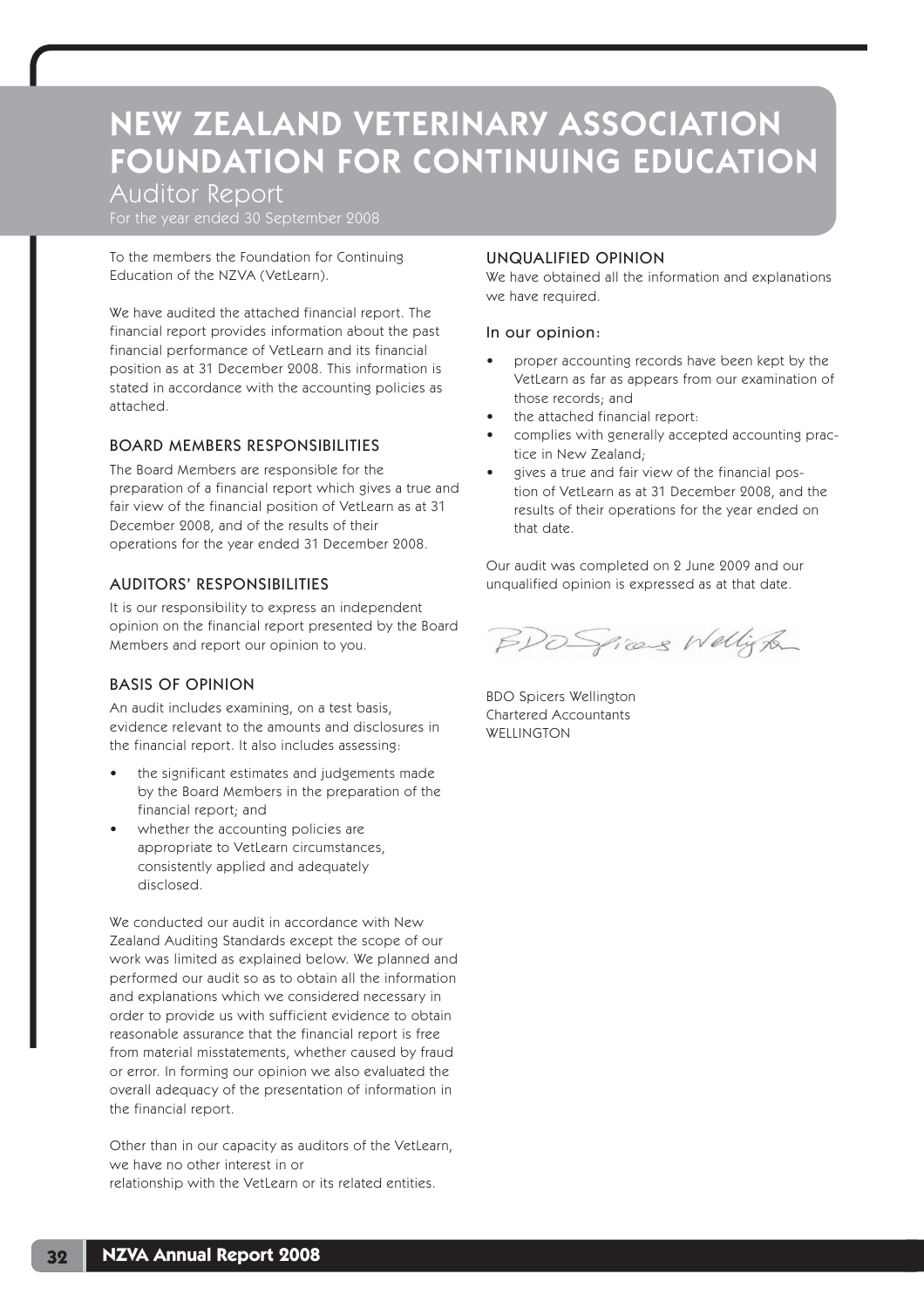Statement of Financial Performance - Total Enterprise

| 2007      |                                 | 2008      |
|-----------|---------------------------------|-----------|
|           | <b>INCOME</b>                   |           |
| 15,217    | Advertising Revenue             | 5,323     |
| 325,000   | Affiliated Company Revenue      | 356,000   |
| 6161      | Consultancy Revenue             | 19100     |
|           | Delegate TAM Revenue            | 142       |
| (21, 693) | Foreign Exchange Gains / Losses | (5, 183)  |
| 68,298    | Functions Revenue               | 60,835    |
| 216,980   | Pub Sales - Subscriptions       | 196,333   |
| 3,442     | PUB SALES - CD ROM              | 1,262     |
| 29,090    | Pub Sales - Other               | 3,906     |
| 164       | Pub Sales - DVD                 |           |
| 52,384    | Pub Sales - Print               | 61,575    |
| 39,060    | Pub Sales - SIB Proceedings     |           |
| 23,405    | Pub Services Revenue            | 35,233    |
| 779,040   | Registration Revenue            | 903,582   |
| 132,122   | Sponsorship Revenue             | 155,200   |
| 7,200     | Staff Recovery Cost             | 42,040    |
| 17,861    | Sundry Income                   | 42,689    |
| 15,310    | Technical Services Revenue      |           |
| 1,709,041 | <b>TOTAL INCOME</b>             | 1,878,037 |
|           | LESS COSTS OF SALES             |           |
| 319,324   | Events Expenses                 | 393,096   |
| 4,313     | Publication Cogs - CD Rom       | 4,393     |
| 7,694     | Publication Cogs - Other        | 603       |
| 83,229    | Publication Cogs - Print        | 50,367    |
| 26,508    | Publication Sales Expenses      | 17,832    |
| 8,600     | Publication Services Expenses   | 1,295     |
| 123,525   | SIB Provisions - Grant          | 83,515    |
| 39,060    | SIB Provisions - Proceedings    | 15,107    |
| 150,144   | Speaker Expenses                | 144,881   |
| 14,513    | <b>WSAVA EXPENSES</b>           | 2,484     |
| 504       | <b>ICRAV Expenses</b>           | 41        |
| 7,919     | <b>IPVS Expenses</b>            |           |
| 123,194   | Author / Tutor Expenses         | 173,091   |
| 908,527   | <b>COST OF SALES</b>            | 886,705   |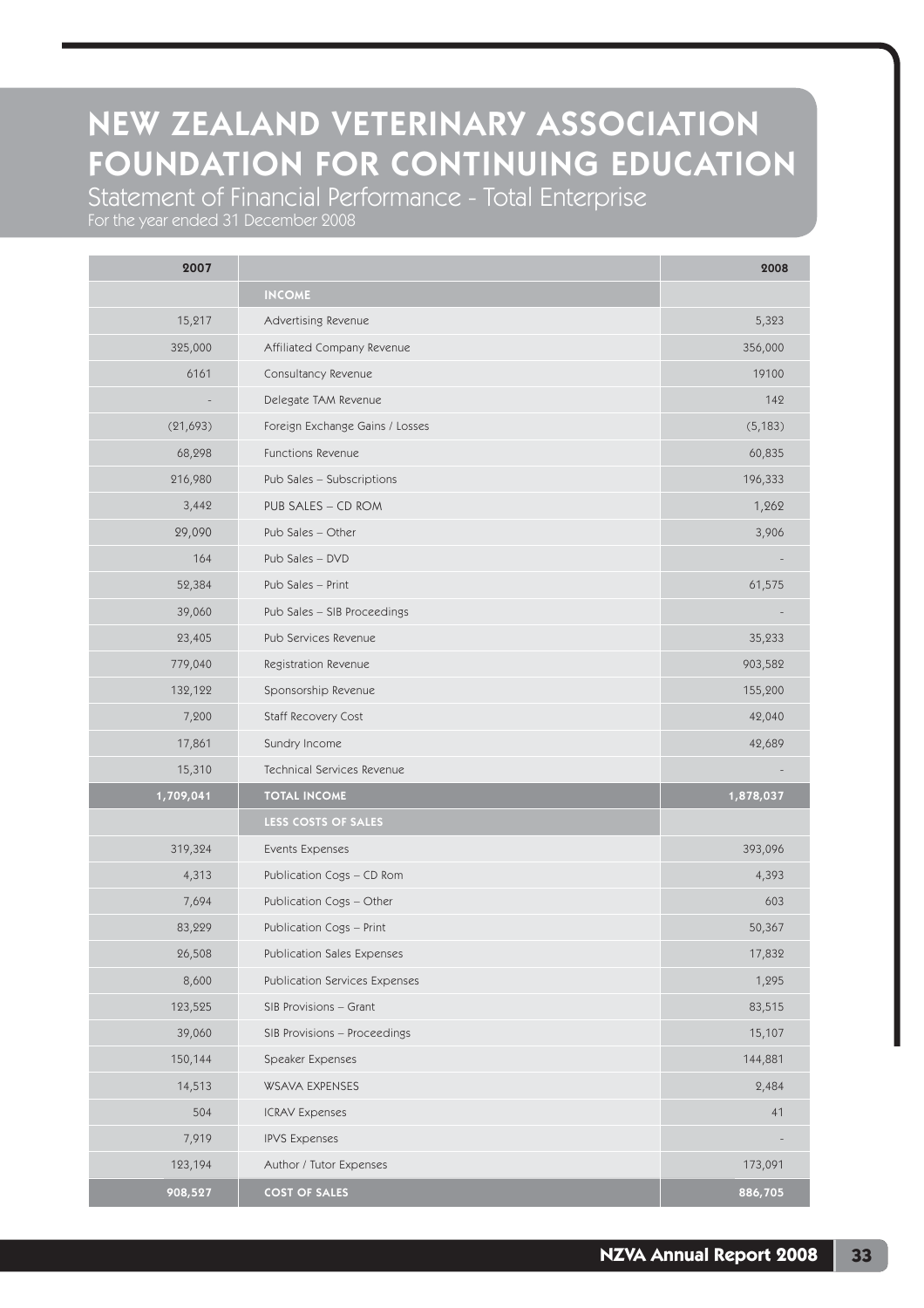| 2007      |                                      | 2008      |
|-----------|--------------------------------------|-----------|
| 800,514   | <b>GROSS INCOME</b>                  | 991,332   |
|           |                                      |           |
|           | <b>OTHER INCOME</b>                  |           |
| 17,645    | Interest Earned                      | 24,068    |
| 17,016    | Rental Income                        | 14,334    |
| 34,661    | <b>TOTAL OTHER INCOME</b>            | 38,402    |
| 835,175   | <b>TOTAL INCOME</b>                  | 1,029,734 |
|           | <b>EXPENSES</b>                      |           |
| 10,000    | Audit Fee                            |           |
| 427       | <b>Bad Debts</b>                     |           |
|           | Administration Fee                   | 138028    |
| 11,134    | <b>Bank Fees</b>                     | 9,168     |
| 18,455    | Board                                | 33,192    |
| 99,150    | Depreciation                         | 93,580    |
| 22,141    | E-Pub Expenses                       | 14,076    |
| 603,713   | HR (Staff Salaries & Costs)          | 566,116   |
| 3,629     | Insurance                            | 818       |
| 36        | Loan Interest                        | 1,766     |
|           | Loss on Disposal of Fixed Assets     | 4,508     |
| 33,026    | Marketing & Advertising              | 37,118    |
| 41,055    | Office                               | 81,407    |
| 27,948    | Vetconnect Project Expenses          | 29,880    |
|           | Product Development                  | 295       |
| 20,257    | Professional Support                 | 42,203    |
| 11,658    | Property Expenses                    | 1,381     |
| 1,170     | Sundry Expenses                      | 8,899     |
| 16,510    | Staff Travel                         | 37,089    |
| 920,307   | <b>TOTAL EXPENSES</b>                | 1,099,522 |
| (85, 132) | NET SURPLUS/(DEFICIT) BEFORE         | (69, 788) |
|           | <b>ADJUSTMENTS</b>                   |           |
| 1,855     | Profit Share Expenses                | 11,345    |
| (86,987)  | NET SURPLUS/(DEFICIT) FOR THE PERIOD | (81, 133) |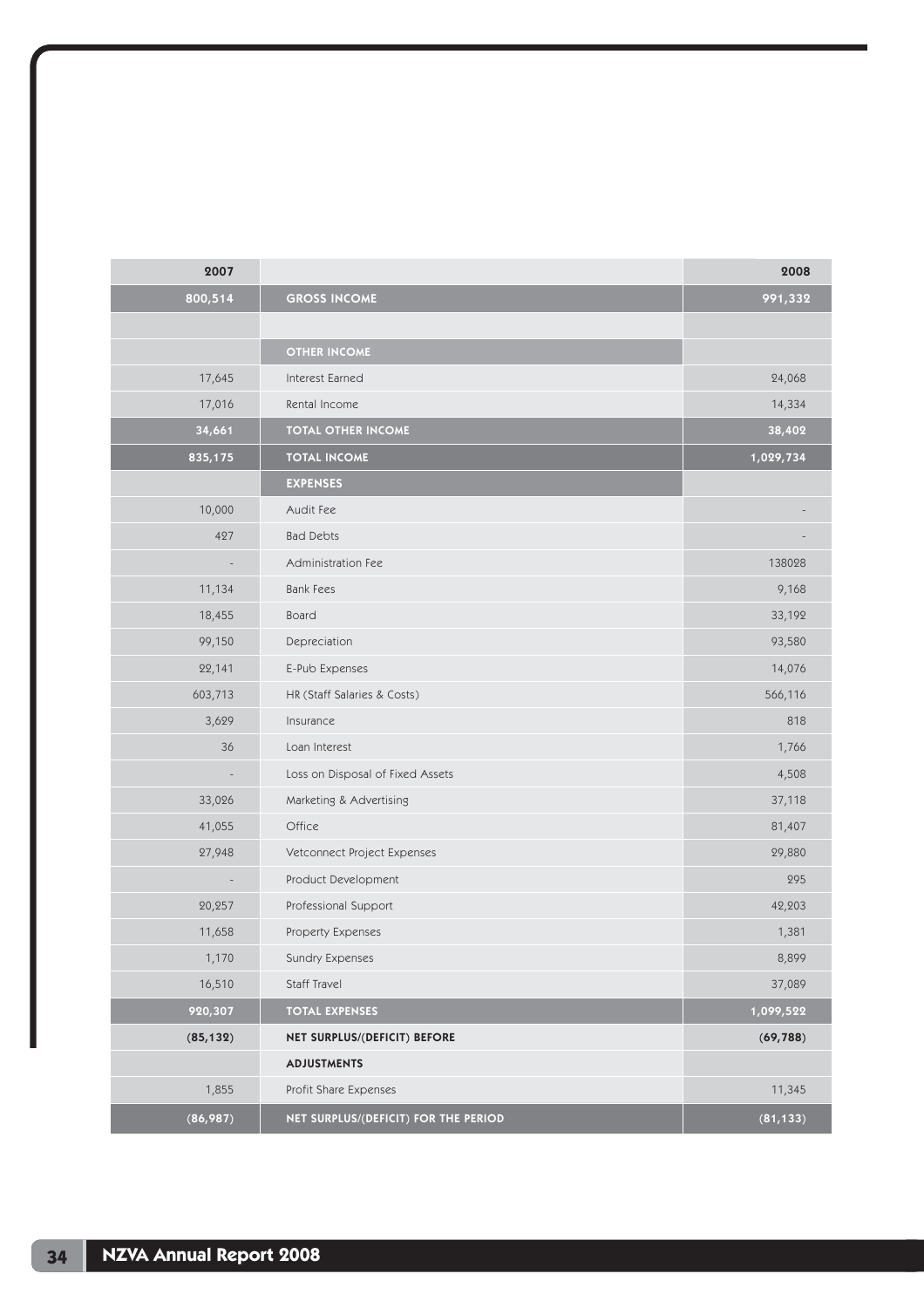(Trading as VetLearn) - Statement of Movements in Equity

For the year ended 31 December 2008

| 2007     |                          | 2008      |
|----------|--------------------------|-----------|
|          | <b>INCOME</b>            |           |
| 641,056  | Opening Balance          | 554,069   |
| (86,987) | Net Surplus/Deficit      | (81, 133) |
| 554,069  | <b>CLOSING BALANCE</b>   | 472,936   |
|          | THIS IS MADE UP OF:      |           |
| 105,302  | Legacy - LMN Fitch       | 105,302   |
| 8,201    | Video Library Fund       | 8,201     |
| 440,566  | <b>Retained Earnings</b> | 359,433   |
| 554,069  |                          | 472,936   |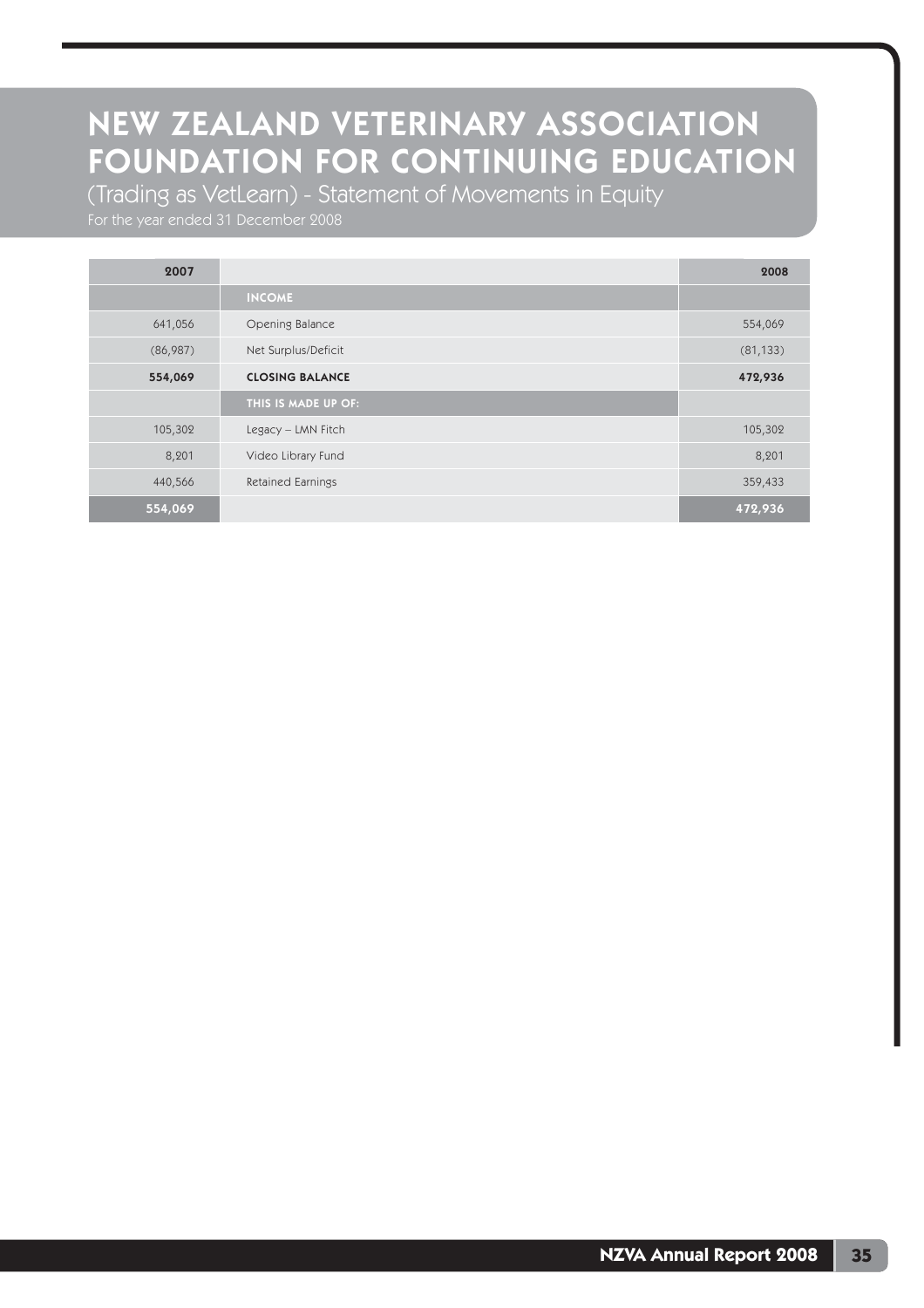(Trading as VetLearn) - Statement of Financial Position

AS at 30 September 2008

| 2007    |                                          | 2008    |
|---------|------------------------------------------|---------|
|         | <b>CURRENT ASSETS</b>                    |         |
| 340,620 | <b>Bank Accounts</b>                     | 194,429 |
| 832     | Tax Paid                                 |         |
| 168,123 | Trade Debtors                            | 173,403 |
| 10,324  | GST Control (New Zealand)                | 5,529   |
| 15,389  | Pre-payments - Events                    | 41,174  |
|         | Reimbursable Expenses                    | 1,541   |
|         | Sundry Debtors                           | 4,718   |
| 16,720  | Stock On Hand                            | 18,758  |
| 552,007 | <b>TOTAL CURRENT ASSETS</b>              | 439,550 |
| 317,515 | <b>FIXED ASSETS</b>                      | 386,805 |
| 869,523 | <b>TOTAL ASSETS</b>                      | 826,355 |
|         | <b>LIABILITIES</b>                       |         |
| 2,408   | National Australia AUS\$                 |         |
| 227,736 | <b>Trade Creditors</b>                   | 219,870 |
| 17,700  | Revenue Received in Advance - Events     | 52,278  |
| 47,610  | Revenue Received in Advance - Publishing | 81,272  |
| 20,000  | NZVA Loan                                |         |
| 315,454 | <b>TOTAL LIABILITIES</b>                 | 353,419 |
| 554,068 | <b>NET ASSETS</b>                        | 472,936 |
| 554,068 | <b>ACCUMULATED FUNDS</b>                 | 472,936 |

Gile Stood.

Julie Hood Greg McNeil Chief Executive Chairman

Ong Milled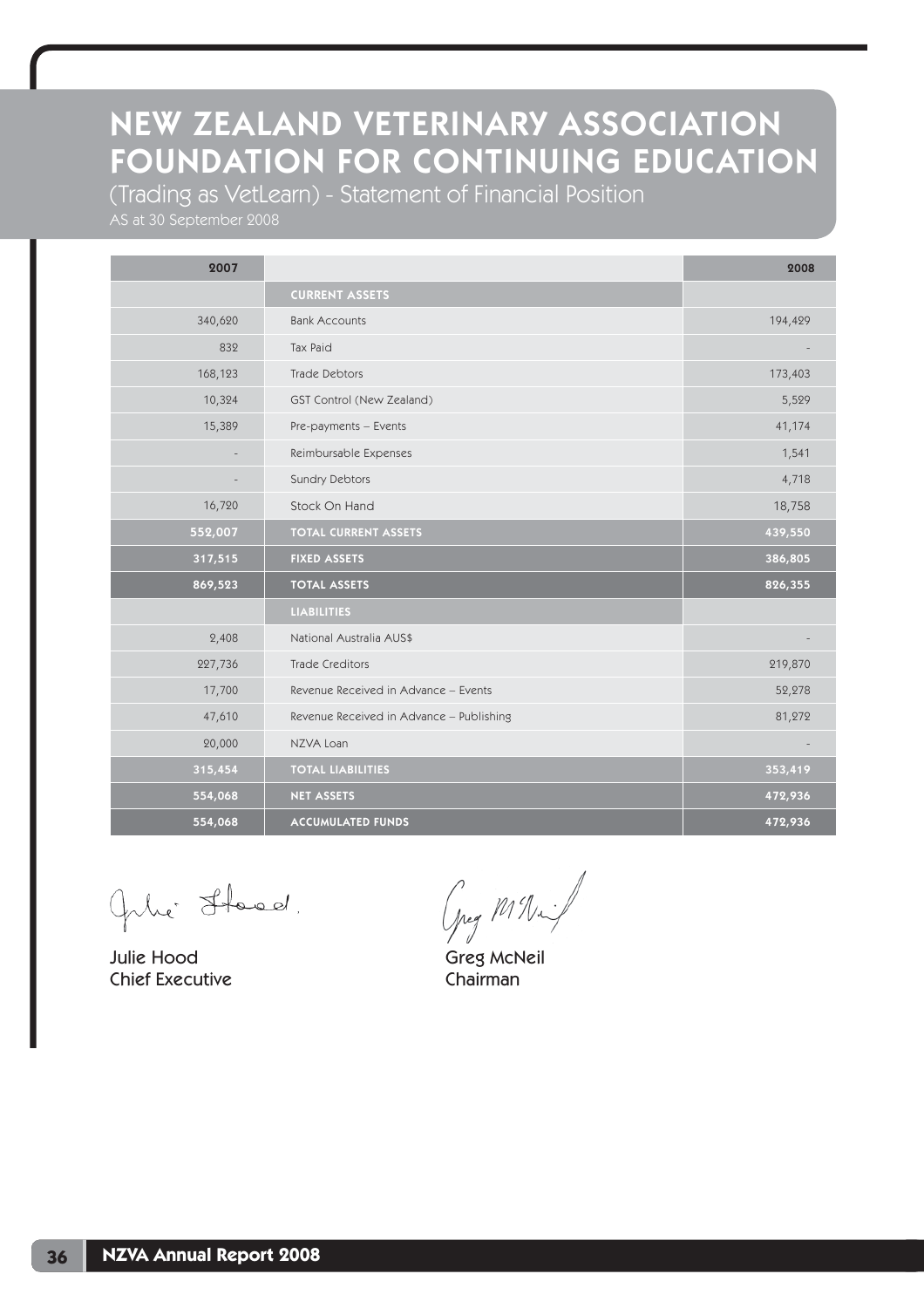(Trading as VetLearn) - Notes forming part of the Financial Statements

## 1 STATEMENT OF ACCOUNTING POLICIES

### (a) ENTITY

Foundation for Continuing Education of the NZVA, is a registered charity under the Incorporated Societies Act 1908 and is entitled to use Differential reporting exemptions as it is not publicly accountable and does not qualify as large.

All Differential reporting exemptions have been applied except that the financial statements have been prepared on a GST exclusive basis.

These financial statements have been prepared using New Zealand Generally Accepted Accounting Principles.

#### (b) MEASUREMENT SYSTEM

The measurement system adopted is standard historical cost accrual accounting.

### (c) PARTICULAR ACCOUNTING POLICIES –

#### Goods & Services Tax

These financial statements have been prepared on a GST exclusive basis.

#### Depreciation

Depreciation has been provided on a diminishing value basis at the maximum rates prescribed by the Inland Revenue Department except premises purchased before 1 April 1993 which have been depreciated on a straight-line basis. The Foundation consider the rates used allocate fairly as practicable depreciation to the periods expected to benefit from the use of the assets.

#### Accounts Receivable

All known bad debts have been written off and no further provisions for doubtful debts is considered necessary.

#### Income Tax

The Foundation for Continuing Education of the NZVA is exempt from income tax.

#### (d) CHANGES

There have been no changes in accounting policies since the date of the last financial report.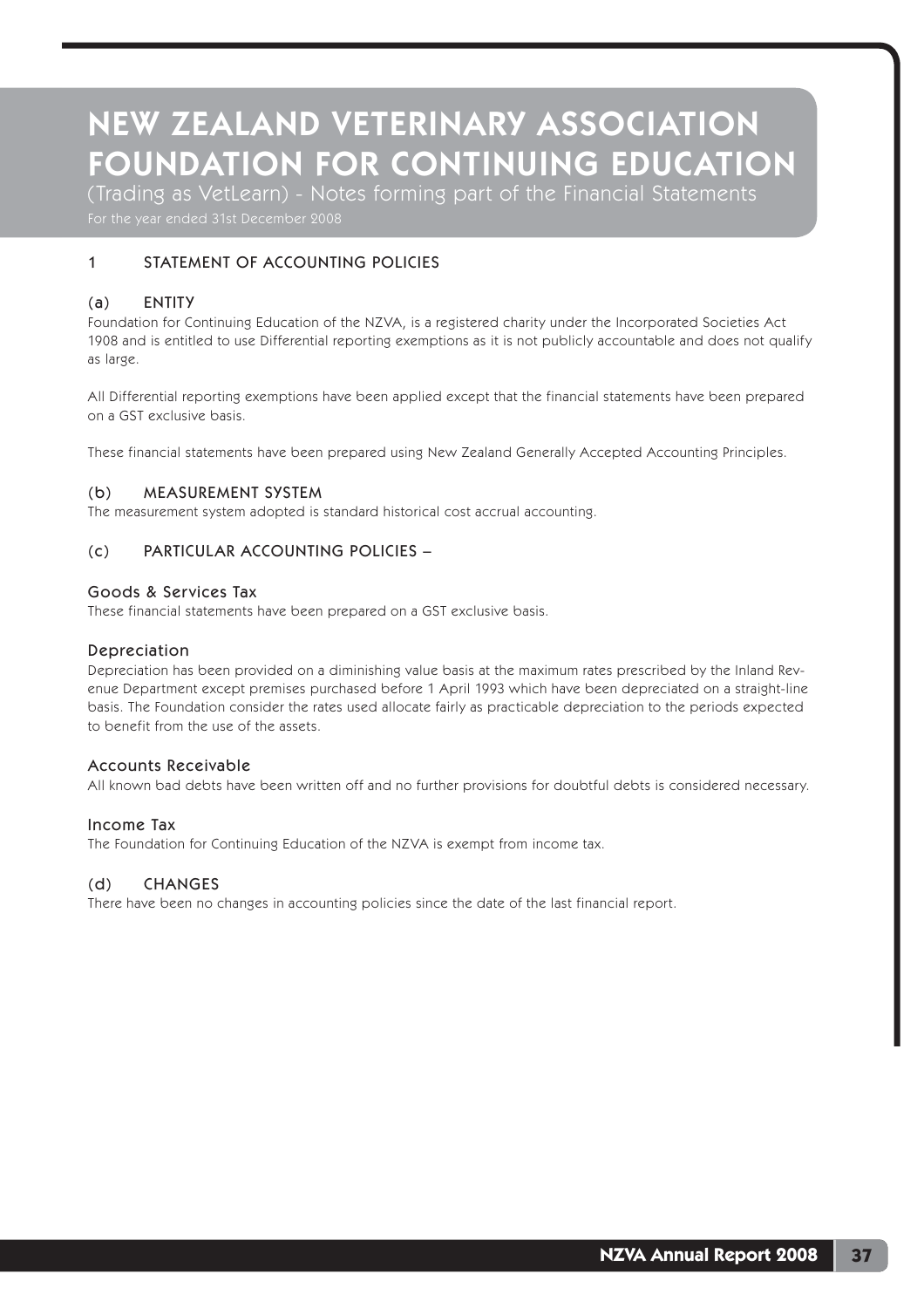(Trading as VetLearn) - Notes forming part of the Financial Statements

## 3 FIXED ASSETS

| 2007              |                             | <b>AT COST</b> | <b>ACC DEPN</b> | 2008    |
|-------------------|-----------------------------|----------------|-----------------|---------|
| 185,033           | Land & Building             | 198,292        | 16,372          | 181,920 |
| 14,473            | <b>COMPUTERS</b>            | 101,629        | 91,136          | 10,493  |
| 81,382            | Computer Software           | 143,951        | 108,216         | 35,735  |
| 1,454             | Equipment                   | 37,213         | 36,144          | 1,069   |
| 6,395             | Furniture and Fittings      | 37,188         | 11,877          | 25,311  |
| 28,778            | Sci-Quest                   | 73,097         | 58,170          | 14,927  |
| $\qquad \qquad -$ | <b>WEB PHASE II PROJECT</b> | 130,428        | 13,079          | 117,349 |
| 317,515           |                             | 721,798        | 334,994         | 386,804 |

## 4 BANK ACCOUNTS

| 2007    |                                     |  | <b>AT COST</b> |
|---------|-------------------------------------|--|----------------|
| 9,271   | <b>BNZ Cheque Account</b>           |  | 29,313         |
|         | Westpac Cheque Account              |  | 15,833         |
| 4,518   | Autocall Account                    |  | 82,039         |
| 371     | Petty Cash & Float                  |  | 248            |
| 18,150  | BNZ & Westpac Bank AUD Account      |  | 16,786         |
| 99,592  | BNZ & Westpac Bank USD Account      |  | 50,210         |
| (2,408) | National Australia Bank AUD Account |  |                |
| 2,307   | HONGKONG AND SHANGHAI BANK AUD      |  |                |
| 206,386 | HONGKONG AND SHANGHAI BANK USD      |  |                |
| 25      | HONGKONG AND SHANGHAI BANK NZD      |  | -              |
| 388,212 |                                     |  | 194,429        |

## 5 CAPITAL COMMITMENTS AND CONTIGENT LIABILITIES

As at 31 December 2008 and 2007 the Foundation for Continuing Education of the NZVA has no contingent liabilities or commitments.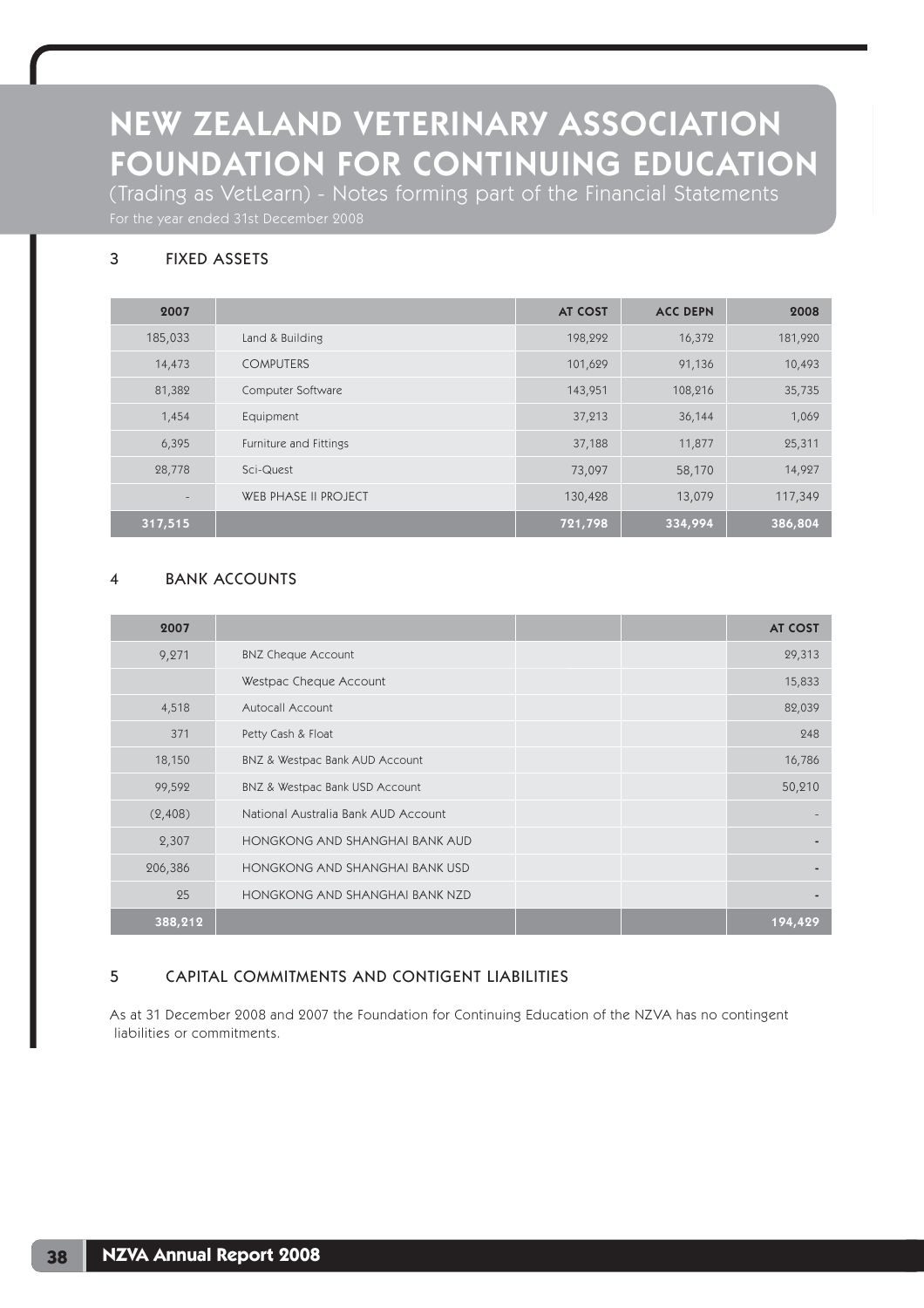# NATIONAL QUALITY VETERINARY SERVICES LIMITED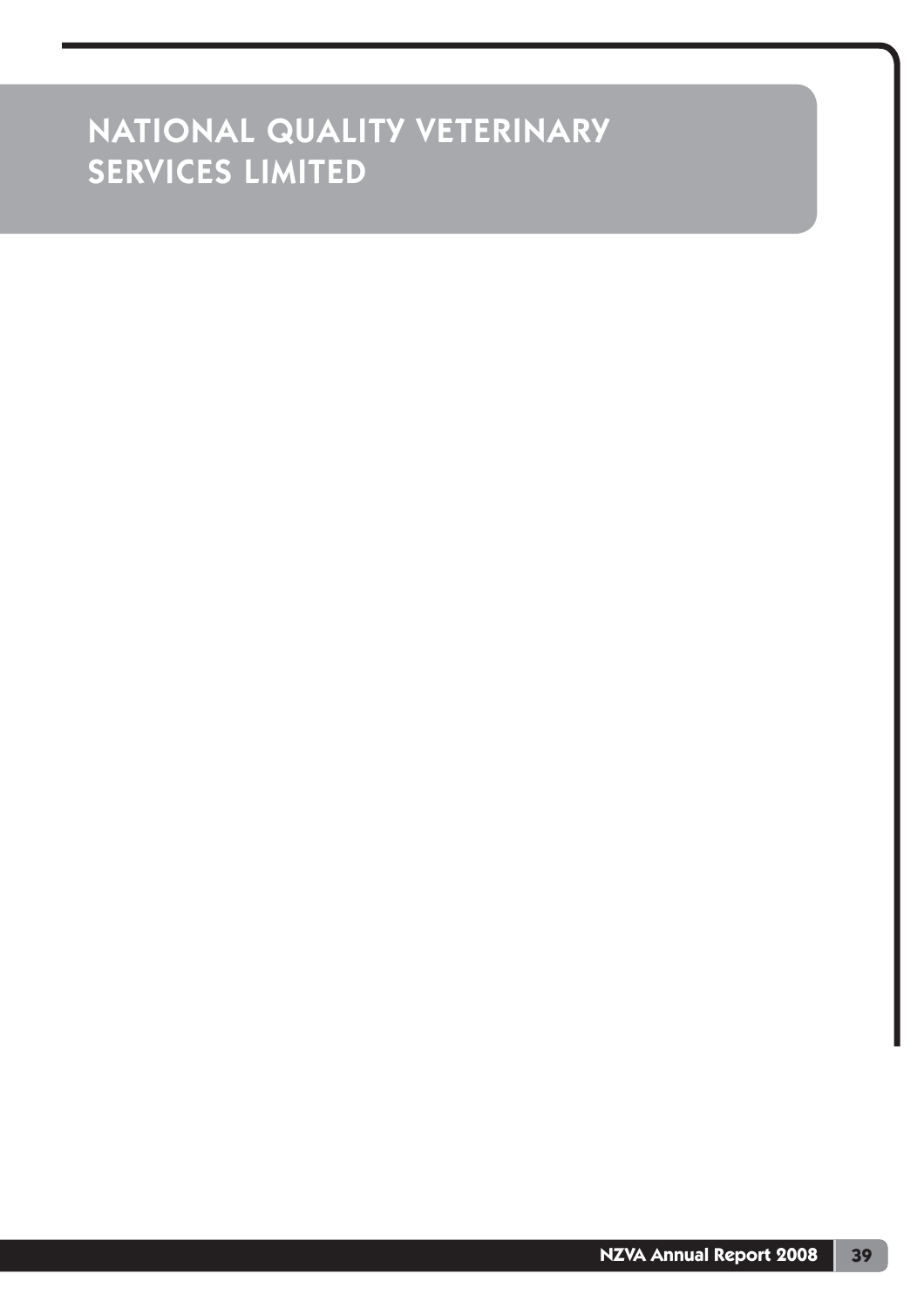# NATIONAL QUALITY VETERINARY SERVICES LIMITED

National Quality Veterinary Services Limited (NQVS) is a limited liability company formed in 1998. It's directors are also members of the Standards Committee. The mission statement of NQVS is to develop and provide a range of veterinary based programmes that will increase the commercial viability and profession status of all veterinarians.

#### The current directors are:

- Dr Stuart Hutchings (chair)
- Dr Hans Andersen
- Dr Richard Wild
- Dr John Maclachlan.
- Dr Wayne Ricketts (NQVS Manager) and Julie Hood, in her role as CEO, are ex officio members of the Standards Committee.

During the year we received the resignation of Dr Evan Key. Evan has been a long standing director of NQVS and I would like to thank him for his outstanding commitment and service. Like many of our NZVA office bearers, Evan has given freely of his time, and so much of it on a voluntary basis.

NQVS has four major products - **BEST**PRACTICE, the Deer and Cattle TB accreditation programme, Hip and Elbow Dysplasia Scheme and Leptosure (which is a separate company, under the directorship of Dr Stuart Hutchings and Dr Adrian Campbell).

**BEST**PRACTICE lost three accredited practices during 2008 but this was balanced by three new practices becoming accredited. There are currently 70 practices accredited to the clinic standards and one practice accredited to the hospital standard. A number of new practices have indicated their commitment to becoming accredited and are working through the pre-accreditation process. The **BEST**PRACTICE committee (Dr Caroline Robertson (chair), Dr Hans Andersen, Dr Raymond Lord and Dr Angus Campbell) are working on number of new initiatives including splitting the standards into modules which will be designed to assist practices trying to achieve accreditation. Modules will be able to be worked through step by step.

The Hip and Elbow Scheme continues to be generally poorly supported by breeders and competition for Australian suppliers remains, but despite this there was an increase in the total numbers of x-ray plates submitted.

Leptosure experienced an increase in numbers of risk management programmes submitted during 2008, although the number of member practices remained static. A survey of farmers showed that over half were aware of the Leptosure programme and over 80% were concerned about the disease. NQVS has been asked to make the programme more flexible and to be able to better complement in-house risk management programmes. Leptosure remains the only OSH recognised National Risk Management programme. I would like to thank Pfizer, Intervet Schering Plough and Virbac for their ongoing sponsorship support.

During the year we continued working with the Agriculture Industry Training Organisation in the development of unit standards to assess TB testing officers. These will be part of the New Zealand Qualifications Authority framework and will be used in the future to assess the competency of TB testing officers. They are to be introduced in 2009.

During the year we discontinued operating the Paravet website. We continued further with the development of HSNO training material to assist members with compliance and anticipate rolling this out later in 2009.

The Standards Committee and NQVS are facing some significant challenges in the next year as we strive to reach financial sustainability after a loss during the 2008 financial year following cost structure increases. The NZVA Board have pledged their ongoing support of NQVS as a company and given the directors the mandate to move forward and endeavour to make all projects currently operating trade in a neutral or positive manner. The 2008 audited accounts are included in the NZVA group accounts.

I would like to thank the Standards Committee for their ongoing support and contribution, the NZVA staff for the provision of administrative services, and also to the members of NZVA who continue to support NQVS, without which ongoing economic viability would not be possible.

Strast Hutching

Stuart Hutchings Chairman National Quality Veterinary Services Ltd.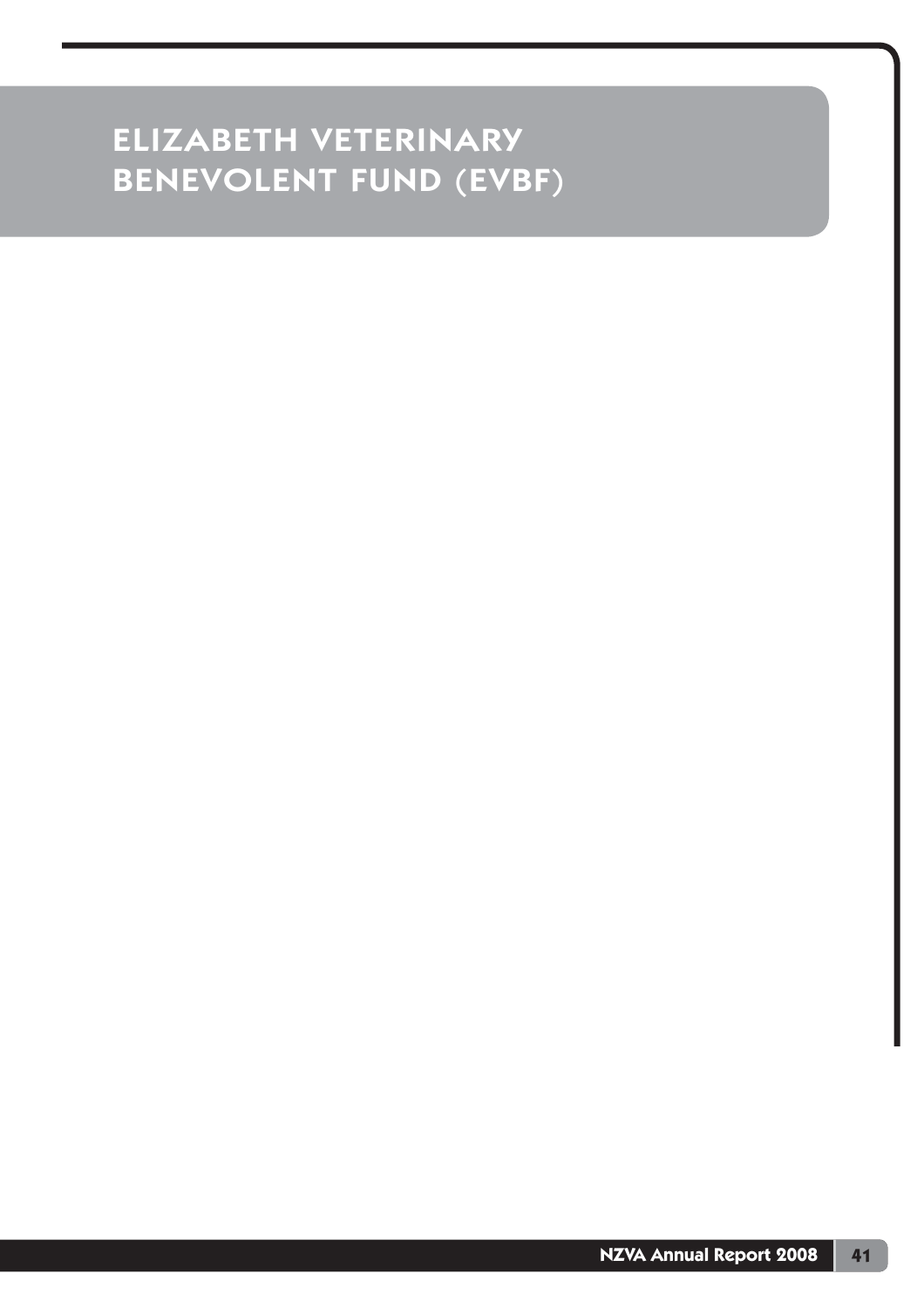Audit Report

To the Trustees of the Elizabeth Veterinary Benevolent Fund.

We have audited the attached financial report. The financial report provides information about the past financial performance of Elizabeth Veterinary Benevolent Fund and its financial position as at 30 November 2008. This information is stated in accordance with the accounting policies as attached.

## TRUSTEES RESPONSIBILITIES

The Trustees are responsible for the preparation of a financial report which gives a true and fair view of the financial position of Elizabeth Veterinary Benevolent Fund as at 30 November 2008, and of the results of their operations for the year ended 30 November 2008.

### AUDITORS' RESPONSIBILITIES

It is our responsibility to express an independent opinion on the financial report presented by the Trustees and report our opinion to you.

## BASIS OF OPINION

An audit includes examining, on a test basis, evidence relevant to the amounts and disclosures in the financial report. It also includes assessing:

- the significant estimates and judgements made by the Trustees in the preparation of the financial report; and
- whether the accounting policies are appropriate to Elizabeth Veterinary Benevolent Fund circumstances, consistently applied and adequately disclosed

We conducted our audit in accordance with New Zealand Auditing Standards except the scope of our work was limited as explained below. We planned and performed our audit so as to obtain all the information and explanations which we considered necessary in order to provide us with sufficient evidence to obtain reasonable assurance that the financial report is free from material misstatements, whether caused by fraud or error. In forming our opinion we also evaluated the overall adequacy of the presentation of information in the financial report.

Other than in our capacity as auditors of the Elizabeth Veterinary Benevolent Fund, we have no other interest in or relationship with the Elizabeth Veterinary Benevolent Fund or its related entities.

## UNQUALIFIED OPINION

We have obtained all the information and explanations we have required.

#### In our opinion:

- proper accounting records have been kept by the Elizabeth Veterinary Benevolent Fund as far as appears from our examination of those records; and
- the attached financial report:
- complies with generally accepted accounting practice in New Zealand;
- gives a true and fair view of the financial position of Elizabeth Veterinary Benevolent Fund as at 30 November 2008, and the results of their operations for the year ended on that date.

Our audit was completed on 2 June 2009 and our unqualified opinion is expressed as at that date.

BDO Spices Wellington

BDO Spicers Wellington Chartered Accountants **WELLINGTON**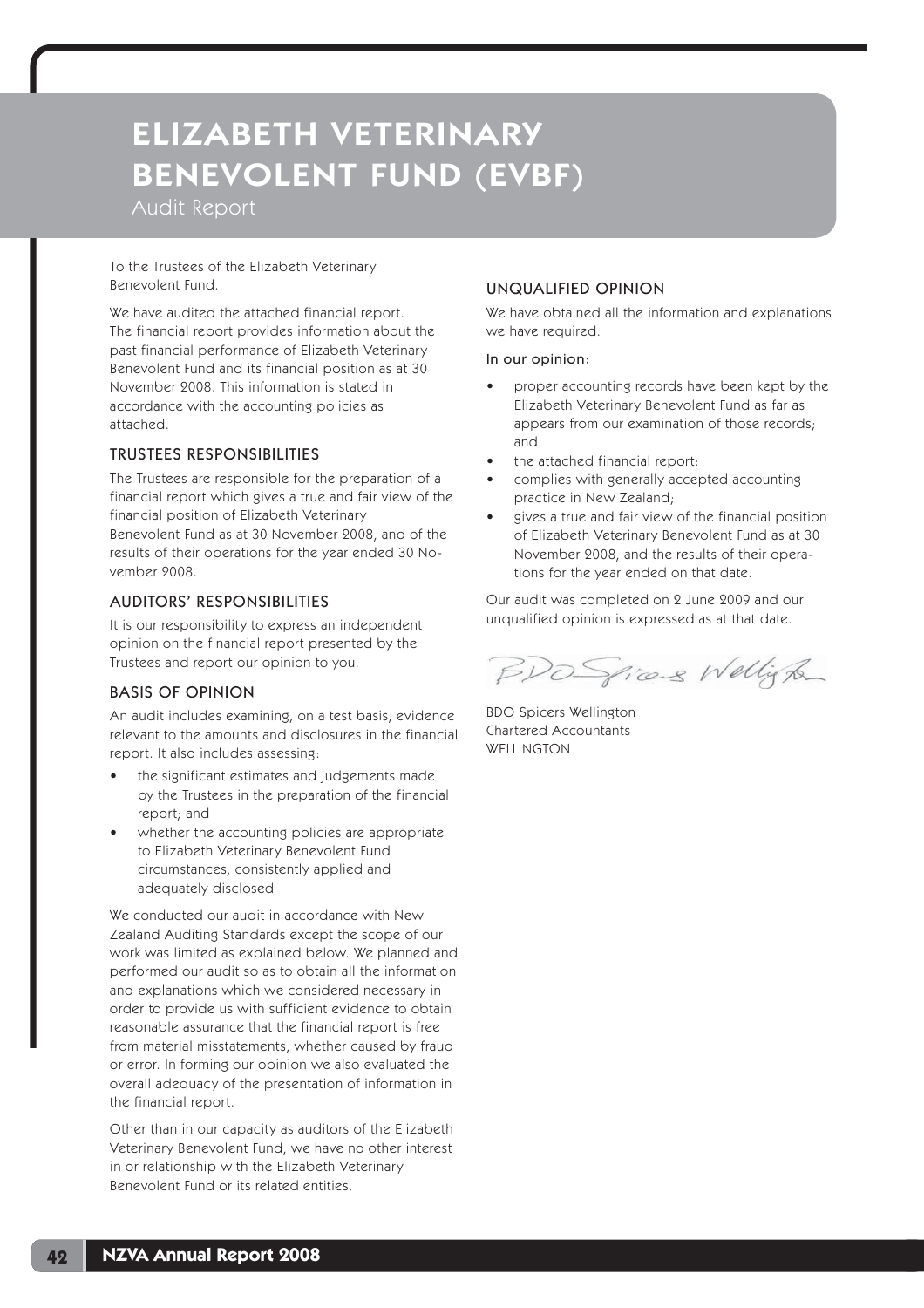Statement of Financial Performance For the year ended 30 November 2008

| 2007   |                                       | 2008      |
|--------|---------------------------------------|-----------|
|        | <b>INCOME</b>                         |           |
| 1,000  | Contribution by VCNZ "Vets in Stress" |           |
| 2,600  | Dividends Received                    | 2,430     |
| 6,541  | Interest Received                     | 7,150     |
| 25,992 | Gain on Sale of Investments           |           |
| 36,133 | <b>TOTAL INCOME</b>                   | 9,580     |
|        | <b>LESS EXPENSES</b>                  |           |
| 1,000  | Accountancy Fees                      | 2,000     |
| 1,594  | Audit Fees                            | 2,657     |
| 113    | <b>Bank Charges</b>                   | 275       |
| 3,468  | Consultancy                           |           |
|        | Interest Paid                         | 97        |
|        | Investment Impairment                 | 22,666    |
| 1,263  | Portfolio Management Fee              | 2,153     |
| 2,000  | Sponsorship                           |           |
| 99     | Tolls & Facsimiles                    |           |
| 4,753  | Vets in Stress Counselling Fees       | 259       |
| 14,290 | <b>TOTAL EXPENSES</b>                 | 30,106    |
| 21,843 | <b>NET SURPLUS</b>                    | (20, 526) |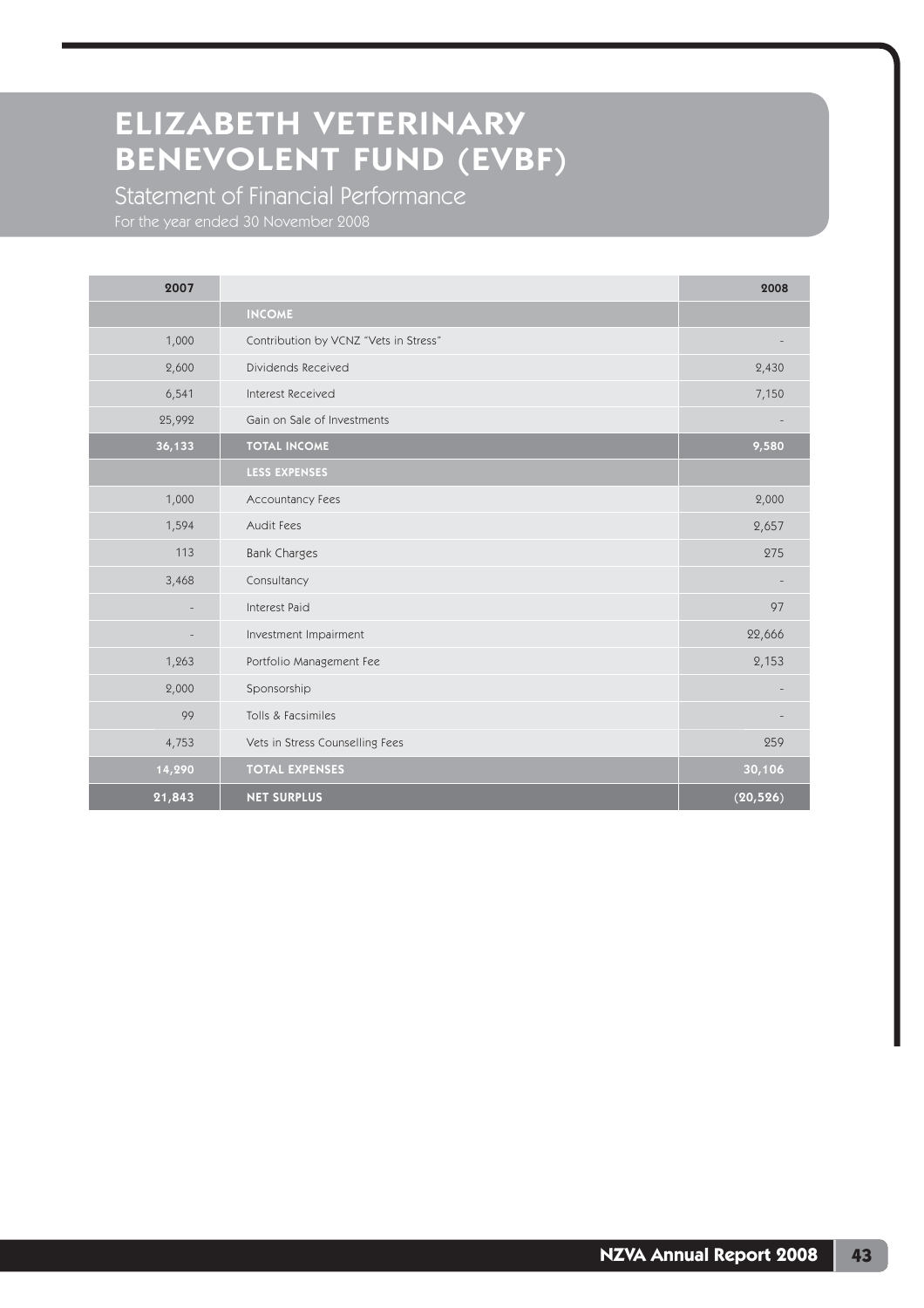Statement of Movement in Equity

For the year ended 30 November 2008

| 2007    |                                           | 2008      |
|---------|-------------------------------------------|-----------|
|         | <b>INCOME</b>                             |           |
| 156,351 | Balance as at 1 December of previous year | 178,194   |
| 21,843  | Plus Net Surplus for the year             | (20, 526) |
| 178,194 | <b>BALANCE AS AT 30 NOVEMBER</b>          | 157,668   |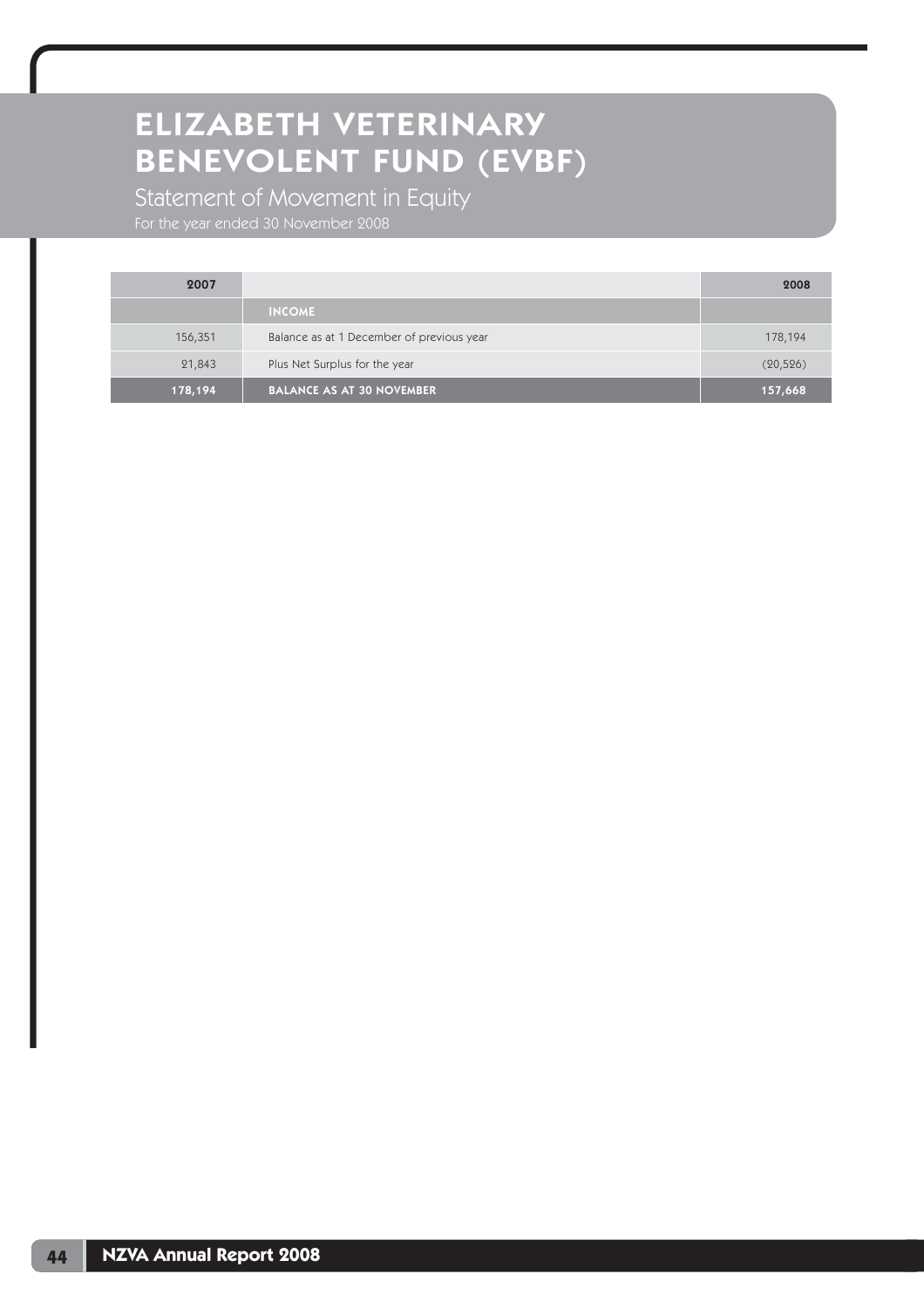Statement of Financial Position

| 2007    |                                           | 2008      |
|---------|-------------------------------------------|-----------|
|         | <b>CURRENT ASSETS</b>                     |           |
| 5,423   | <b>Bank Account</b>                       | 2,903     |
| 15,000  | <b>BNZ Term Deposit</b>                   | 16,546    |
| 6,660   | Cash Management Funds                     | 14,232    |
| 1,717   | RWT Receivable                            |           |
| 1,340   | Accrued Interest                          | 1,111     |
| 30,140  |                                           | 34,793    |
|         | <b>INVESTMENTS</b>                        |           |
| 9,370   | Bankers Investment Trust                  | 9,370     |
| 18,700  | Foreign & Colonial Investment Trust       | 18,700    |
| 7,000   | Fletcher Building Ltd                     | 7,000     |
| 57,555  | BNZ 7.5% Bond                             | 57,804    |
| 9,066   | Australian Foundation Investment          | 6,641     |
| 9,045   | Argo Investments                          | 5,046     |
| 5,033   | Contact Energy                            | 3,097     |
| 5,037   | Fletcher Building Ltd                     | 2,647     |
| 5,054   | Fisher & Paykell Appliances               | 677       |
| 5,037   | Fisher & Paykell Healthcare               | 5,047     |
| 5,082   | Vector Ltd                                | 4,842     |
| 5,053   | Nuplex Industries                         | 516       |
| 4,984   | Freightways                               | 3,744     |
| 5,038   | Steel & Tube                              | 3,506     |
| 151,054 |                                           | 128,636   |
| 181,194 | <b>TOTAL ASSETS</b>                       | 163,429   |
|         | <b>CURRENT LIABILITIES</b>                |           |
| 3,000   | Sundry Creditors                          | 5,761     |
| 3,000   | <b>TOTAL LIABILITIES</b>                  | 5,761     |
| 178,194 | <b>NET ASSETS</b>                         | 157,668   |
|         | Represented by:                           |           |
|         | ACCUMULATED FUNDS                         |           |
| 156,351 | Balance as at 1 December of previous year | 178,194   |
| 21,843  | Net Surplus for the year                  | (20, 526) |
| 178,194 | <b>BALANCE AS AT 30 NOVEMBER</b>          | 157,668   |

Julie Hood CEO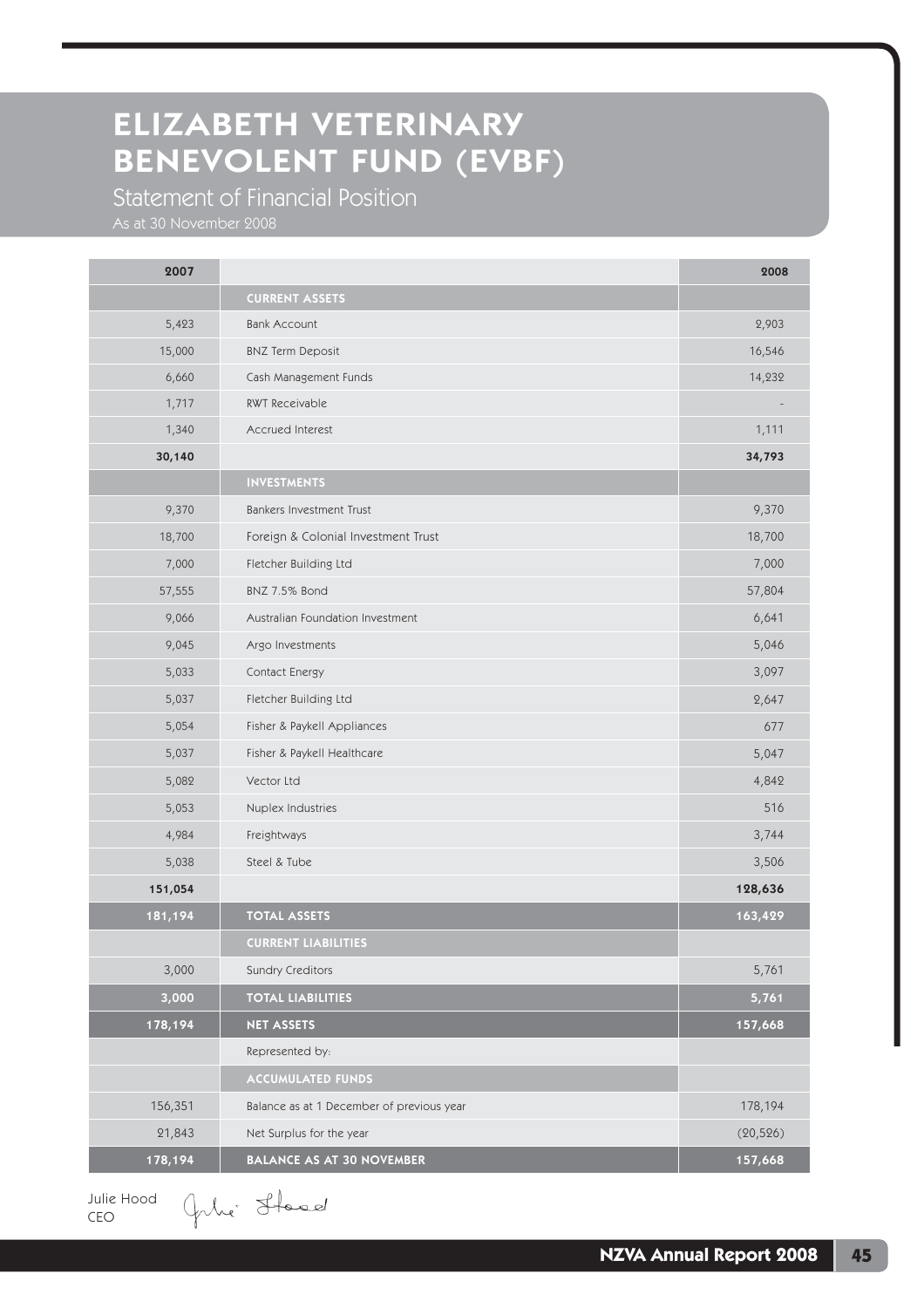Notes formings part of the Financial Statements For the year ended 30th November 2008

# STATEMENT OF ACCOUNTING POLICES

# (a) ENTITY

The Elizabeth Veterinary Benevolent Fund is an Investment Fund. These financial statements have been prepared using Generally Accepted Accounting Principles and advantage has been taken of all appropriate differential reporting exemptions.

# (b) MEASUREMENT SYSTEM

The measurement system adopted is standard historical cost and accrual accounting.

# (c) PARTICULAR ACCOUNTING POLICIES -

## Goods & Services Tax

These financial statements have been prepared on a GST inclusive basis as Elizabeth Veterinary Benevolent Fund is not registered for GST.

## Investments

 The BNZ Investment Portfolio has been shown in the Statement of Financial Position at cost value and any gain or loss on investments was recorded on realisation. During 2008 this policy was changed and the Investment Portfolio is now shown at market value and any gain or loss recorded during the year. Other shares held outside the BNZ portfolio are shown at cost. Debentures and notes are shown at face value.

# (d) CHANGES IN ACCOUNTING POLICIES

# Dividends

 Dividends are stated net of Imputation Credits received due to the fund being exempt from Income Tax.

## Investment Portfolio

 The BNZ Investment Portfolio is shown in the Statement of Financial Position at market value for the 2008 year. The 2007 figures are shown at cost value. The change in policy has meant that an impairment of the investment of \$22,666 has been included in the Statement of Financial Performance and the value of the investments have been reduced in the Statement of Financial Position.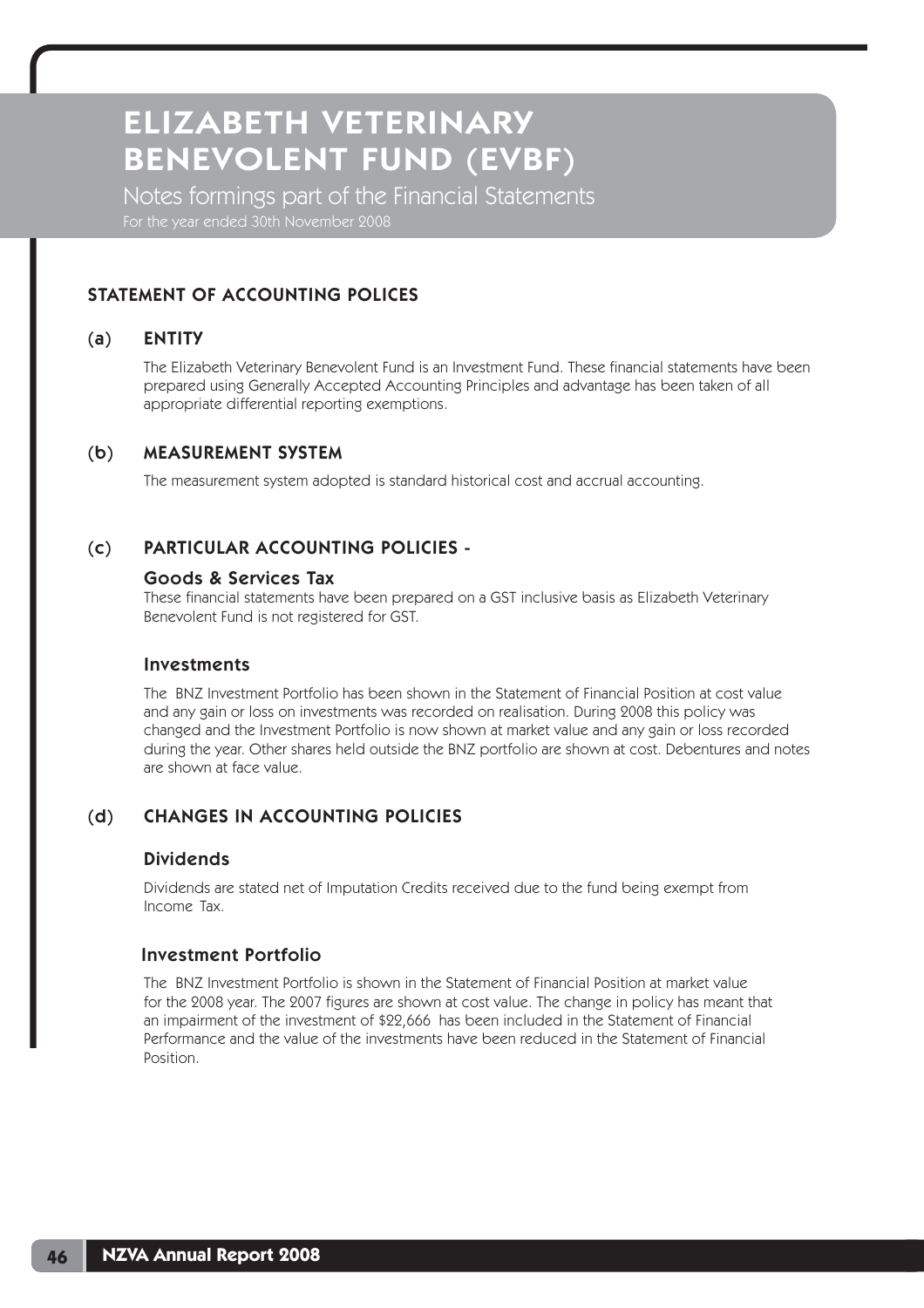# INVESTMENTS

|                                                     | 2007    | 2008    |
|-----------------------------------------------------|---------|---------|
| Australian Foundation Investment Co Ltd             | 8,877   | 6,641   |
| Argo Investments Ltd                                | 8,900   | 5,046   |
| Contact Energy Itd                                  | 4,889   | 3,097   |
| Fletcher Building Ltd                               | 5,060   | 2,647   |
| Fisher & Paykel Appliances Holdings Ltd             | 5,031   | 677     |
| Fisher & Paykel Appliances Holdings Ltd             | 5,097   | 5,048   |
| Freightways Ltd                                     | 4,947   | 3,744   |
| Nuplex Industries Ltd                               | 4,885   | 516     |
| Steel & Tube Holdings Ltd                           | 5,041   | 3,506   |
| Vector Ltd                                          | 5,360   | 4,842   |
| Bankers Investment Trust                            | 16,575  | 9,370   |
| Foreign & Colonial Inv Trust                        | 45,540  | 18,700  |
| Fletcher Building Ltd (\$7,000 @ 7.55% due 03/2011) | 7,000   | 7,000   |
| BNZ Ltd (58,000 @ 7.5% due 09/2010)                 | 57,555  | 57,804  |
| <b>TOTAL INVESTMENTS</b>                            | 184,757 | 128,638 |

# INCOME TAX

The Eizabeth Veterinary Benevolent Fund is exempt from Income Tax under Section CW 42 of the Income Tax Act 2004.

# CAPITAL COMMITMENTS AND CONTINGENT LIABILITIES

As at 30 November 2008 the Elizabeth Veterinary Benevolent Fund has no contingent liabilities or commitments.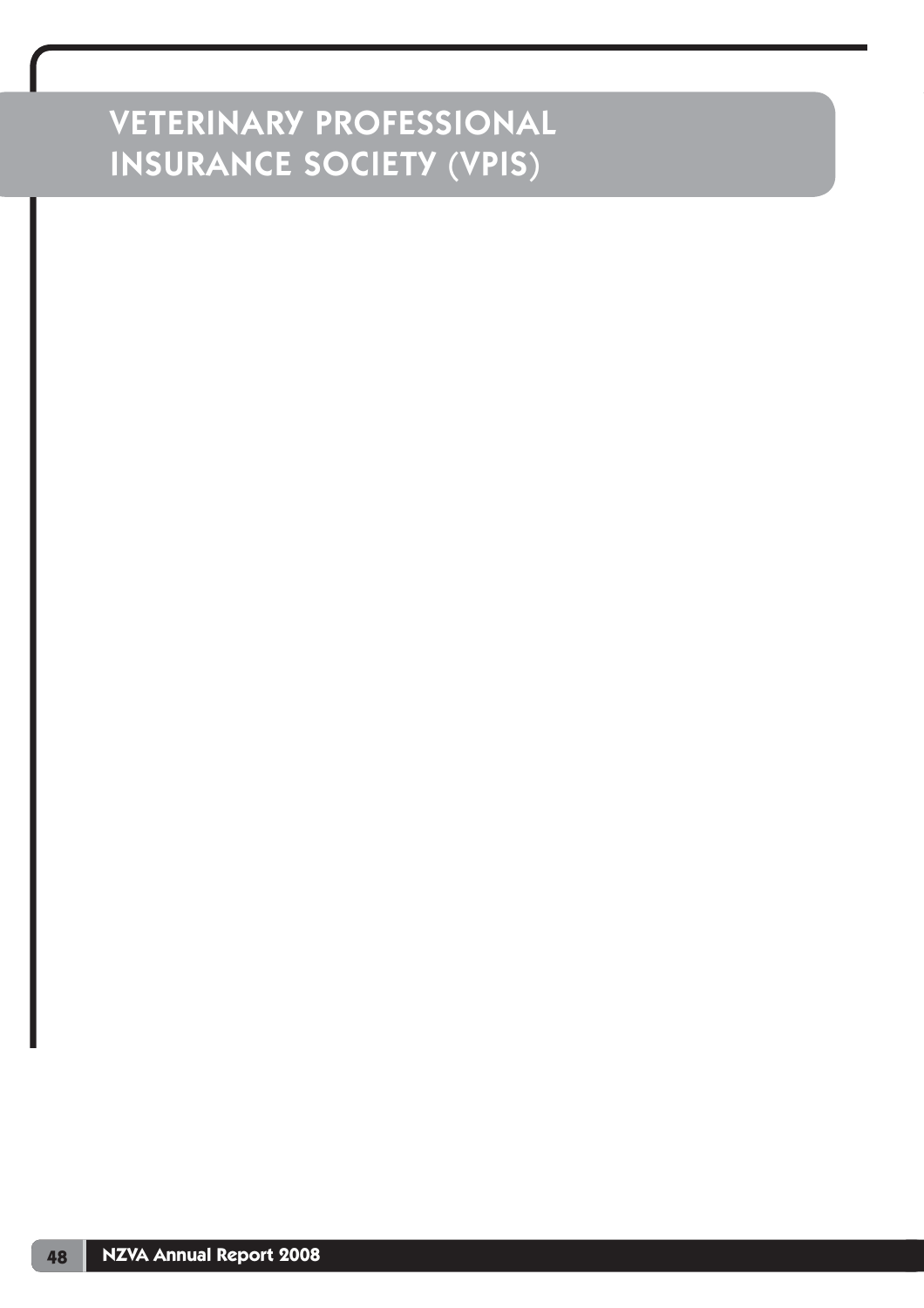I am pleased to report that the Society has had another satisfactory year in providing public liability and professional indemnity insurance to the bulk of New Zealand's veterinary practices.

For the first year in a long time, a financial loss of \$91,145.00 was reported on the year's activities. This was largely caused by a change to the financial reporting which was advised in the last Annual Report. The major figures of note in the accounts are the investment income loss figure of \$102,207.00 and the reduction in the claims movement of provisions figure of \$100,283.00.

This year for the first time the investment portfolio was revalued at current market value and the resulting loss (or profit) taken into the annual accounts. Previously only realised losses or gains were recorded and any portfolio revaluation was recorded as a note to the accounts. An adverse side effect of this change is the difficulty in setting budgets. The Board will closely monitor the practical effects of this changed accounting requirement.

However, on the positive side, because claims exceeded our \$100,000 cap in the 07/08 year, our reinsurer will reimburse VPIS to the tune of approximately \$100,000, however this will show up in the 08/09 accounts.

Claim numbers fell from 86 the previous year to 80 this year. Of these, 39 were small animal related, 19 were bovine origin, equine claims rose from 5 to 15, 4 were from sheep, 2 deer origin and 2 from miscellaneous causes.

Equine claims, while relatively few in total numbers, continue to represent a high risk area of cover. Pre-purchase examinations, in particular, are the most significant risk activity for the Society. It is incumbent upon all veterinarians engaged in this activity that such examinations are carried out with meticulous attention to detail. Every veterinarian on the panel should have attended the required courses.

An area of concern which is causing problems in small animal practice is poor risk communication to owners and also failure to advise owners of the potential for them to use specialised referral services. Practices must accept the responsibility to advise owners of all of these matters and to record this advice. The Society does not believe that all surgical procedures need to be referred to specialists but owners must be advised that these services are available and be given the right to elect and decide who carries out these procedures. The advantage of the promotion of higher standards of practice is that it greatly reduces risk.

Once again VCNZ claims formed a significant part of claims handling. This year there were 7 VCNZ claims which all arose from the small animal area. By their very nature, these claims take a long time to settle. This year the Society was involved in the first two competency assessments undertaken under the new Veterinarians Act. While the VCNZ has declared the process to be successful, the Society continues to have an open mind about the process.

The increase in value of claims, mostly influenced by the equine related cases, looks likely to take them above the Society's excess again. Premiums will rise unless practices take active steps to reduce their risk profile.

An extraordinary general meeting was held on 23 October 2008, to amend the constitution to (1) make it clear that Principals who are non-veterinarians are entitled to attend, take part in and vote at any General Meeting, and (2) to insert a new clause to ensure that there can be no direct income, benefit or advantage to any member of the Society, thus preventing any member gaining pecuniary profit for the Society.

The terms of office of Gavin Shepherd and Vince Peterson expired during the year. Both offered themselves for re-election and were returned to the Board for another three year term.

Peter McNab was nominated by the Association of Rural Veterinary Practices Inc. to act as their appointee. He has settled into his Board role and actively participates.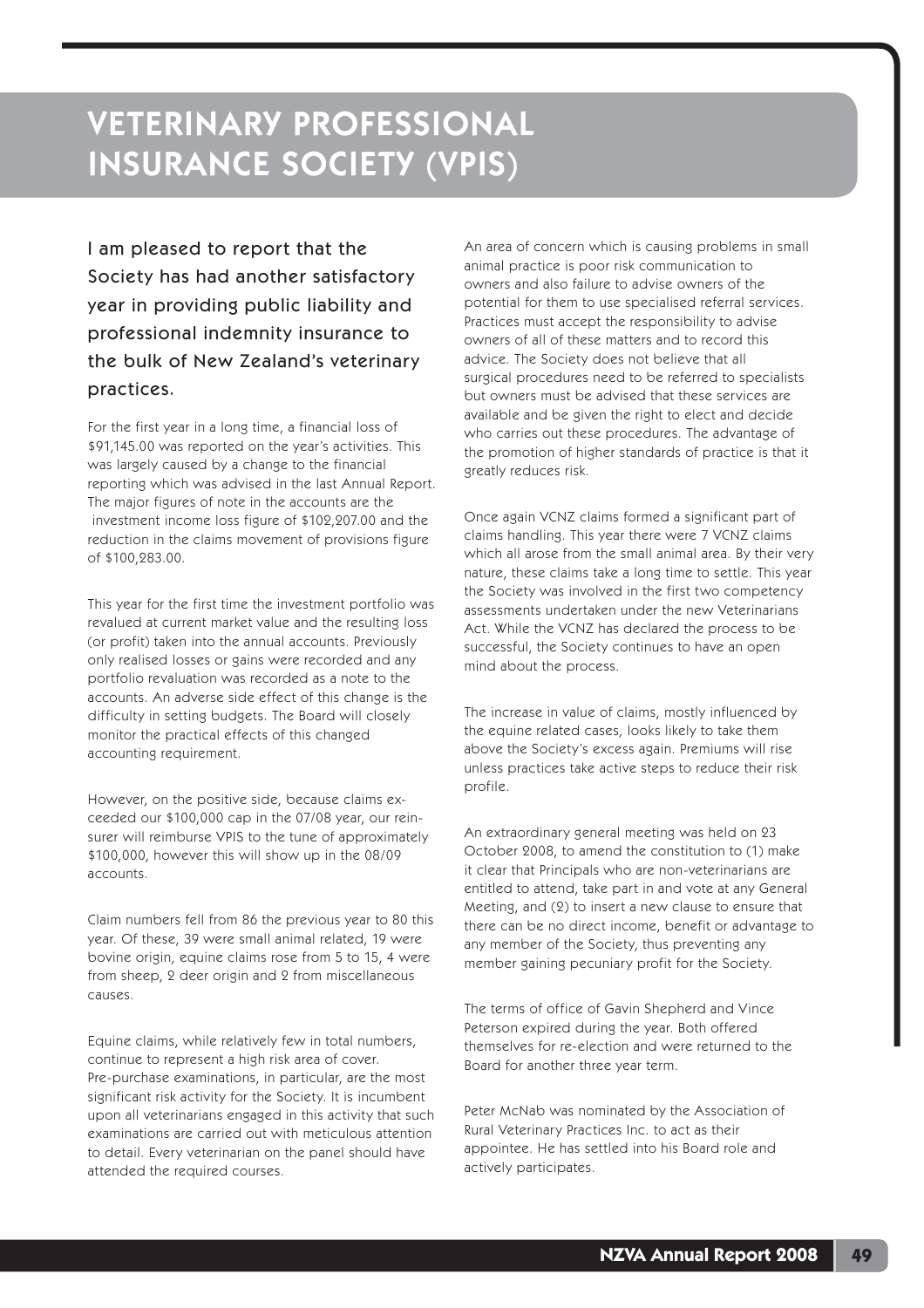Vero Liability continues to act as the Society's underwriter. The Board continues to have an excellent working relationship with both the company and its officers.

Marsh continued in their role as brokers to the Society. We acknowledge the help and advice of John Moore, Gareth Morgan and Katische Tobin-Hurcomb of the Wellington office.

The NZVA continues to manage the affairs of the Society on a day-to-day basis. The VPIS and NZVA Veterinary Advisor, Wayne Ricketts, works tirelessly for the Society and the members, and I acknowledge his ongoing contribution. Julie Hood adds advice into overall strategy matters. Wayne is ably assisted in the claims role by Trish Thorpe who retains a high degree of institutional knowledge of the Society.

Board members continue to work on providing assistance to member practices to help them with their risk management. Board members write regular articles for Vetscript on topical insurance matters. As claim numbers increase, so does the work required by the Board's assessors to deal with these claims efficiently. Because of the workload, the Board has had to appoint additional assessors from outside the Board and I both acknowledge and thank those veterinarians who have offered their skills and assistance in this role.

Finally, I would like to thank the individual Board members for their efforts on behalf of the membership. The current Board remains experienced, cohesive and stable. It is a pleasure to report on behalf of such a team.

Vince Peterson Chairman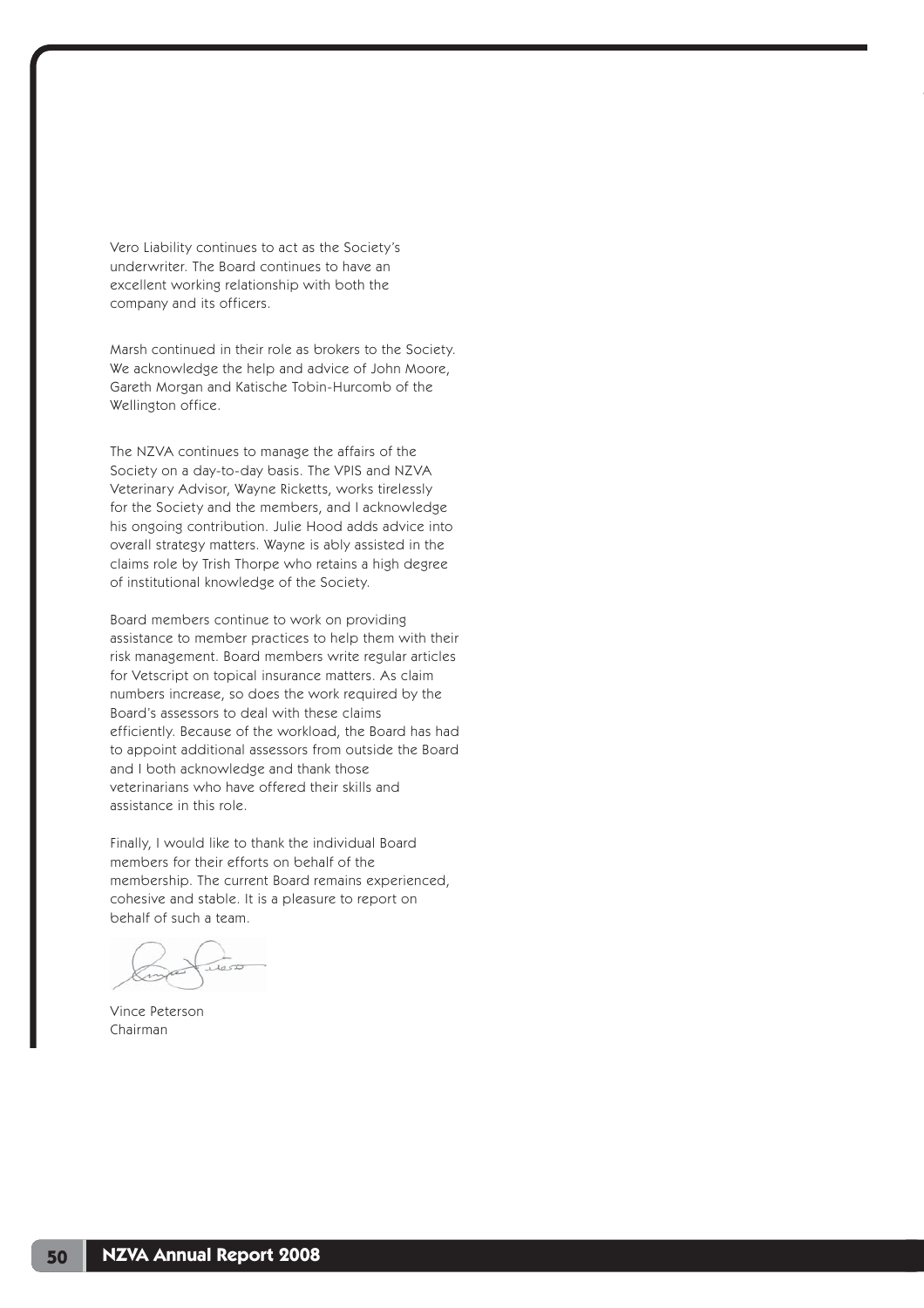Notice of 2009 Annual General Meeting

Notice is hereby given that the Annual General Meeting of the Veterinary Professional Insurance Society (Inc) will be held at the Energy Events Centre, Rotorua 24 June 2009 commencing at the conclusion of the VetLearn AGM

# Agenda

- 1. Apologies
- 2. Confirmation of Minutes of the 2008 Annual General Meeting
- 3. Confirmation of Minutes of the Special General Meeting held 23 October 2008
- 4. Chairman's Report
- 5. Adoption of Annual Accounts for the Year Ended 30 September 2008
- 6. Appointment of Auditor
- 7. Election of Officers
- 8. General Business
- 9. Venue for 2010 Annual General Meeting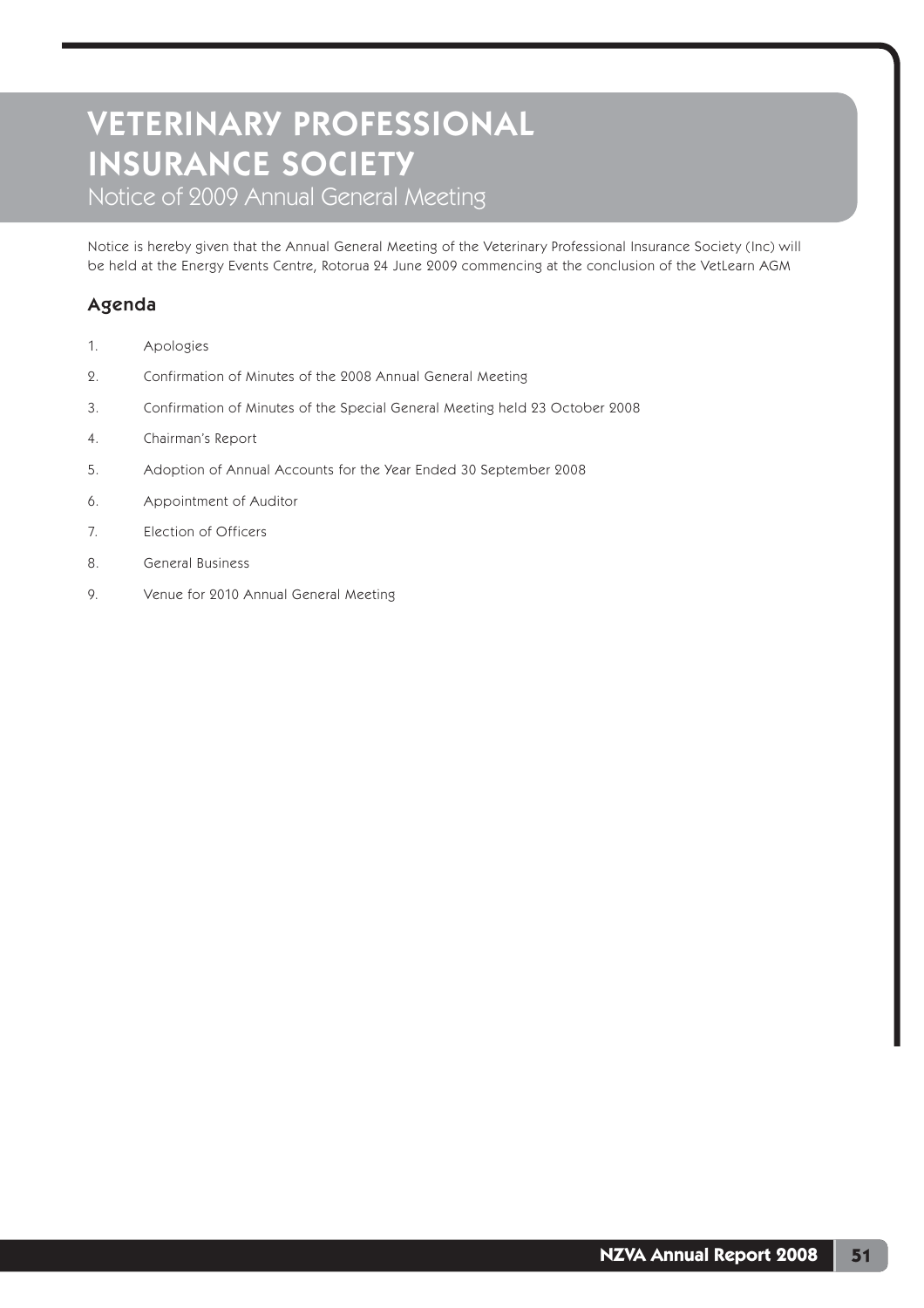2008 Annual General Meetings Minutes

Minutes of the 21st Annual General Meeting of the Veterinary Professional Insurance Society, held at the Wellington Convention Centre, held in the Wellington Convention Centre, Wellington on Friday 27 June 2008 commencing at 2.30 pm

Present: Jeff Grimmett (Chairman) Brendon Bell Wayne Ricketts

#### In Attendance:

Julie Hood (Executive Officer, VPIS) Wayne Ricketts Richard Wild Lewis Griffiths Paul Greaves Bruce Nicol Warren Webber Gavin Sinclair Kathy Woods Sandy Cooper Doug Cooper Ross Woods John Maclachlan Mark Robson Phil Macleod Hamish Reid Nigel Kittow Dave Taylor Carol James Brendon Gammenter

The chairman, Jeff Grimmett welcomed members and visitors to the meeting.

## Apologies

Vince Peterson, Frazer Allan, Gavin Shepherd, Steve Cranefield, Mark Gilmour

# Confirmation of Minutes of the 2007 Annual General Meeting

### *IT WAS RESOLVED*

"That the minutes of the Annual General Meeting held 5 July 2007 be adopted as a true and correct record". Woods/Maclachlan

**CARRIED** 

# Chairman's Report

The Chairman advised that the Annual Report had previously been circulated to all members.

The following comments were made: • A general trend upwards in claims

• Communication, supersession and use of probes during ultrasound areas of risk

### *IT WAS RESOLVED*

"That the 2007 Annual Report of the VPIS be adopted".

> J Grimmett/ R Wild **CARRIED**

## Adoption of Annual Accounts for the Year ended 30 September 2007

The Chairman advised members that the annual accounts had been circulated with the annual report.

Chairman spoke to the Annual Accounts and noted the following:

- Surplus above budget mainly due to a reduction in premium
- Tax free status not necessarily a given in the future
- Asset base changes being mooted
- Decrease in premiums always given consideration by the board

### *IT WAS RESOLVED*

"That the 2007 annual financial statements be accepted".

J Maclachlan / B Bell CARRIED

## Appointment of Auditor

#### *IT WAS RESOLVED*

"That BDO Spicer (Wellington) be appointed the VPIS Auditor for the 2008 financial year".

> J Grimmett / R Wood CARRIED

## Election of Officers

The Executive Officer reported that in accordance with the rules nominations had been called for two positions on the Board. No nominations were received and in accordance with Rule 6.4 the two incumbent officers, Vince Peterson and Gavin Sinclair were returned unopposed to the Board for further 3 year terms.

### Amendments to the constitution

No amendments were required to the Constitution.

### General Business

No general business

## Venue for 2009 Annual General Meeting

The chairman advised that the 2009 AGM would be held in Rotorua on Friday 26 June 2009.

The Chairman thanked members for their attendance and declared the meeting closed at 4pm

rieso

Chairman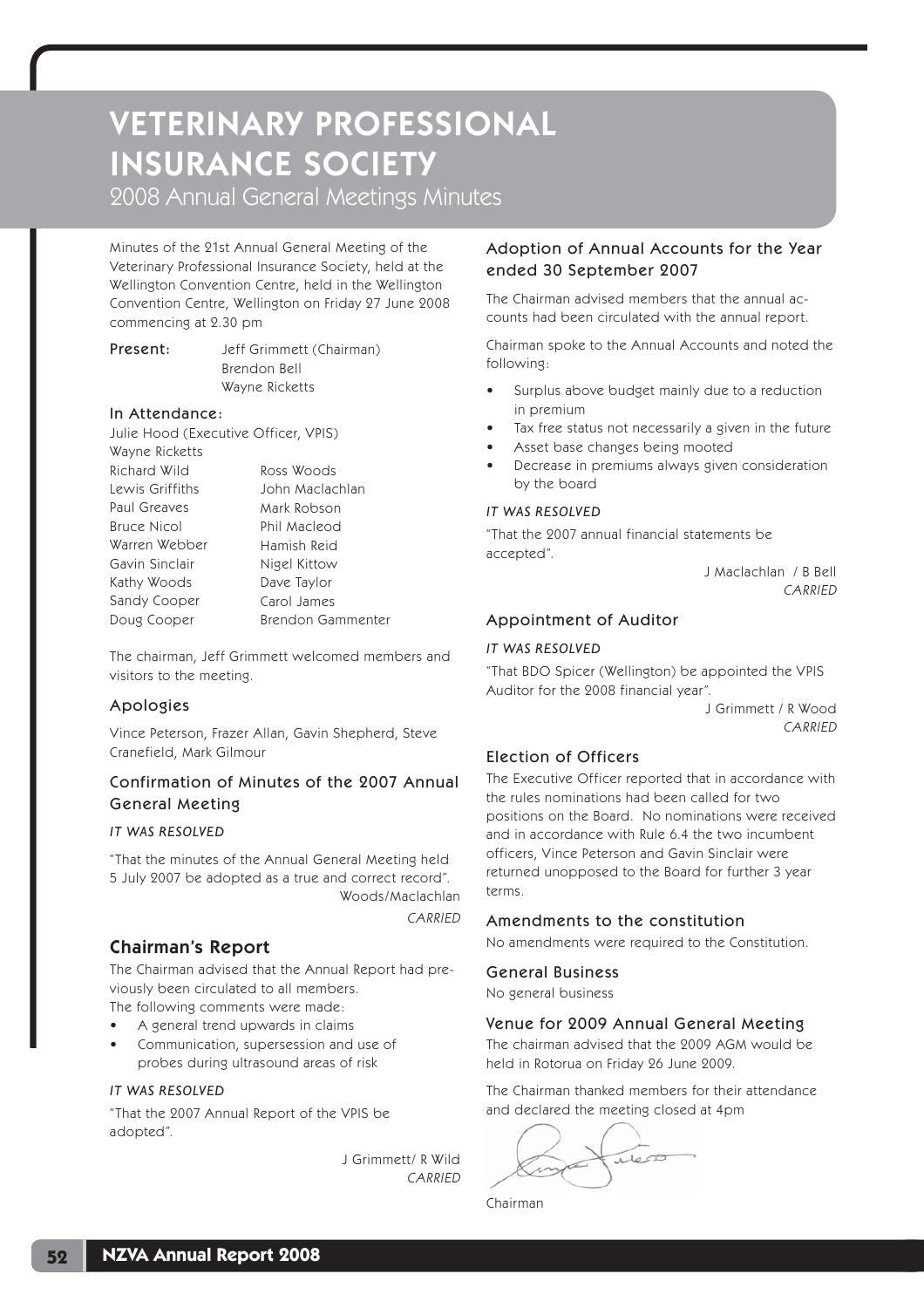Audit Report

For the year ended 30 September 2008

# AUDIT REPORT

To the members of Veterinary Professional Insurance Society Incorporated.

We have audited the attached financial report. The financial report provides information about the past financial performance of Veterinary Professional Insurance Society Incorporated and its financial position as at 30 September 2008. This information is stated in accordance with the accounting policies as attached.

# MANAGEMENT'S RESPONSIBILITIES

Management of Veterinary Professional Insurance Society Incorporated are responsible for the preparation of a financial report which gives a true and fair view of the financial position of Veterinary Professional Insurance Society Incorporated as at 30 September 2008 and of the results of their operations for the year ended 30 September 2008.

# AUDITORS' RESPONSIBILITIES

It is our responsibility to express an independent opinion on the financial report presented by management and report our opinion to you.

# BASIS OF OPINION

An audit includes examining, on a test basis, evidence relevant to the amounts and disclosures in the financial statements. It also includes assessing:

- the significant estimates and judgements made by Veterinary Professional Insurance Society Incorporated in the preparation of the financial statements, and
- whether the accounting policies are appropriate to Veterinary Professional Insurance Society Incorporated's circumstances, consistently applied and adequately disclosed.

We conducted our audit in accordance with generally accepted auditing standards in New Zealand. We planned and performed our audit so as to obtain all the information and explanations which we considered necessary in order to provide us with sufficient evidence to give reasonable assurance that the financial statements are free from material misstatements, whether caused by fraud or error. In forming our opinion, we also evaluated the overall adequacy of the presentation of information in the financial statements.

Other than our capacity as auditors we have no relationship with or interests in Veterinary Professional Insurance Society Incorporated.

# UNQUALIFIED OPINION

We have obtained all the information and explanations we have required.

#### In our opinion:

- proper accounting records have been kept by Veterinary Professional Insurance Society Incorporated as far as appears from our examination of those records; and the attached financial report:
- complies with generally accepted accounting practice in New Zealand;
- gives a true and fair view of the financial position of Veterinary Professional Insurance Society Incorporated as at 30 September 2008, and the results of its operations for the year ended on that date.

Our audit was completed on 15th May 2009 and our unqualified opinion is expressed as at that date.

BDO Spices Wellight

BDO SPICERS WELLINGTON Chartered Accountants Wellington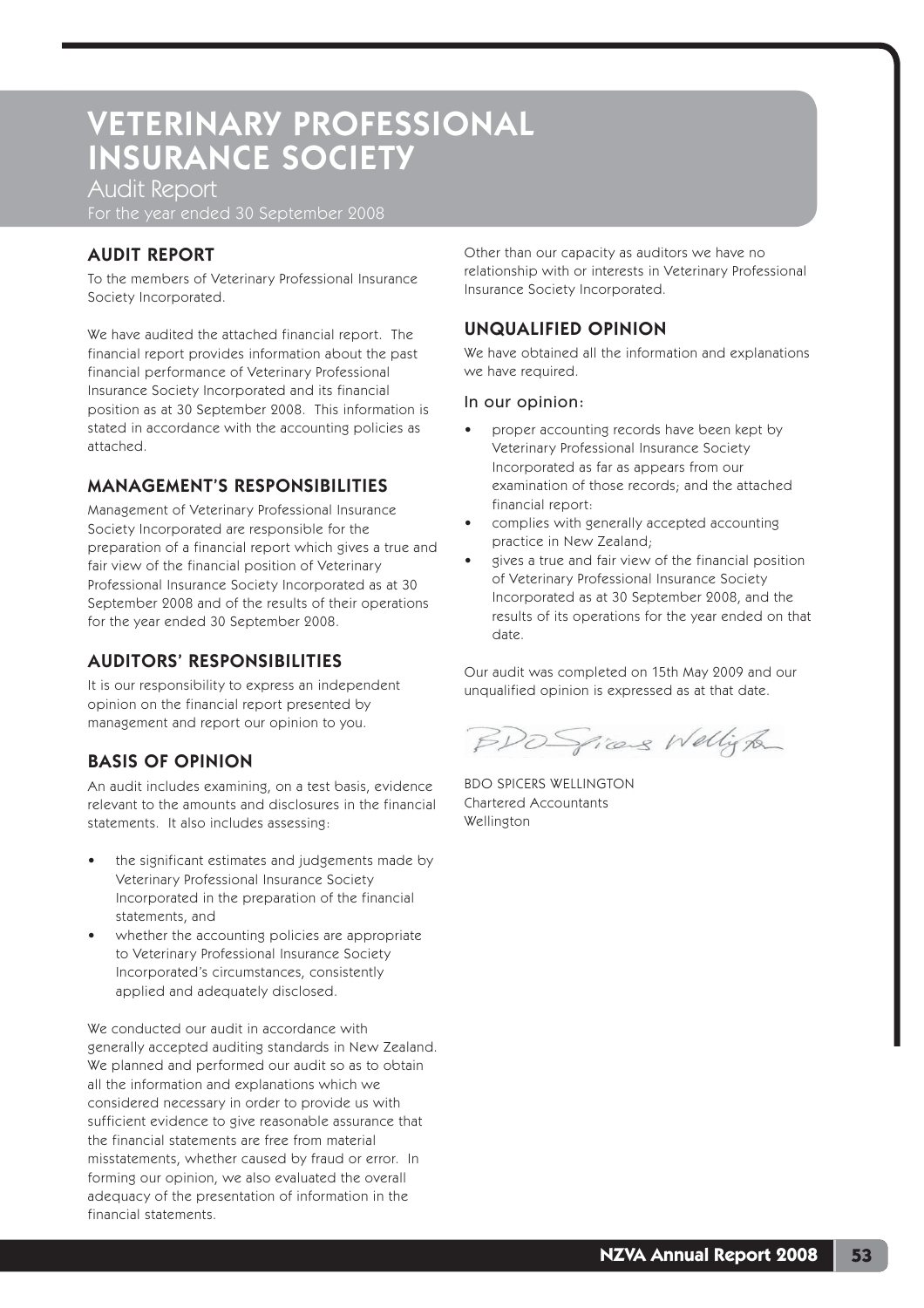Statement of Financial Performance

For the year ended 30 September 2008

| 2007     |                                                     | 2008       |
|----------|-----------------------------------------------------|------------|
|          | <b>INCOME</b>                                       |            |
| 636,872  | Subscriptions Premiums                              | 615,660    |
| 59,374   | Investment Income (Note 5)                          | 109,951    |
|          | Foreign Exchange Gain                               | 547        |
| 19,546   | Rental Income                                       | 14,660     |
|          | Miscellaneous Income                                | 39         |
| 348      | Gain on Disposal of Asset                           |            |
| 716,140  | <b>TOTAL INCOME</b>                                 | 740,857    |
|          | <b>LESS EXPENSSES</b>                               |            |
| 4,058    | Accommodation & meals                               | 776        |
| 5,562    | Accountancy & Audit Fees                            | 8,076      |
| 12,446   | Attendance fees and Honorarium                      | 15,633     |
| 1,383    | Bank charges                                        | 1,598      |
| 47,250   | Brokers fee                                         | 50,000     |
| 102,785  | Claims, fees & expenses                             | 182,460    |
| (15,302) | Claims movement of provisions                       | (100, 283) |
| 8,746    | Depreciation (Note 7)                               | 25,749     |
| 613      | Computer maintenance & software                     | 10,631     |
| 1,057    | General expenses                                    | 1,343      |
| 60,750   | Executive service fee - NZVA                        | 81,792     |
|          | Honorarium President                                | 9,000      |
| 296,423  | Insurance premiums                                  | 299,454    |
| 7,330    | Investment management fees                          | 6,792      |
| 4,151    | Legal expenses                                      | 810        |
| 6,672    | Occupancy Expenses                                  |            |
| 1,058    | Printing, postage, stationery & photocopy           | 6,622      |
| 6,100    | QBE Assn liability insurance                        | 5,100      |
| 10,000   | Sponsorship                                         | 2,444      |
| 1,571    | Toll & faxes                                        | 2,163      |
| 7,862    | Travel expenses - Board                             | 9,684      |
| 570,515  | <b>TOTAL EXPENSES</b>                               | 619,844    |
| 145,625  | NET OPERATING SURPLUS                               | 121,013    |
|          | <b>INVESTMENT ACTIVITIES</b>                        |            |
| 111,806  | Gain/(Loss) on Market Value of investments (Note 5) | (212, 158) |
| 257,431  | NET SURPLUS/ DEFICIT                                | (91, 145)  |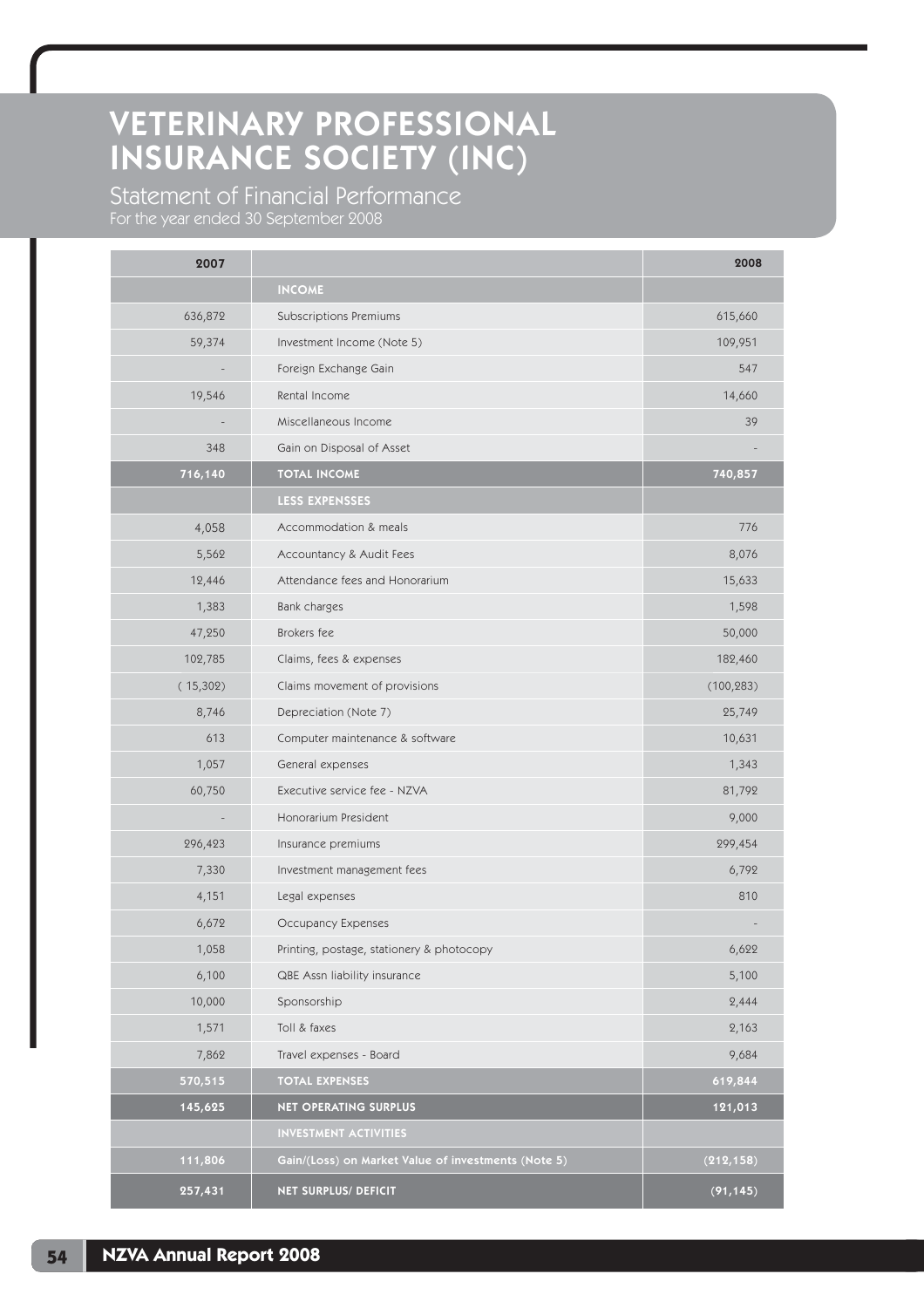Statement of Movement in Equity For the Year ended 30 September 2008

| 2007      |                                        | 2008      |
|-----------|----------------------------------------|-----------|
|           | <b>OPENING BALANCE</b>                 |           |
| 964,860   | As previously stated                   | 1,308,366 |
| 86,075    | Adjustment (Note 4)                    |           |
| 1,050,935 | <b>Restated</b>                        | 1,308,366 |
|           | Net Profit for the year                |           |
| 145,625   | As previously stated                   | (91, 145) |
| 111,806   | Adjustment (Note 4)                    |           |
| 1,308,366 | <b>BALANCE AS AT 30 SEPTEMBER 2008</b> | 1,217,221 |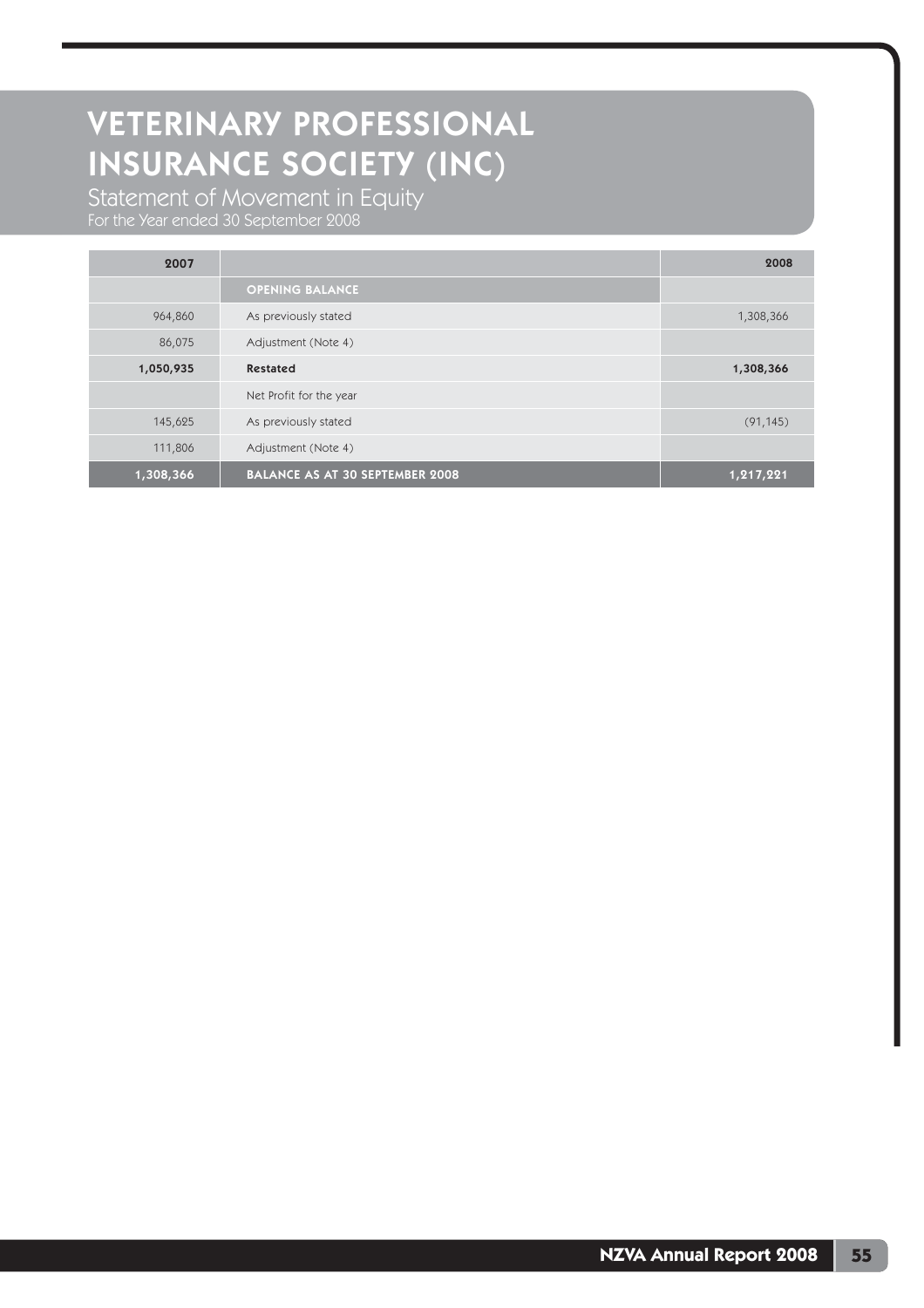Statement of Financial Position

As at 30 September 2008

| 2007                         |                                   | 2008      |
|------------------------------|-----------------------------------|-----------|
|                              | <b>CURRENT ASSETS</b>             |           |
| 33,714                       | <b>Bank Account</b>               | 5,473     |
| 253,235                      | Call Account                      | 148,055   |
| 52,701                       | Accounts Receivable               | 60,603    |
| 5,497                        | Sundry Debtors                    |           |
| 6,826                        | <b>GST Receivable</b>             | 34,578    |
| $\qquad \qquad \blacksquare$ | Interest Accrued                  | 5,301     |
| 351,973                      |                                   | 254,010   |
| 279,657                      | <b>FIXED ASSETS</b>               | 256,642   |
|                              | <b>INVESTMENTS</b>                |           |
| 9,854                        | NZ Government Stock (Note 3)      | 10,134    |
| 967,179                      | Investment Portfolio (Note 4)     | 829,440   |
| 977,033                      |                                   | 839,575   |
|                              |                                   |           |
| 1,608,663                    | TOTAL ASSETS (Note 7)             | 1,350,227 |
|                              | <b>CURRENT LIABILITIES</b>        |           |
| 33,388                       | Accounts Payable                  | 17,509    |
| 43,412                       | Subscriptions Received in Advance |           |
| 107,214                      | <b>Sundry Creditors</b>           | 99,497    |
| 116,283                      | Provision for Claims (Note 6)     | 16,000    |
| 300,297                      |                                   | 133,005   |
| 300,297                      | <b>TOTAL LIABILITIES</b>          | 133,005   |
| 1,308,366                    | <b>NET ASSETS</b>                 | 1,217,221 |
|                              | Represented by:                   |           |
|                              | <b>ACCUMULATED FUNDS</b>          |           |
| 1,050,935                    | Balance at 1 October 2007         | 1,308,366 |
| 257,431                      | Net Surplus for the year          | (91, 145) |

CEO Chairman

Gile Stood.

Julie Hood Vince Peterson

Tess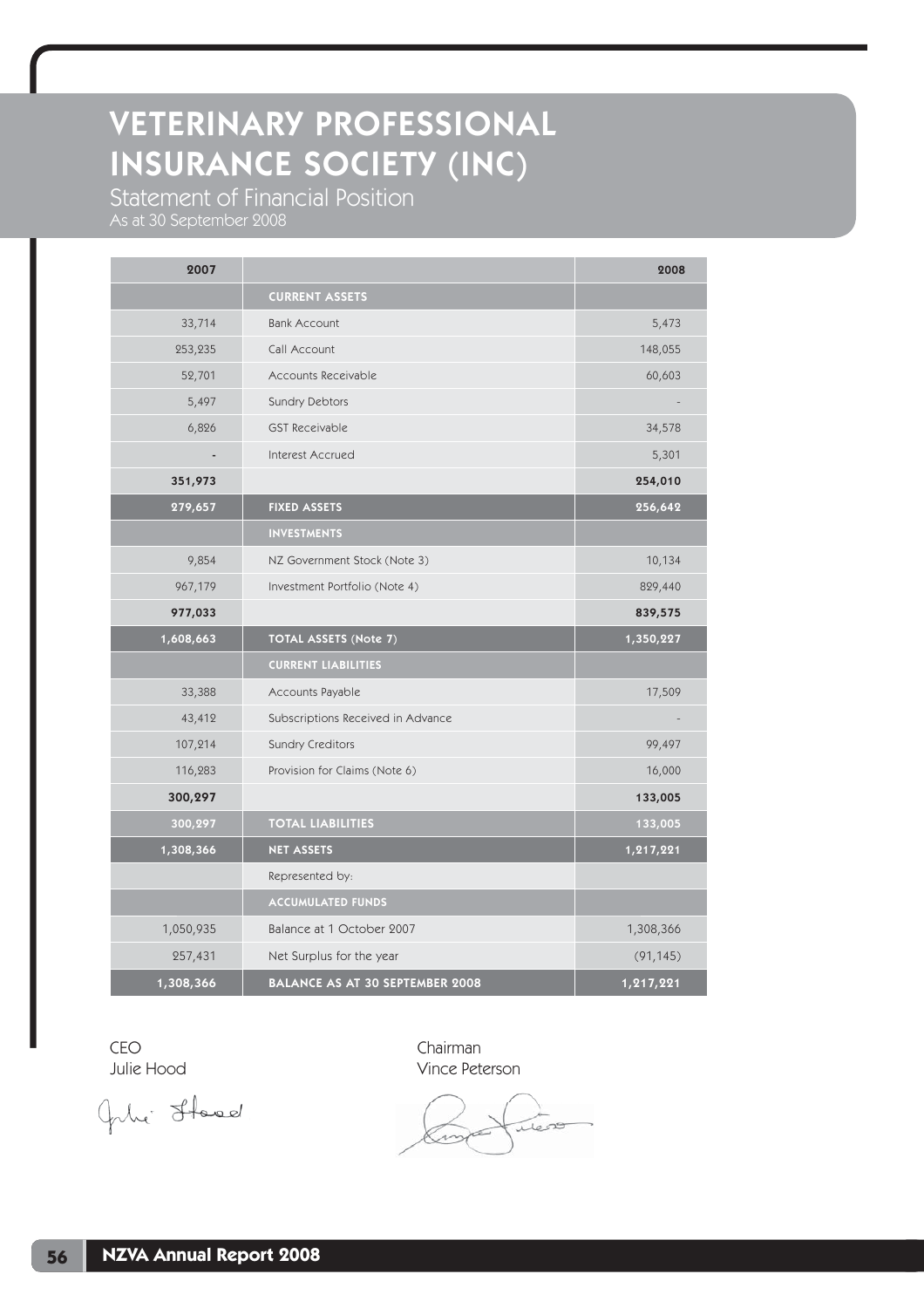Notes forming part of the Annual Report For the year ended 30 September 2008

# STATEMENT OF ACCOUNTING POLICES

## (a) ENTITY

 The Veterinary Professional Insurance Society (INC) is an Incorporated Society registered under the Incorporated Societies Act 1908 and is entitled to use Differential Reporting exemptions as it is not publicly accountable and does not qualify as large.

 These financial statements have been prepared using Generally Accepted Accounting Principles and advantage has been taken of all appropriate differential reporting exemptions.

## (b) MEASUREMENT SYSTEM

The measurement system adopted is standard historical cost and accrual accounting.

## (c) PARTICULAR ACCOUNTING POLICIES -

#### Goods & Services Tax

 These financial statements have been prepared on a GST exclusive basis. Except for Accounts Receivable and Accounts Payable which are stated inclusive of GST.

## Depreciation

 Depreciation has been provided on a diminishing value basis at the maximum rates provided by the Inland Revenue Department. The Trustees consider the rates used allocate fairly as practicable depreciation to the periods expected to benefit from the use of the assets.

## Receivables

 All known bad debts have been written off and no further provisions for doubtful debts is considered necessary.

#### Taxation

No Provision has been made for income tax as the Society is exempt from income tax.

### Revenue Recognition

#### Subscription Income

 Subscriptions which are attributable to the current financial year are recognised as revenue. Where subscriptions are paid in advance, the unearned portion has been shown in income in advance. Where subscriptions are payable in arrears, those subscriptions that have not been received are shown as receivables.

### Investment Income

 Investment income includes net proceeds from dividends, interest received and investments sold during the year, adjusted for any gains or losses resulting from changes in the market value of shares.

#### Investment Portfolio

 In prior years, the Investment Portfolio has been shown in the Statement of Financial Position at cost value and any gain or loss on investments was recorded on realisation. During 2008 the Directors resolved that the Investment Portfolio was to be shown at market value and any gain or loss recorded during the year. The accumulated funds have been restated to incorporate this change in accounting policy as disclosed in Note 4.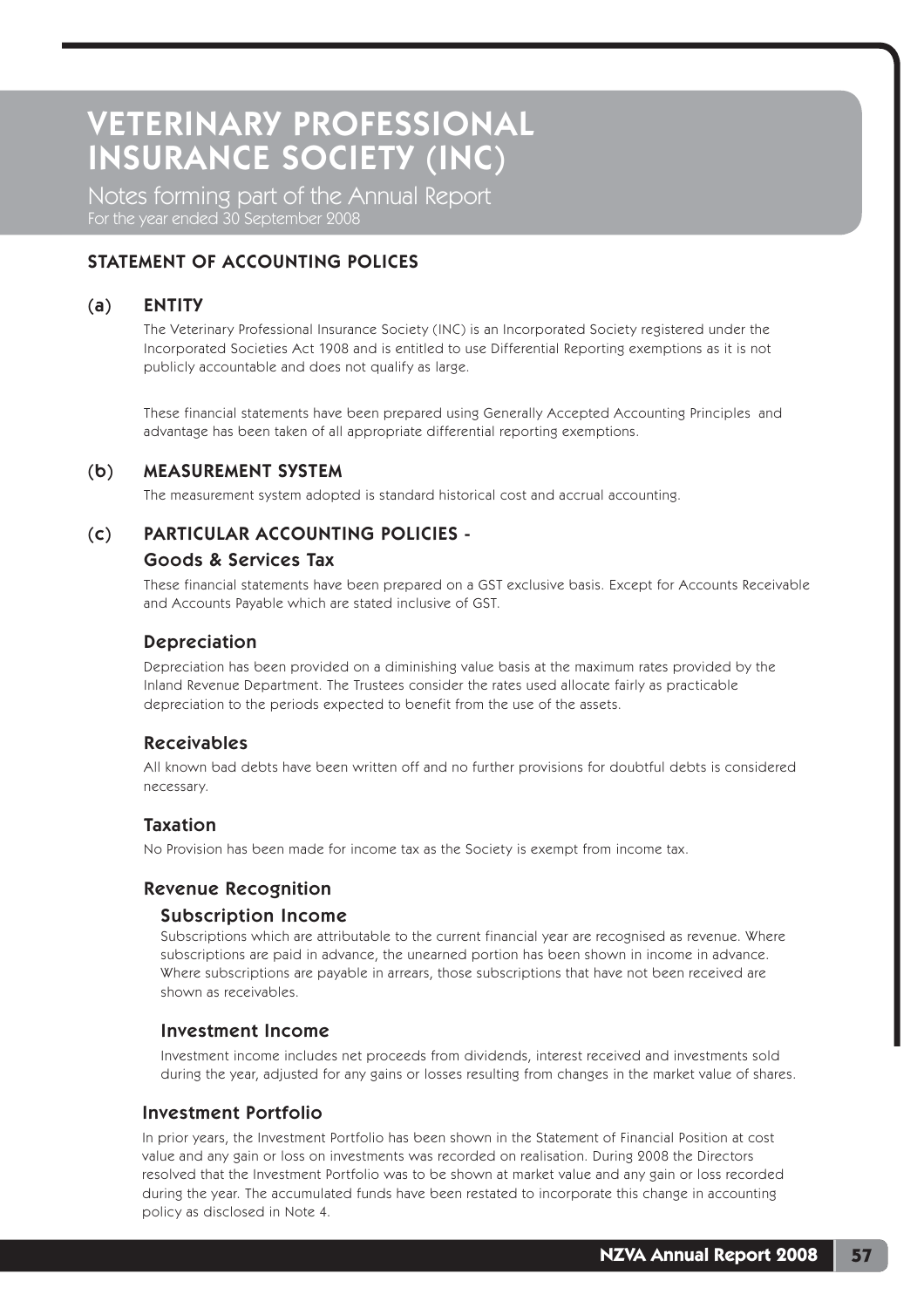# (d) CHANGES IN ACCOUNTING POLICIES

 There have been no changes in accounting policies since the date of the last financial report except for the accounting policy on investment portfolio as disclosed in Note 1(c) and Note 4.

## 2 CONTINGENT LIABILITIES

 The Society reinsured its liability for claims during the year in excess of \$100,000 (2007 \$100,000) and the provision for claims shown in the Current Liabilities is net of this recovery. The Society has a contingent liability for this excess if for any reason it is not recoverable from the Underwriters.

## 3 NZ GOVERNMENT STOCK DEPOSIT UNDER INSURANCE COMPANIES ACT 1953

The investment was purchased in November 2006 and has a face value of \$10,000 with a maturity date of 15 November 2010. The stock has been valued at 30 September 2008 on a yield to maturity basis at \$10,134.

## 4 INVESTMENT PORTFOLIO

 In prior years, the Investment Portfolio has been shown in the Statement of Financial Position at cost value and any gain or loss on investments was recorded on realisation. During 2008 the Directors resolved that the Investment Portfolio was to be shown at market value and any gain or loss recorded during the year. The accumulated funds as at 30 September 2007 and net surplus for the year ended 30 September 2007 has been restated to incorporate this change in accounting policy by \$197,881 and \$111,806 respectively.

# 5 INVESTMENT INCOME

|                                                                           | 2008              | 2007      |
|---------------------------------------------------------------------------|-------------------|-----------|
| <b>INTEREST RECEIVED</b>                                                  |                   |           |
| Term Deposit and Call Account                                             | 19,307            | 14,292    |
| Government Stock                                                          | 600               | 700       |
|                                                                           | 19,907            | 14,992    |
| <b>INVESTMENT PORTFOLIO</b>                                               |                   |           |
| Interest Received                                                         | 36,134            | 20,361    |
| Dividends Received                                                        | 21,178            | 13,371    |
|                                                                           | 57,312            | 33,732    |
| GAINS OR LOSSES RESULTING FROM SALE OF INVESTMENTS                        |                   |           |
| Gains                                                                     | 32,732            | 10,650    |
| Losses                                                                    | $\qquad \qquad -$ |           |
|                                                                           | 32,732            | 10,650    |
| GAINS OR LOSSES RESULTING FROM CHANGES IN THE MARKET VALUE OF INVESTMENTS |                   |           |
| Gains                                                                     |                   | 111,806   |
| Losses                                                                    | (212, 158)        |           |
|                                                                           | (212, 158)        | 111,806   |
| <b>INVESTMENT INCOME</b>                                                  | (102, 207)        | \$171,180 |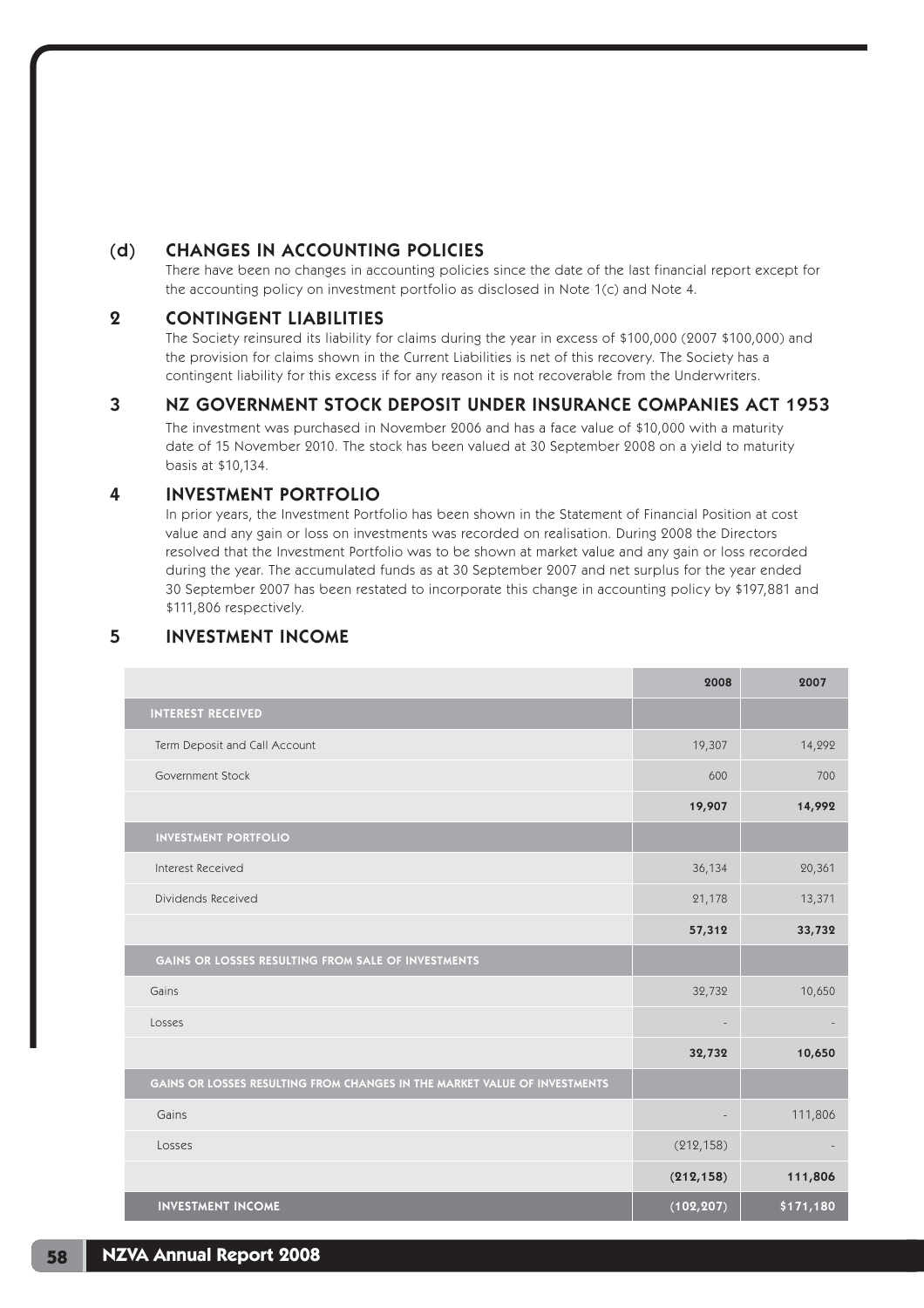## 6 CLAIMS

 Each year the Society makes a provision for claims received and not yet settled. This year the provision has decreased by \$100,283 (excluding GST) to \$16,000

## 7 FIXED ASSETS

Fixed assets are stated at cost less accumulated depreciation as detailed in the attached schedule.

## 8 ACTIVITY

The Society operates a professional liability insurance scheme for veterinary practices.

## 9 COMMITMENTS

There were no known commitments for capital expenditure as at balance date (2007 Nil).

## 10 RELATED PARTY TRANSACTIONS

 Veterinary Professional Insurance Society (Inc) receives rental income from New Zealand Veterinary Association Incorporated (NZVA). The society is charged an executive service fee by NZVA for management services. All transactions occurred at arms length.

# 11 ADOPTION OF INTERNATIONAL FINANCIAL REPORTING STANDARDS

In December 2002, New Zealand Government announced that New Zealand International Financial Reporting Standards ("NZ IFRS") will apply to all New Zealand reporting entities for the periods commencing on or after 1 January 2007. In September 2007, the Accounting Standards Review Board annouced that small to medium size businesses which satisfy certain criteria would not be required to apply the NZ IFRS until further notice. Veterinary Professional Insurance Society (Inc) satisfies these criteria. All the financial information in these financial statements has been prepared in accordance with current New Zealand Generally Accepted Accounting Practice, (NZ GAAP).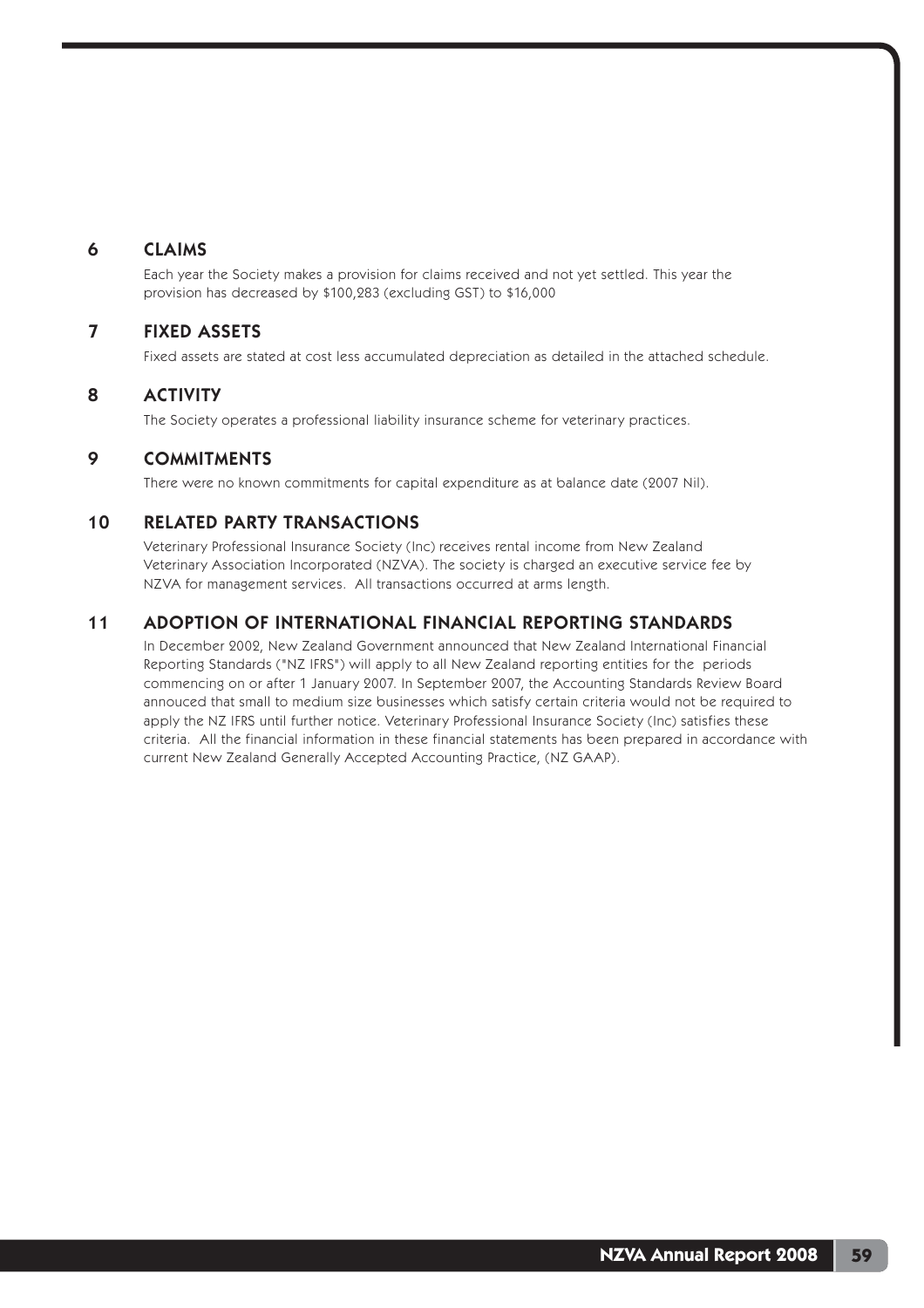SCHEDULE OF FIXED ASSETS AND DEPRECIATION

For the year ended 30 September 2008

|                                                        | <b>Purchase</b><br><b>Date</b> | <b>Cost Price</b> | Rate  |           | <b>Net Book</b><br>Value As At<br>2007 | <b>Additions</b> | Depreciation<br>for the Year | Accumulated<br><b>Depreciation</b> | <b>Net Book Value</b><br>As At 2008 |  |  |
|--------------------------------------------------------|--------------------------------|-------------------|-------|-----------|----------------------------------------|------------------|------------------------------|------------------------------------|-------------------------------------|--|--|
| <b>42 VICTORIA STREET</b><br>(25% SHARE)               | $11$ -Jul-06                   | 176,226           | 3.00  | <b>DV</b> | 169,093                                |                  | 5,087                        | 12,219                             | 164,007                             |  |  |
| <b>BUILDINGS GROUP TOTAL</b>                           |                                | 176,226           |       |           | 169,093                                |                  | 5,087                        | 12,219                             | 164,007                             |  |  |
| <b>FURNITURE &amp; EQUIPMENT</b>                       |                                |                   |       |           |                                        |                  |                              |                                    |                                     |  |  |
| <b>FILING CABINETS</b>                                 | 18-Jul-03                      | 300               | 24.00 | <b>DV</b> | 88                                     |                  | 21                           | 233                                | 67                                  |  |  |
| <b>TRANSCRIBER DICTA-</b><br><b>PHONE</b>              | $03$ -Jul-03                   | 679               | 60.00 | <b>DV</b> | 15                                     |                  | 9                            | 673                                | 6                                   |  |  |
| <b>FURNITURE &amp; EQUIPMENT</b><br><b>GROUP TOTAL</b> |                                | 979               |       |           | 103                                    |                  | 30                           | 906                                | 73                                  |  |  |
| <b>LAND</b>                                            |                                |                   |       |           |                                        |                  |                              |                                    |                                     |  |  |
| <b>44 VICTORIA STREET</b><br>(25% SHARE)               | 30-Sep-07                      | 77,432            | 0.00  | <b>SL</b> | 77,432                                 |                  |                              |                                    | 77,432                              |  |  |
| <b>LAND GROUP TOTAL</b>                                |                                | 77,432            |       |           | 77,432                                 |                  |                              |                                    | 77,432                              |  |  |
| <b>SOFTWARE</b>                                        |                                |                   |       |           |                                        |                  |                              |                                    |                                     |  |  |
| DATABASE EXONET SW<br><b>NZVA</b>                      | 31-Mar-04                      | 1,505             | 48.00 | <b>DV</b> | 211                                    |                  | 102                          | 1,396                              | 109                                 |  |  |
| DATABASE EXONET SW<br><b>OMEGA</b>                     | 31-Oct-03                      | 3,745             | 48.00 | <b>DV</b> | 274                                    |                  | 132                          | 3,603                              | 142                                 |  |  |
| <b>DATABASE UPGRADE -</b><br><b>OMEGA</b>              | 10-Jan-06                      | 1,330             | 48.00 | DV        | 443                                    |                  | 213                          | 1,100                              | 230                                 |  |  |
| <b>EXONET ASSET REGISTER</b>                           | 28-Dec-07                      | 1,309             | 60.00 | <b>DV</b> | $\overline{\phantom{a}}$               | 1,309            | 598                          | 598                                | 711                                 |  |  |
| <b>EXONET REPORT UPGRADE</b>                           | 31-May-06                      | 459               | 48.00 | DV        | 191                                    |                  | 92                           | 360                                | 99                                  |  |  |
| FINANCIAL EXONET -<br><b>OMEGA</b>                     | 31-Mar-03                      | 540               | 48.00 | <b>DV</b> | 28                                     |                  | 14                           | 525                                | 15                                  |  |  |
| <b>FINANCIAL EXONET SW</b><br><b>OMEGA</b>             | 30-Sep-03                      | 5,000             | 48.00 | DV        | 351                                    |                  | 169                          | 4,818                              | 182                                 |  |  |
| <b>SHARE OF IMIS</b>                                   | 01-Sep-07                      | 32,678            | 60.00 | <b>DV</b> | 31,044                                 |                  | 18,678                       | 20,312                             | 12,367                              |  |  |
| <b>SHARE OF IMIS</b>                                   | 01-Mar-08                      | 1,426             | 48.00 | DV        |                                        | 1,426            | 401                          | 401                                | 1,025                               |  |  |
| <b>SHARE OF WINFORECAST</b>                            | $31$ -Jul-06                   | 1,064             | 48.00 | DV        | 487                                    |                  | 234                          | 811                                | 253                                 |  |  |
| <b>SOFTWARE GROUP</b><br><b>TOTAL</b>                  |                                | 49,056            |       |           | 33,029                                 |                  | 20,632                       | 33,925                             | 15,132                              |  |  |